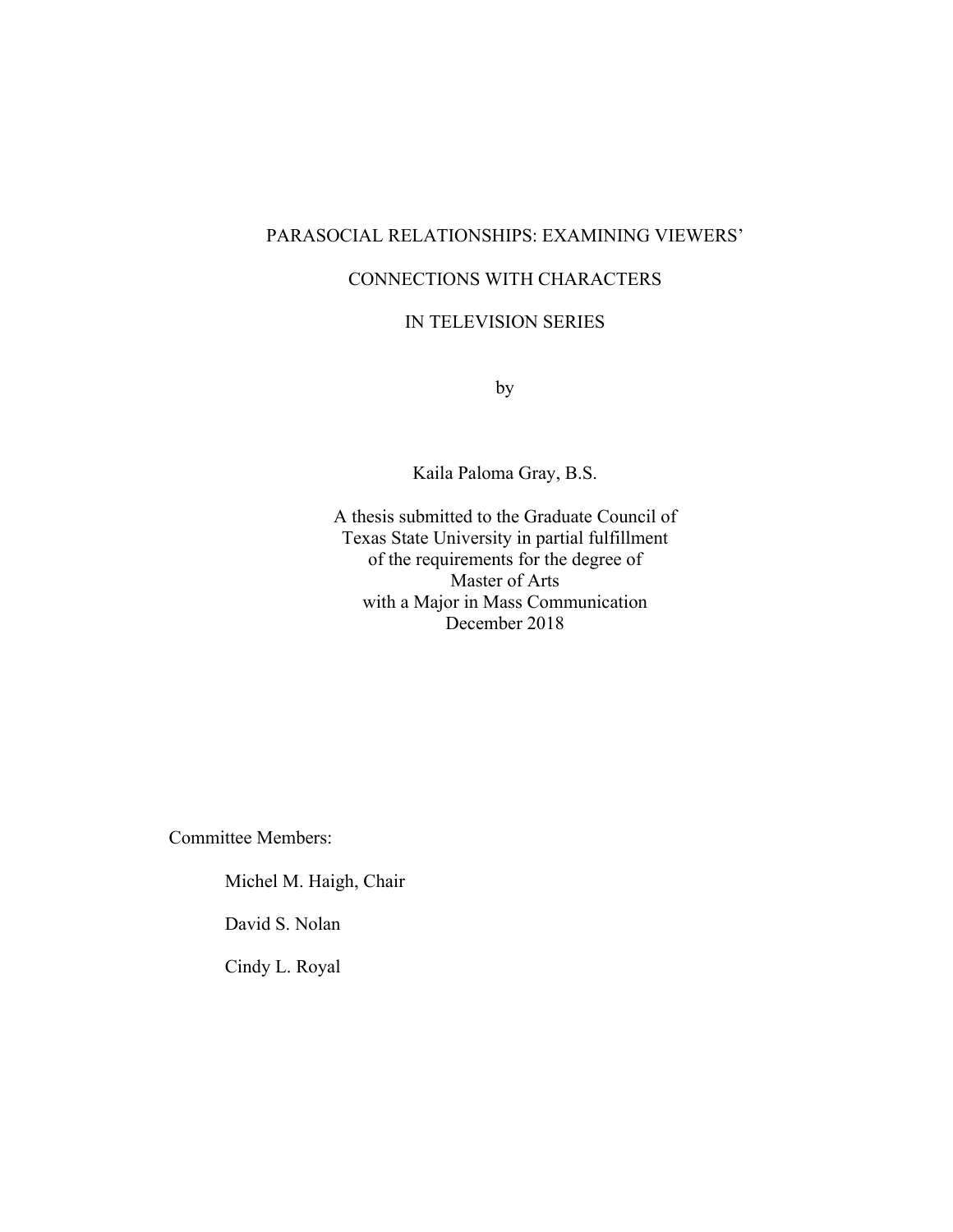# **COPYRIGHT**

by

Kaila Paloma Gray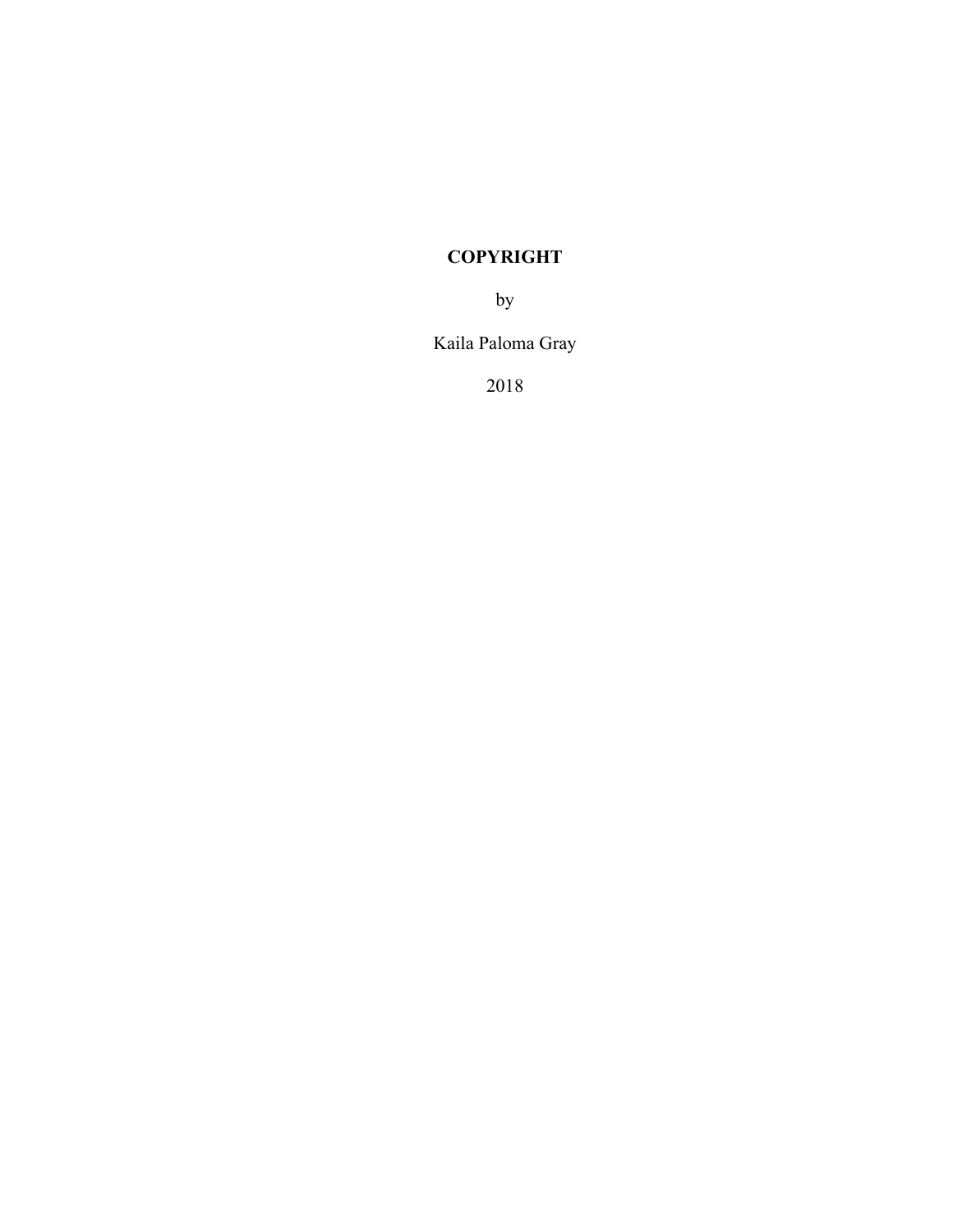# **FAIR USE AND AUTHOR'S PERMISSION STATEMENT**

# **Fair Use**

This work is protected by the Copyright Laws of the United States (Public Law 94-553, section 107). Consistent with fair use as defined in the Copyright Laws, brief quotations from this material are allowed with proper acknowledgement. Use of this material for financial gain without the author's express written permission is not allowed.

# **Duplication Permission**

As the copyright holder of this work I, Kaila Paloma Gray, authorize duplication of this work, in whole or in part, for educational or scholarly purposes only.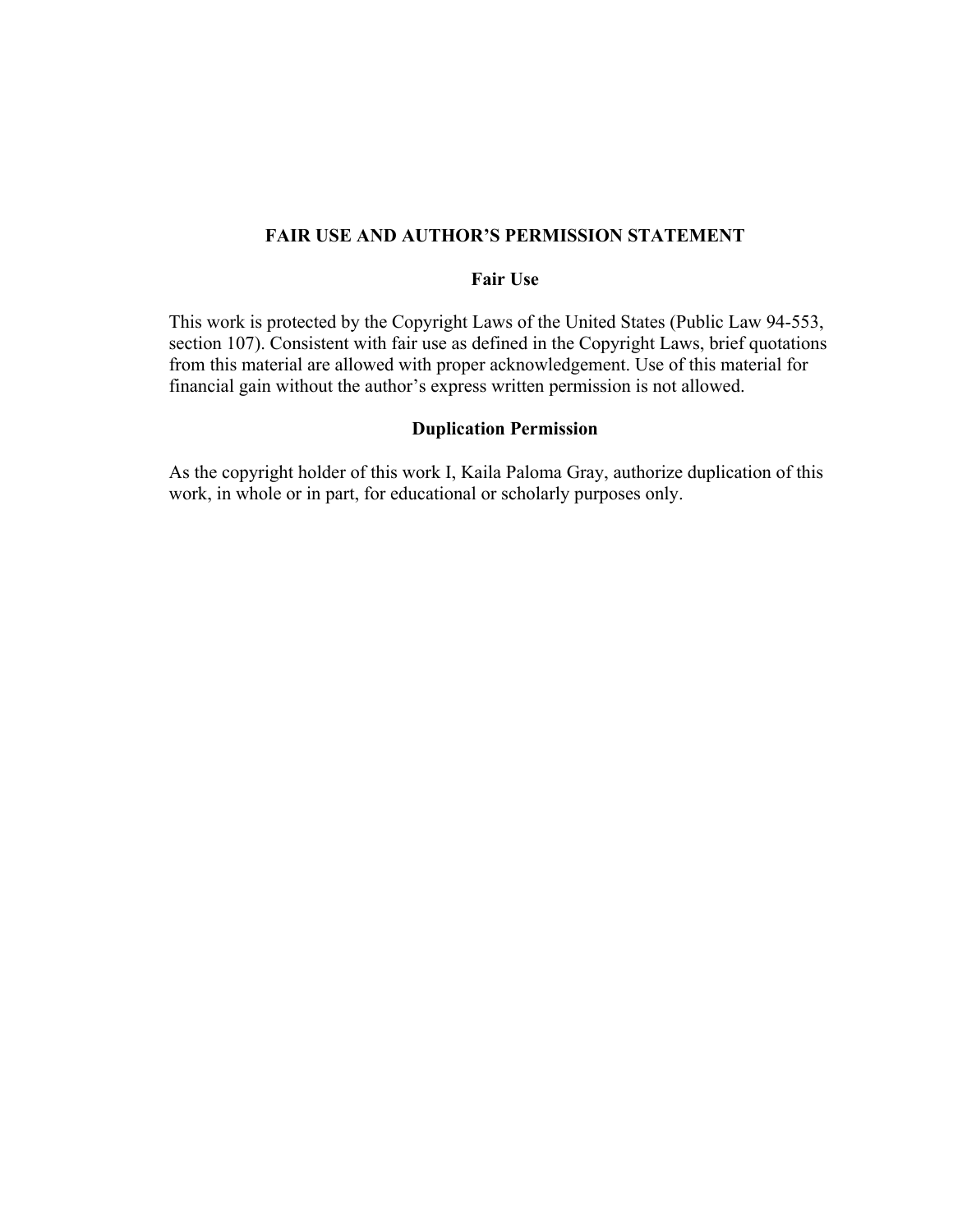#### **ACKNOWLEDGEMENTS**

I would like to express my sincere gratitude to my thesis committee chair, graduate program advisor and professor, Dr. Michel Haigh, for her continuous support during my graduate studies, as well as her patience, motivation, and distinguished knowledge. Her counsel guided me during the research and writing of my thesis. I would like to thank my thesis committee members and professors, Dr. David Nolan and Dr. Cindy Royal, for their insightful comments, encouragement, and support that allowed me to widen my research in various perspectives. I would also like to thank and express my appreciation for the grant funds provided by Texas State University's School of Journalism and Mass Communication to collect the data for my thesis through Amazon Mechanical Turk. I would like to express my profound gratitude to my parents, as well as my family and friends, for supporting me throughout my journey in completing my master's degree. This accomplishment would not have been possible without them.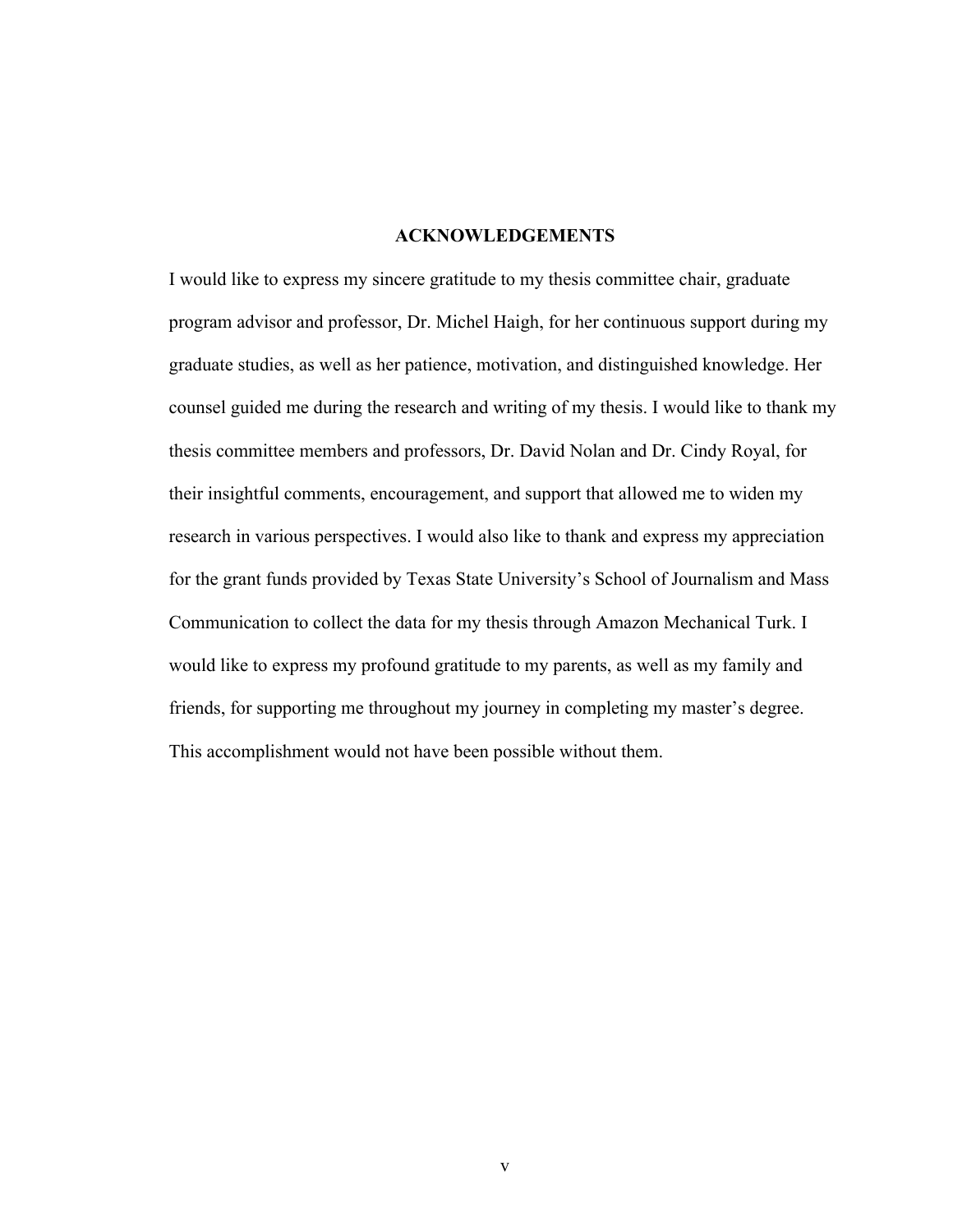# **TABLE OF CONTENTS**

| <b>CHAPTER</b>                                           |  |
|----------------------------------------------------------|--|
|                                                          |  |
|                                                          |  |
| Parasocial Interactions (PSIs) and                       |  |
|                                                          |  |
| History of Parasocial Interactions (PSIs) and            |  |
|                                                          |  |
|                                                          |  |
| Parasocial Relationships (PSRs) in Reality Television 15 |  |
|                                                          |  |
|                                                          |  |
|                                                          |  |
|                                                          |  |
|                                                          |  |
|                                                          |  |
|                                                          |  |
|                                                          |  |
|                                                          |  |
|                                                          |  |
|                                                          |  |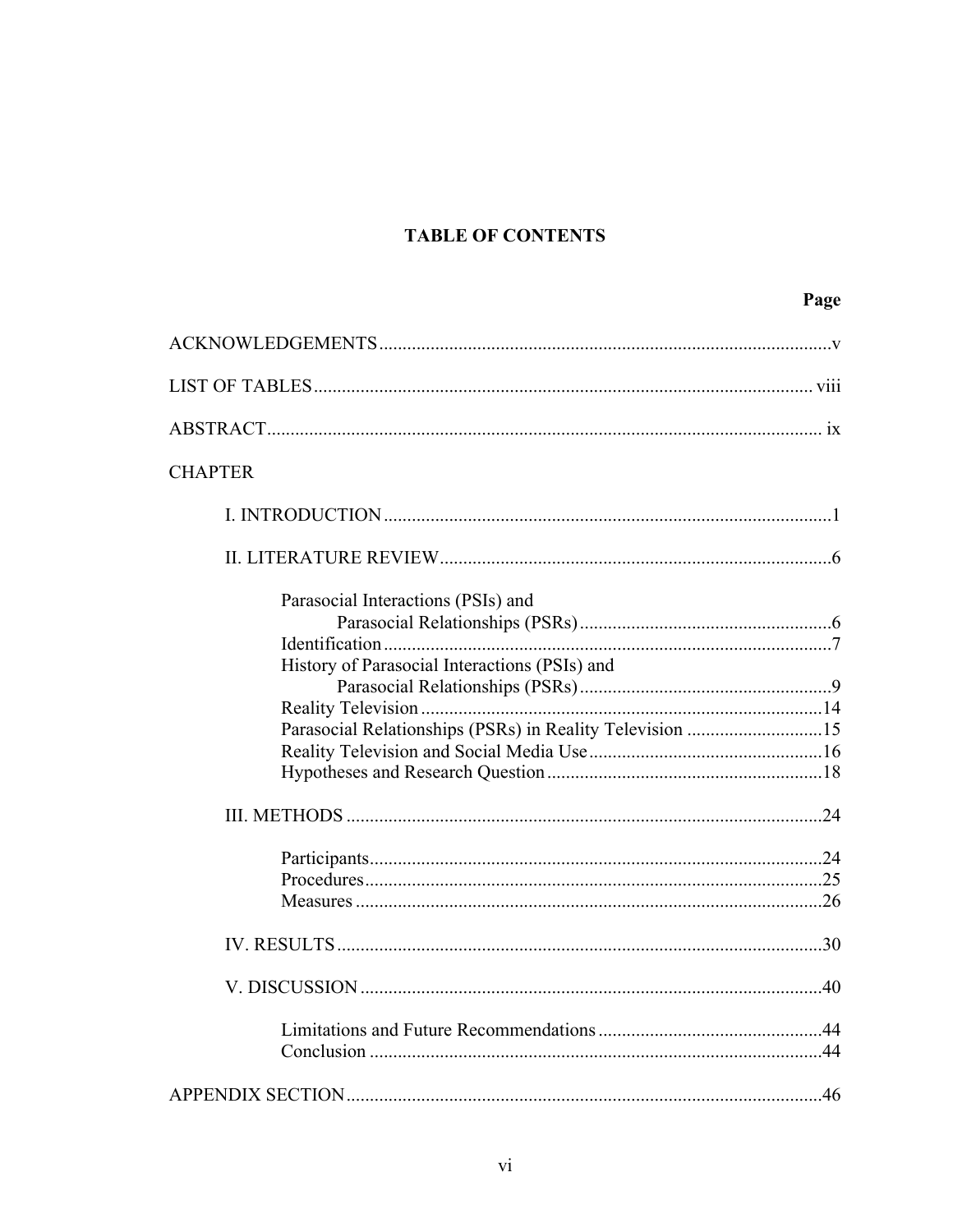| <b>REFERENCES</b> |  |
|-------------------|--|
|-------------------|--|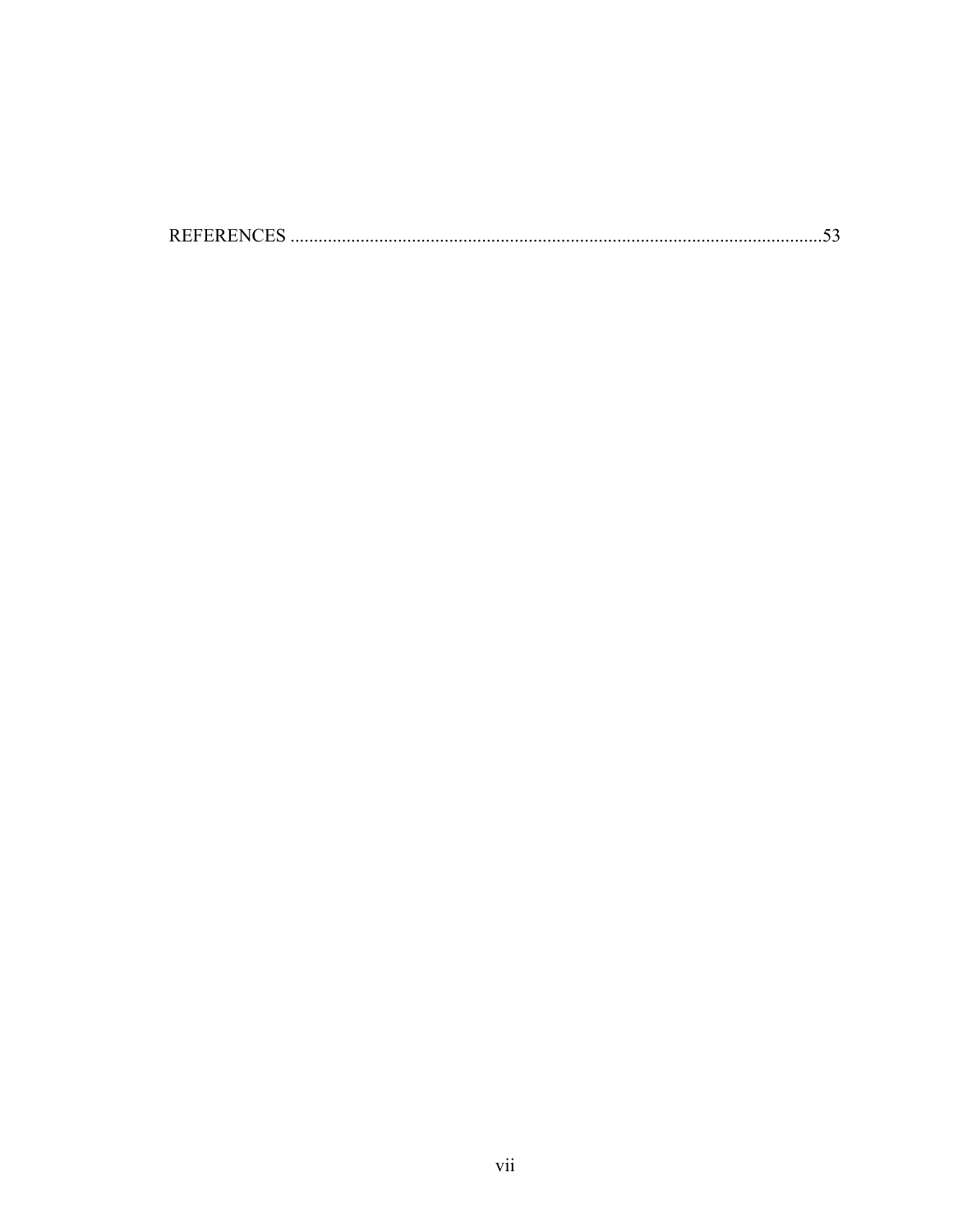# **LIST OF TABLES**

| <b>Table</b> | Page |
|--------------|------|
|              |      |
|              |      |
|              |      |
|              |      |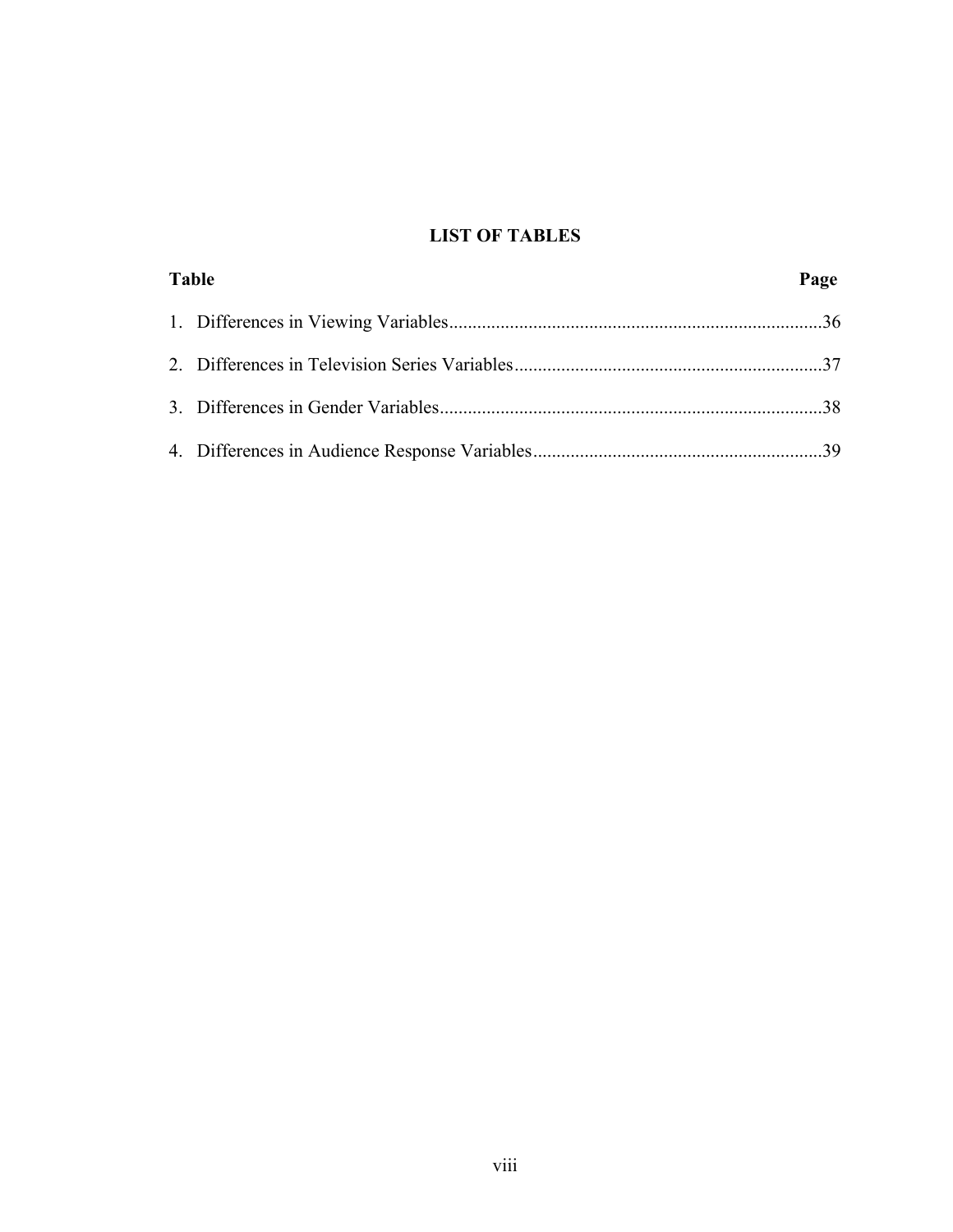# **ABSTRACT**

The purpose of this study was to compare participants' parasocial relationships (PSRs) with characters in scripted television series and celebrities in reality television series and examine the role of gender in PSRs. It also evaluated the impact of binge-watching compared to watching on a weekly basis. Results indicate binge-watching strengthens PSRs between viewers and characters or celebrities in television series. In addition, viewers indicate stronger PSRs with characters in scripted television series compared to those with celebrities in reality television series. This study also found viewers are more likely to interact with scripted television series on social media. Moreover, males indicate stronger PSRs with their favorite characters or celebrities compared to females, and the gender of a viewer is positively correlated with the gender of their favorite character or celebrity. This study also indicates viewers who enjoy and appreciate a television series demonstrate stronger PSRs with its characters or celebrities.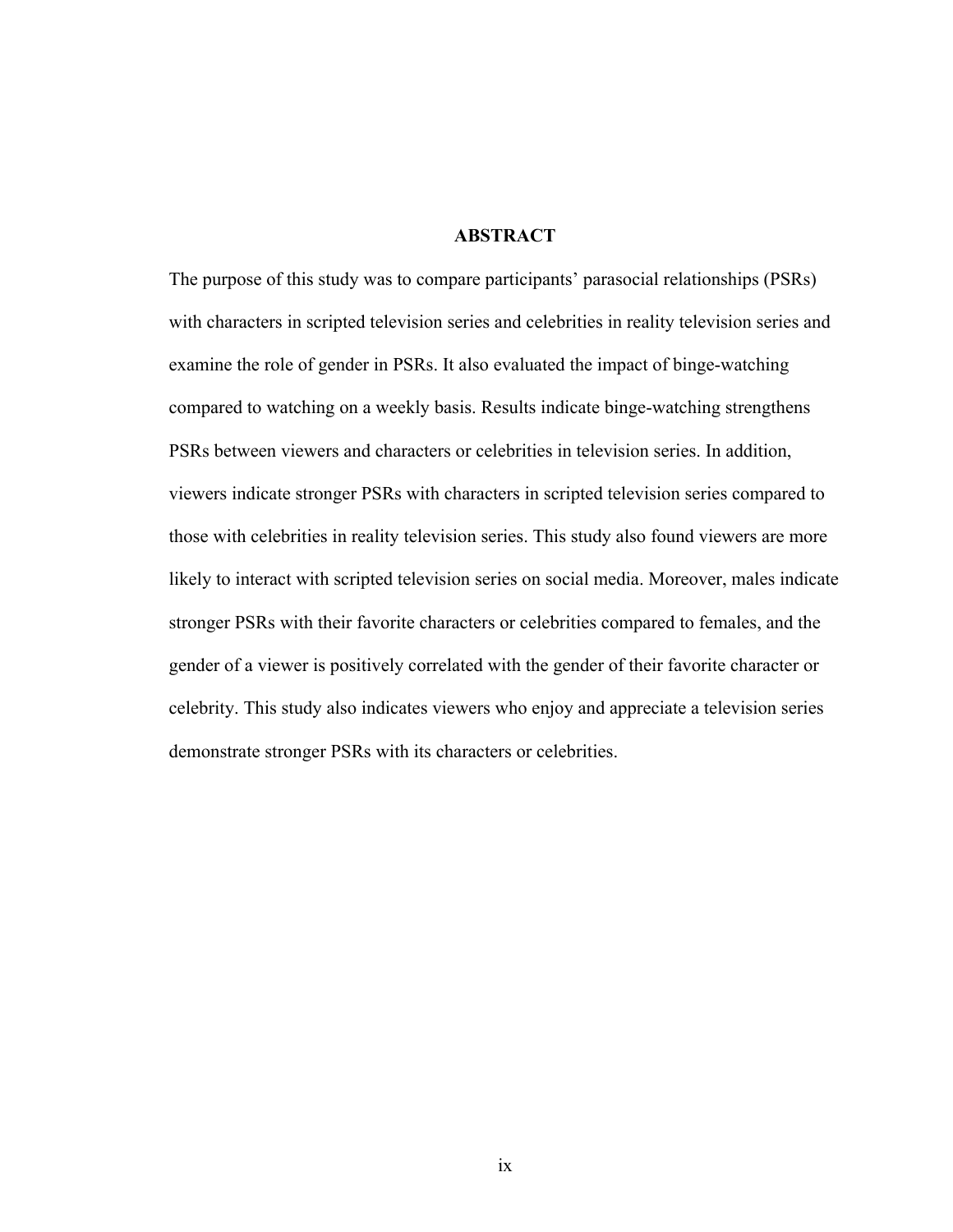#### **I. INTRODUCTION**

Audience members have numerous ways to view episodes of their favorite television series. Some viewers are watching episodes live, whereas others are watching later based on their schedules. On a daily basis, households watch more than seven hours and fifty minutes of television (Madrigal, 2018). The typical time spent watching live television is 22.5 hours per week (Statista, 2018). During an average week, four out of five viewers use smartphones, and over one third of viewers use Internet-connected devices, such as apps on smart television sets (Nielsen, 2018). The Nielsen Company (2018) states there are approximately 120 million television homes in the United States, and in 2017, 65 million homes owned an enabled device capable of streaming content to their television.

Due to the emergence of streaming video, viewers ages 18 to 49 watching primetime television during premiere week decreased from 25.5 percent in 2016 to 8 percent in 2017 (Battaglio, 2017). Consequently, many viewers are watching multiple episodes in one sitting. In other words, they are binge-watching. Binge-watching is on the rise with the use of streaming services such as Netflix, Hulu, Amazon Prime Video, HBO Now, Showtime, Starz, DirecTV Now, PlayStation Vue, YouTube TV, and Sling TV, among others. Netflix found 73 percent of viewers define binge-watching as watching two to six episodes of the same series in one sitting (Friedman, 2017). Approximately three-fourths of Americans and 90 percent of millennials, or those born between 1981 and 1996, bingewatch. Almost 40 percent of those millennials binge-watch every week (Deloitte, 2016). Netflix provides entire seasons to be watched on viewers' own time, while other streaming services like Hulu release some television series' episodes on a weekly basis to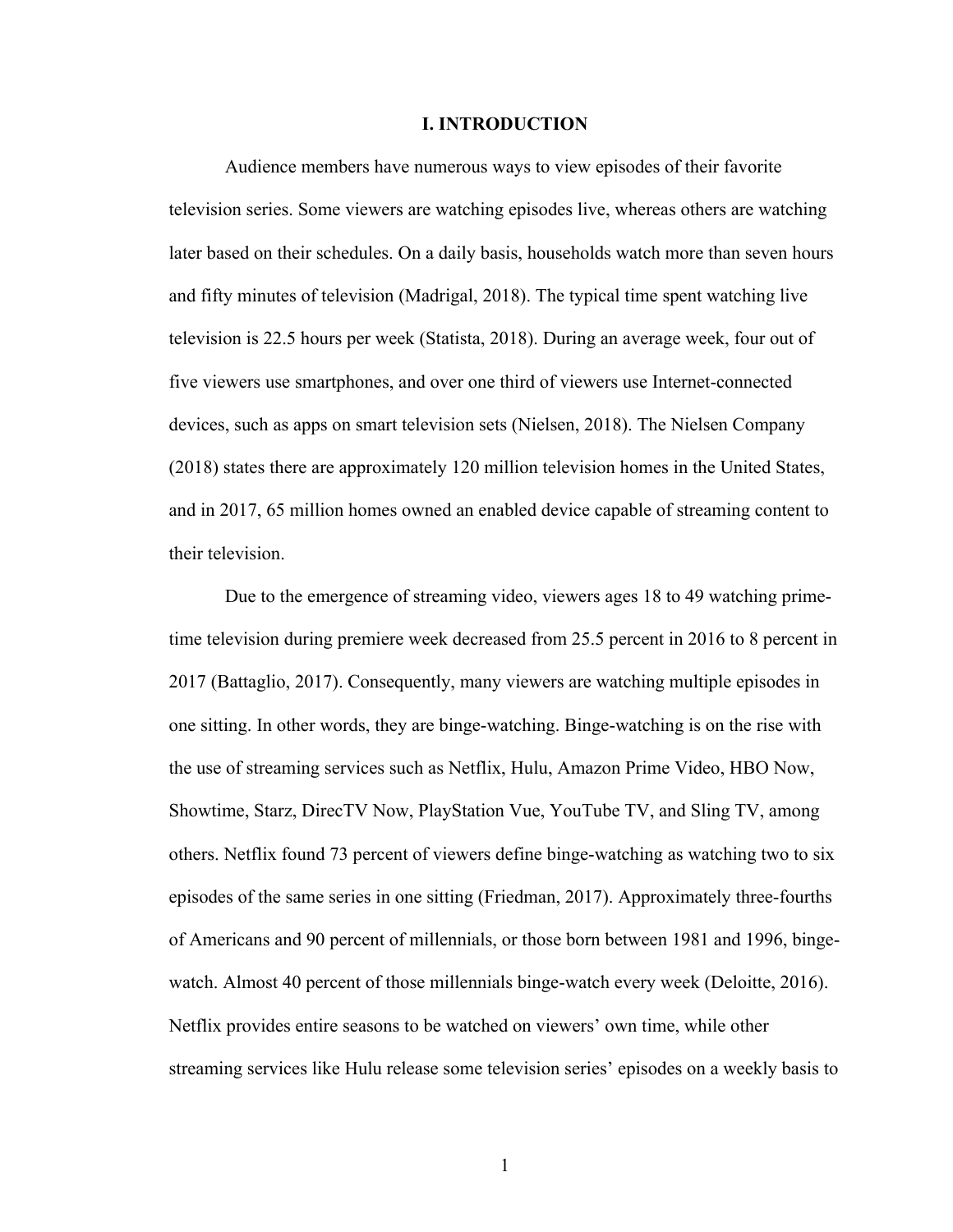be viewed in the more traditional way (Friedman, 2017).

Whether viewers are accessing video content through an Internet connection, virtual satellite, or a cable provider, consumers are evolving in the way they watch video content. According to Nielsen (2018), the use of streaming devices, including smart televisions, video game consoles, and Internet-connected devices, increased from six to seven percent from 2016 to 2017. Approximately one quarter of Generation Z, those born after 1997, and millennial consumers had access to either one or two streaming devices, and access to all three forms of devices increased by 12 percent in both groups (Nielsen, 2018). While leaner television viewing represents most of audiences' time, two-thirds of viewers in the U.S. own at least one connected device (Tarpey, 2018). According to a CNBC survey, the percentage of U.S. consumers who use some sort of streaming service is 57 percent. Fifty-one percent of these streamers subscribe to Netflix, and 36 percent of them have both cable or satellite and at least one streaming service (Liesman, 2018).

Today's video viewing habits are both a "personal and mobile experience– anytime and anywhere" (Nielsen, 2018, para. 2). Binge-watching television series on video streaming services has continued to gain popularity. Due to the decline of people purchasing cable packages, DVDs, and Blu-rays, streaming is becoming widely used. Rather than viewing television series as they air on their respective networks, viewers are turning to these types of services for their media consumption (Nielsen, 2018). Streaming providers are creating their own content and producing entire seasons of series to be watched during a shorter amount of time, as opposed to viewing on a weekly basis. As it happens, 45 percent of Netflix users stream its original content (Nielsen, 2013).

As the number of streaming services is increasing, the content options available to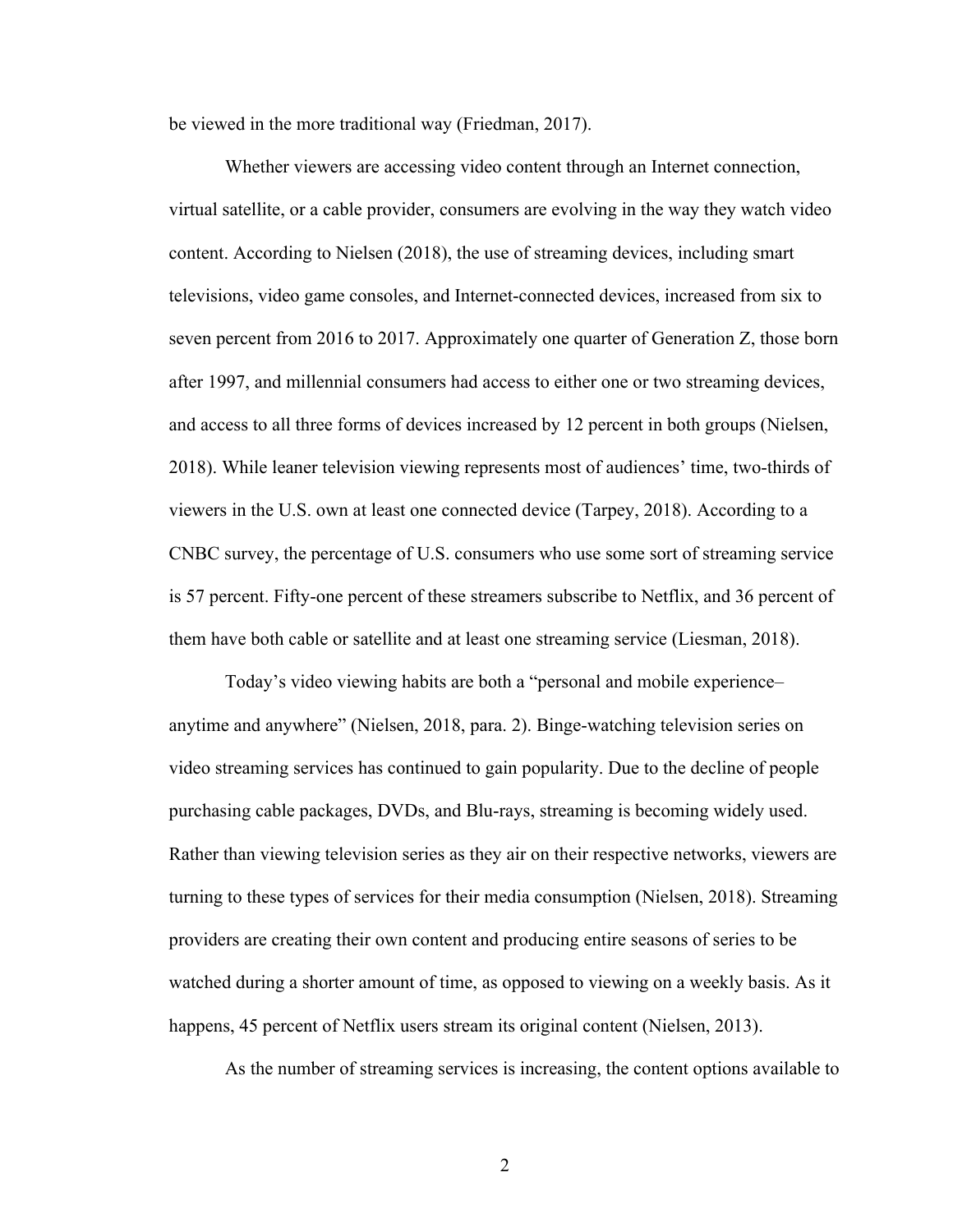viewers is doing so as well. Unscripted or reality television programs such as contestant gameshows, comedy entertainment and audience-participation television series, are garnering enthusiasm. *The Bachelor*, *The Voice*, and *Survivor* ranked in *Complex's* top 20 most-watched shows (Gruttadaro, Reese, Barone, Aquino, Sheldon, Johnson, Hay, Bernucca, & Scarlett, 2018). The notion of watching real people living their everyday lives first emerged in the early 1970s with the release of PBS' *An American Family*, a television documentary following the life of the Louds. This later inspired MTV's *The Real World*, which was first broadcast in 1992. With this television series' success and others like CBS' *Survivor*, reality-based programs have continued to fill prime time viewing slots (Henry, 2011). While some audience members view these types of television series as a "guilty pleasure," Gates (2018) discusses how shows like *Love & Hip Hop* offer nuanced portrayals of women of color, mentioning, "That is the power of these shows, their ability to help us explore what it means to navigate life as people of color…" (para. 13). Viewers gain access to an alternate world, and even more so through reality stars' social media platforms (Gruttadaro et al., 2018).

Binge-watching is impacting audiences' connections with television series' characters. These connections are considered parasocial relationships (PSRs). Individuals commonly demonstrate feelings towards characters in all forms of media outlets such as books, movies, television, or radio (Cohen, 2009). Audience members engage in some form of mediated relationship. Fictional or non-fictional storylines can cause viewers to form emotional connections towards its characters. Individuals can engage in interactive and close experiences with these media characters. This can leave a short impression or a more permanent, long-lasting impression (Cohen, 2009). Previous research has indicated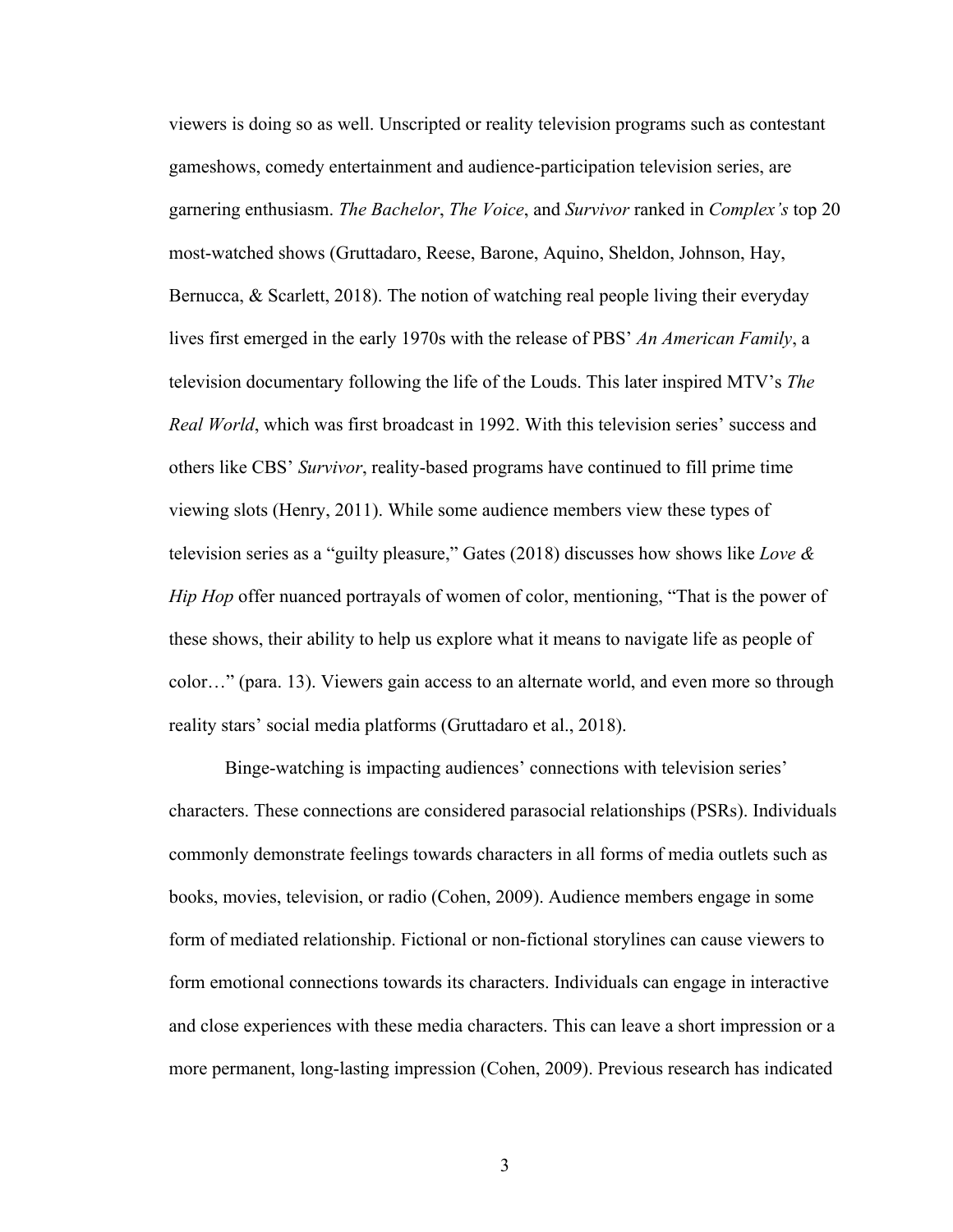individuals demonstrate strong PSRs towards media characters with whom they more familiar (Hall, 2017). PSRs are described as one-sided relationships in which an individual develops an attachment towards a character being portrayed through the media they are consuming. In other words, they are perceived intimate relationships (Bui, 2017).

Parasocial interaction (PSI) is a prevalent topic among media effects scholars. Consumers respond by perceiving a PSI as an intimate, reciprocal interaction (Dibble, Hartmann, & Rosaen, 2016). Individuals form these types of relationships for distinct reasons. Some view it as a distraction from the real world and others as a form of enjoyment (Young, 2016). PSI is a viewer's response to media characters, also known as personae, during media consumption (Horton & Wohl, 1956). However, PSR is a more long-term response to these personae (Horton & Strauss, 1957). In other words, the audience becomes more invested in the media characters' narratives.

Researchers have shifted their focus from PSI to PSR to have a better understanding of viewers' connections with the media they are consuming (Cohen, 2009). PSRs are more predominant in research examining interactions viewers experience with media characters. PSR can also be referred to as an enduring, long-term, positive, one-sided relationship experienced by an individual with a media character (Dibble et al., 2016).

There is limited research examining PSR with characters in television series that are available to binge-watch because binge-watching is a newer phenomenon. It is important to investigate whether PSR is impacted by the way in which audience members are viewing series. Binge-watching may have a distinct impact on these forms of character connections compared to those when watching a series on a weekly basis on its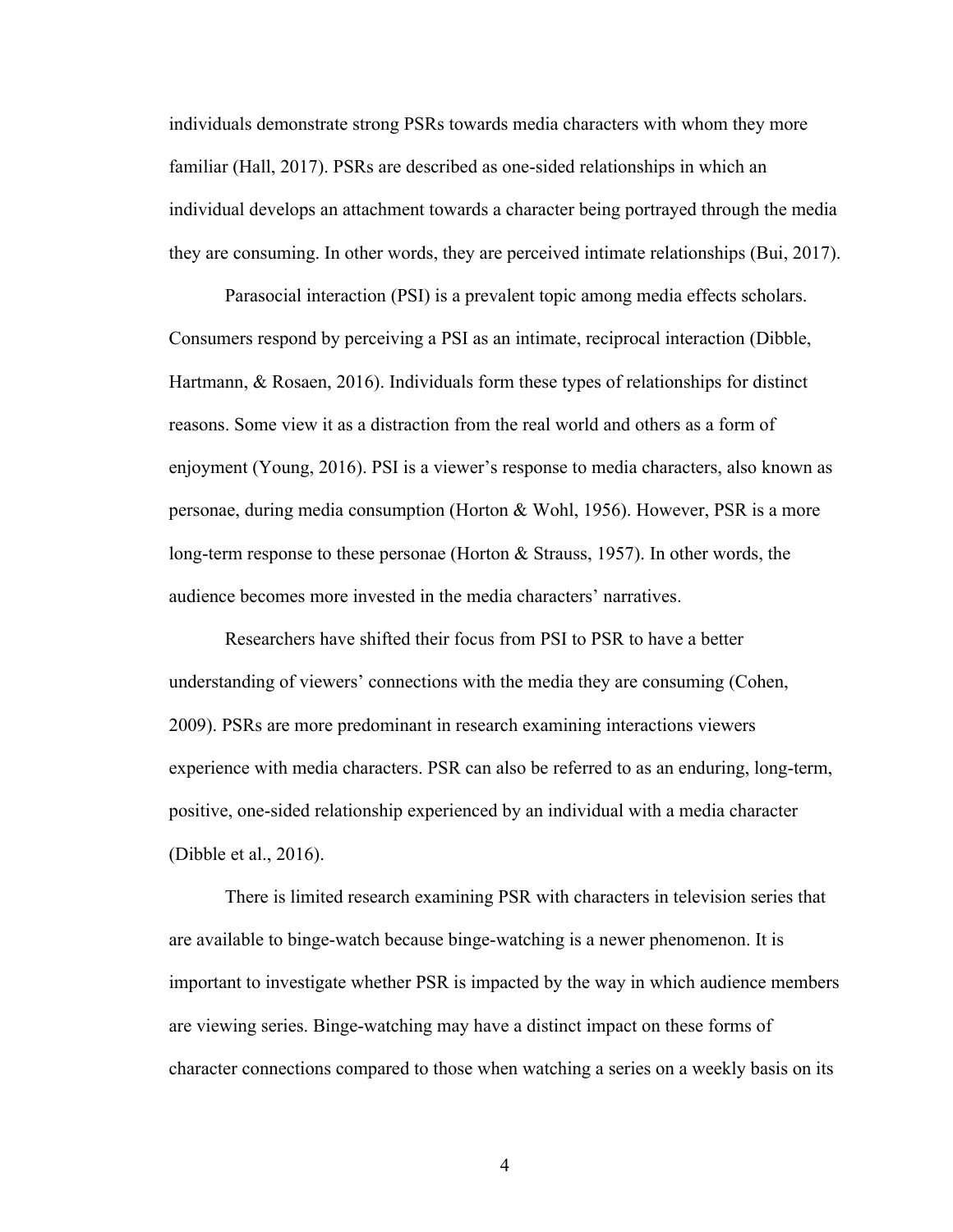respective network.

This study examines the differences demonstrated in PSRs experienced by bingewatchers and non-binge-watchers with characters and celebrities. It also evaluates how PSRs differ when audience members identify with characters in a scripted series compared to celebrities in a reality television series, as well as the role gender plays in PSRs.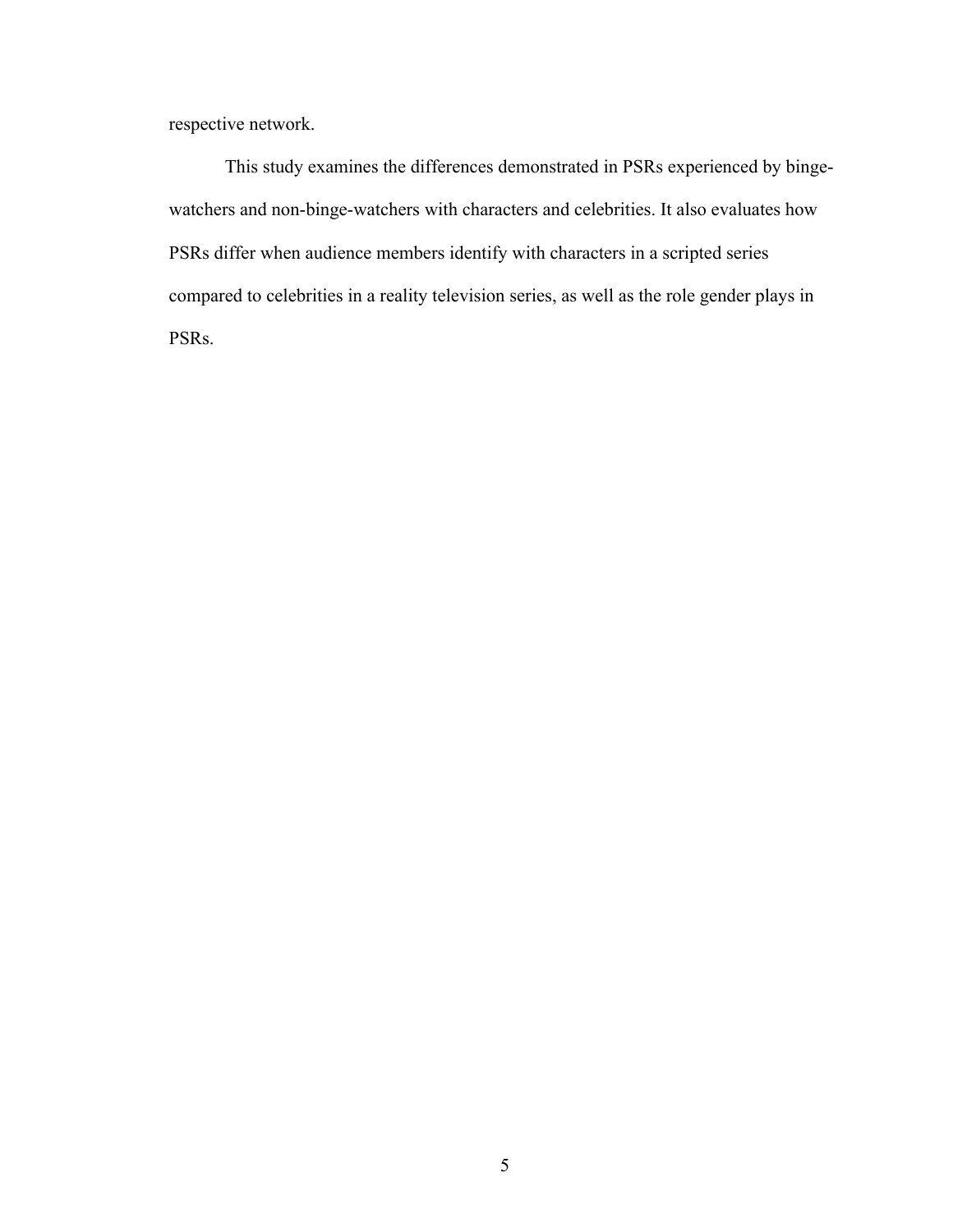#### **II. LITERATURE REVIEW**

#### **Parasocial Interactions (PSIs) and Parasocial Relationships (PSRs)**

Parasocial interaction (PSI) is "a perceived interpersonal relationship on the part of a television viewer with a mass media persona" (Perse & Rubin, 1989, p. 1). It is primarily based on vicarious interaction as opposed to a real interaction. In other words, PSI is formed through continuous television viewing. Individuals feel as if they know and understand the characters as they do their own friends (Perse  $\&$  Rubin, 1989). PSI is described as a media consumer's response to a character or performer (Dibble et al., 2016). The individual becomes involved with a character in some way (Cohen, 2009). PSI is a media effect that can be predicted by media selectivity and motivation (Kim & Rubin, 1997).

A PSI occurs before a parasocial relationship (PSR) can be formed between a viewer and a media character. The path to PSR begins with social and task attraction, continues to PSI, and concludes with a sense of relationship importance (Perse & Rubin, 1989). When PSRs are formed, individuals begin to act similarly as they would in social relationships. For example, the traits viewers are attracted to in television characters are comparable to those that attract people in social relationships. Media content creators aim to increase PSR with characters because this leads to more loyal viewers (Cohen, 2009).

Individuals who form parasocial relationships (PSRs) believe characters are like their peers. Similar to social relationships, PSRs evolve over a certain amount of time (Perse & Rubin, 1989). A PSR is a strong emotional attachment with someone an individual has never met and who has no way of relating back, particularly with fictional characters. These types of relationships can evolve as individuals explore more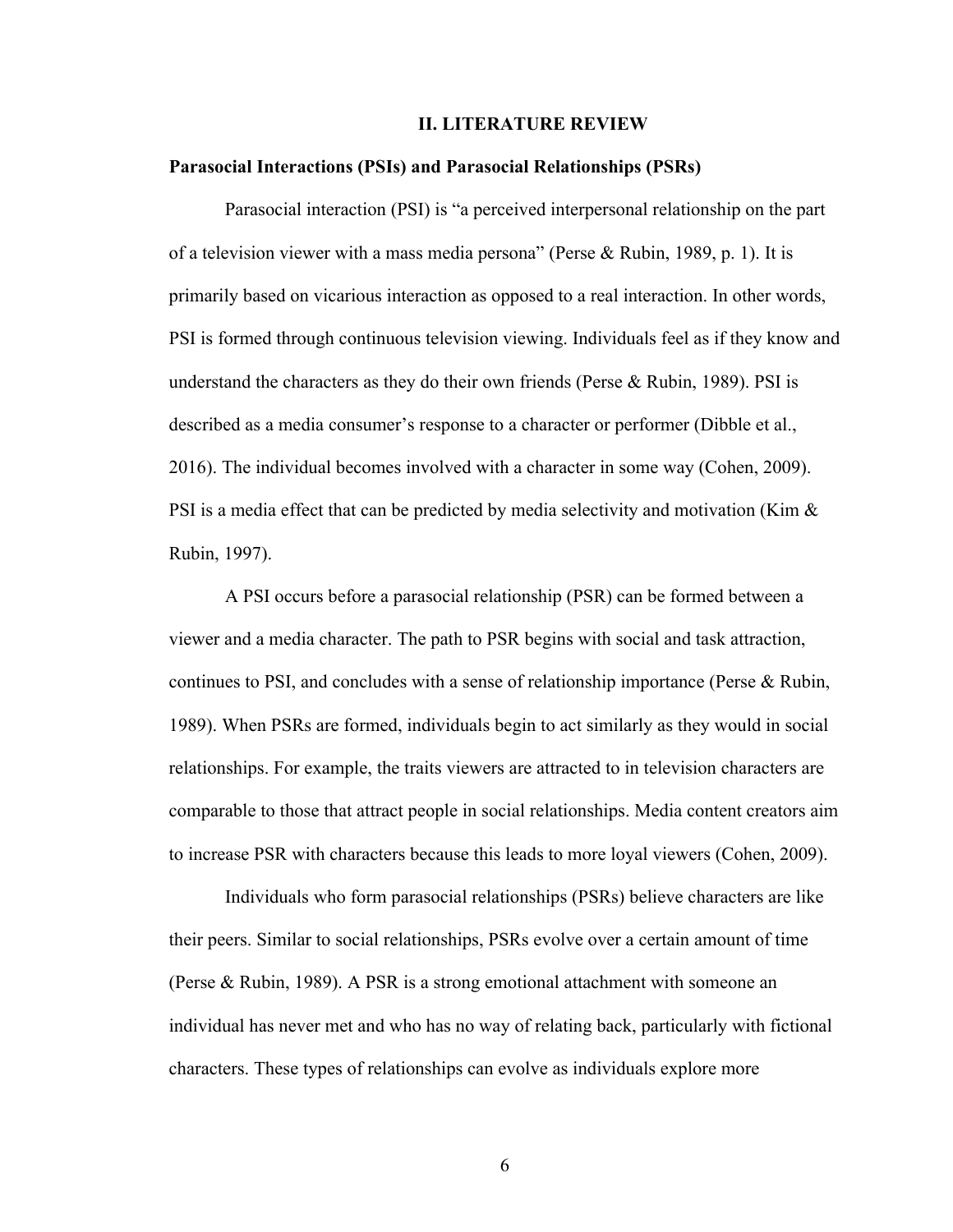information about an actor and actress playing a specific character. This may include reading articles and watching interviews about the persona or browsing through their social media platforms (Young, 2016).

PSRs can also be referred to as "enduring, long-term, and usually positive, onesided intimacy at a distance that users develop towards media performers, based on repeated encounters" (Dibble et al., 2016, p. 24). Although PSRs are not real relationships with media characters in television, radio, and film, viewers perceive them as such. This relationship is based on media characters appearing to self-disclose information with their audiences (Schiappa, Allen, & Gregg, 2007). PSRs generally occur between one individual, commonly a television viewer, and a media figure.

## **Identification**

Individuals commonly demonstrate feelings towards characters in books, radio, movies, or television, and these emotions are aroused from fictional or non-fictional storylines. Individuals can engage in an interactive and close experience with these types of characters, which can, in turn, lead to a short impression or a more permanent, longlasting impression (Cohen, 2009). While responses to characters may vary, they are all mediated relationships.

Viewers identify with characters like them, as well as those that face similar issues encountered in their everyday lives. The factors involved when children identify with a specific character include similarity in age, sex, and social class, and unison between a viewer's motives and a character's actions (Maccoby & Wilson, 1957). Maccoby and Wilson (1957) found similarity is less important to identification than role modeling because children identify more strongly with characters they strive to be like,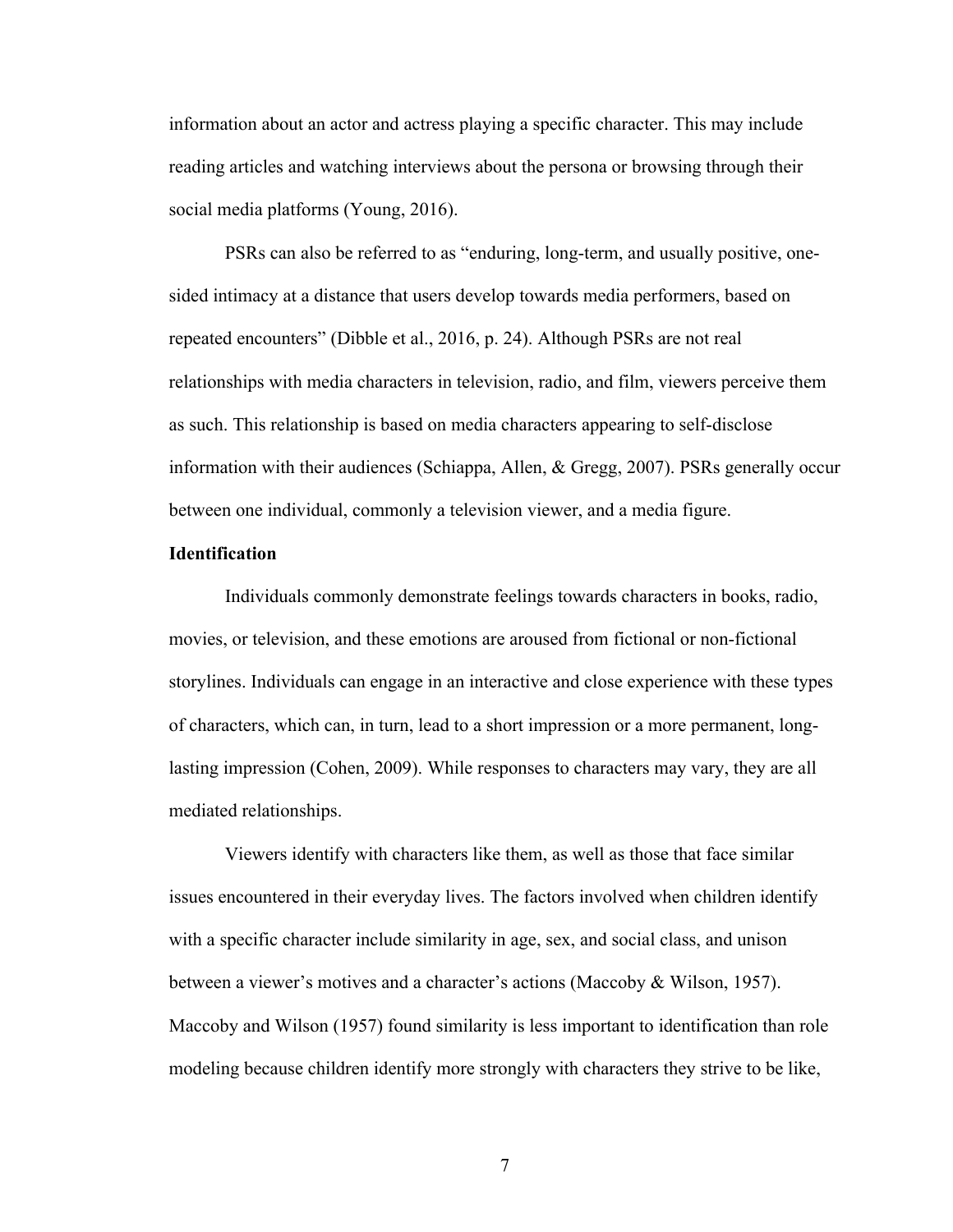rather than those they are like. Children over the age of eight engage in wishful identification with characters who are older than them, which reflects what they would like to be, rather than who they are (Eyal  $\&$  Rubin, 2003). Nonetheless, research has demonstrated children most often identify with characters who are children and are like them (Feilitzen  $&$  Linne, 1975). Physical similarities are less important when identifying with a character compared to homophily, which is the strongest predictor of character selection to form a PSR (Turner, 1993). There is a significant positive correlation between identification and homophily in attitudes, feelings, and background (Cohen & Perse, 2003).

PSR can be measured through identification, which is one of the most common forms of mediated relationships. It is characterized by a cognitive and emotional relationship between an individual and the character they are viewing. Audience members can exhibit a sense of sympathy or an affectionate bond with specific characters. Aertsen (2017) investigates the components of identification and sympathy through the cognitive film theory. Various films were analyzed for approval, admiration, compassion, attraction, homophily, and intimacy. Results demonstrated sympathy towards a character positively impacts and reflects the film's storyline, as well as how a character's qualities increase sympathy among its viewers.

Identification with characters in the media leads to interactions. Identification is a leading form of mediated relationship. There is a differentiation between identification and other forms of responses to media characters. For example, identification leads to interactions. When performing research regarding identification, the term capture is used,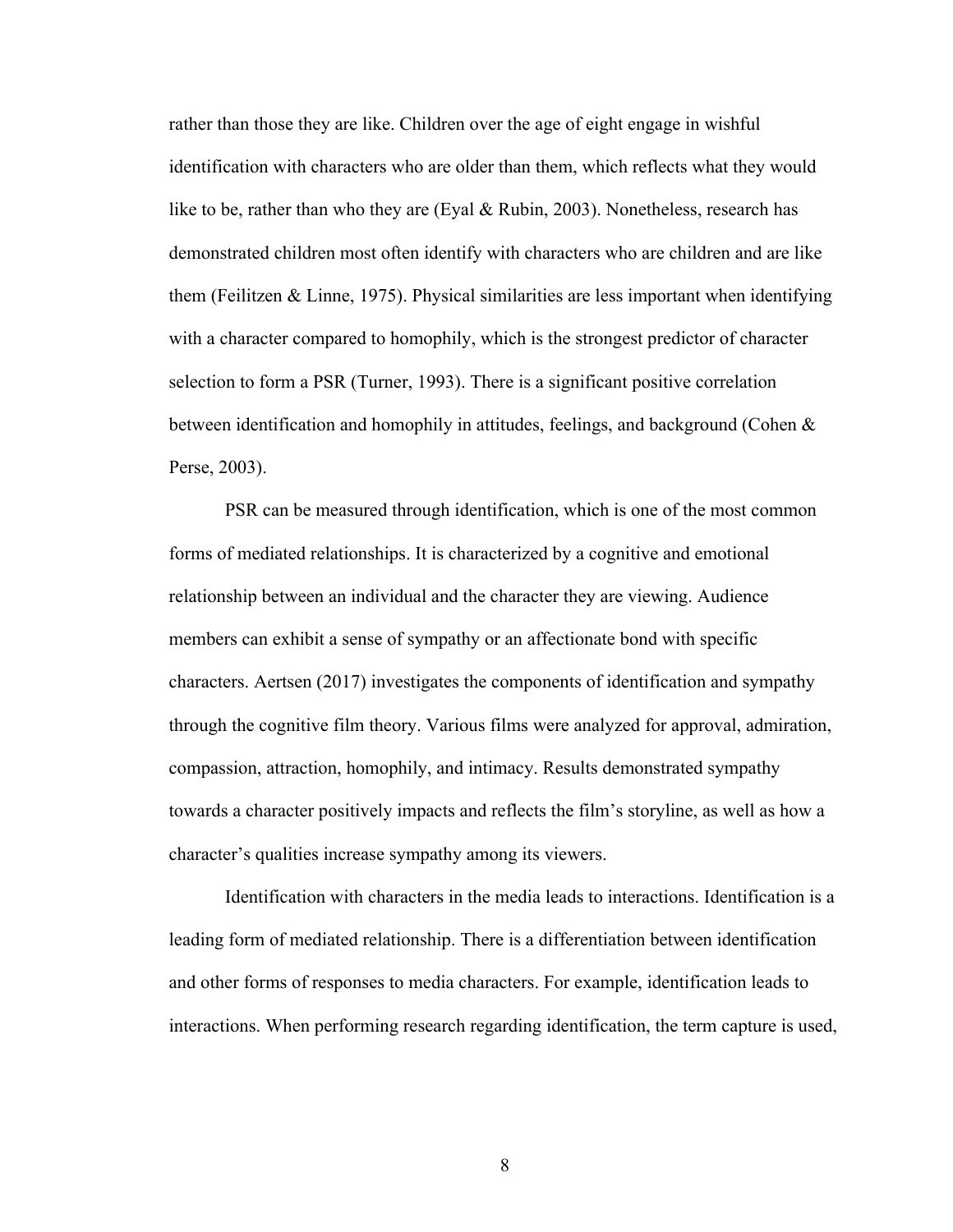which is how consumers interact and become involved with media content (Cohen, 2009).

#### **History of Parasocial Interactions (PSIs) and Parasocial Relationships (PSRs)**

Horton and Wohl (1956) refer to media performers as "personae," which are the typical figures presented in the landscapes of radio or television **(**p. 216). Viewers perceive to know a persona in the same way they know their close friends. This is primarily through direct observation and interpretation of the persona's appearance, gestures, and voice, as well as through the persona's conversations and behavior in distinct situations. Personae provide continuous relationships with viewers because they are a reliable and reoccurring event that can be integrated into the routines of viewers' daily lives. Furthermore, the viewer becomes a fan and comes to assume they know the persona on a more intimate level. There is an understanding and appreciation for the persona's values and motives **(**Horton & Wohl, 1956).

One of the most predominant characteristics of the mass media; including radio, television, and movies, is the illusion of a face-to-face relationship with a performer. Horton and Wohl (1956) describe PSR as "a seeming face-to-face relationship between spectator and performer" (p. 215). The theater is exemplified as an ambiguous meeting ground, in which real people perform fictional roles. In other words, this portrayal is only temporary because after a performance, the actor returns to the "matter-of-fact" world **(**Horton & Wohl, 1956, p. 216). On the other hand, radio and television exist in continuous interactions. These personalities exist solely in a parasocial form for their audiences.

Television networks and producers aim to find television personalities that attract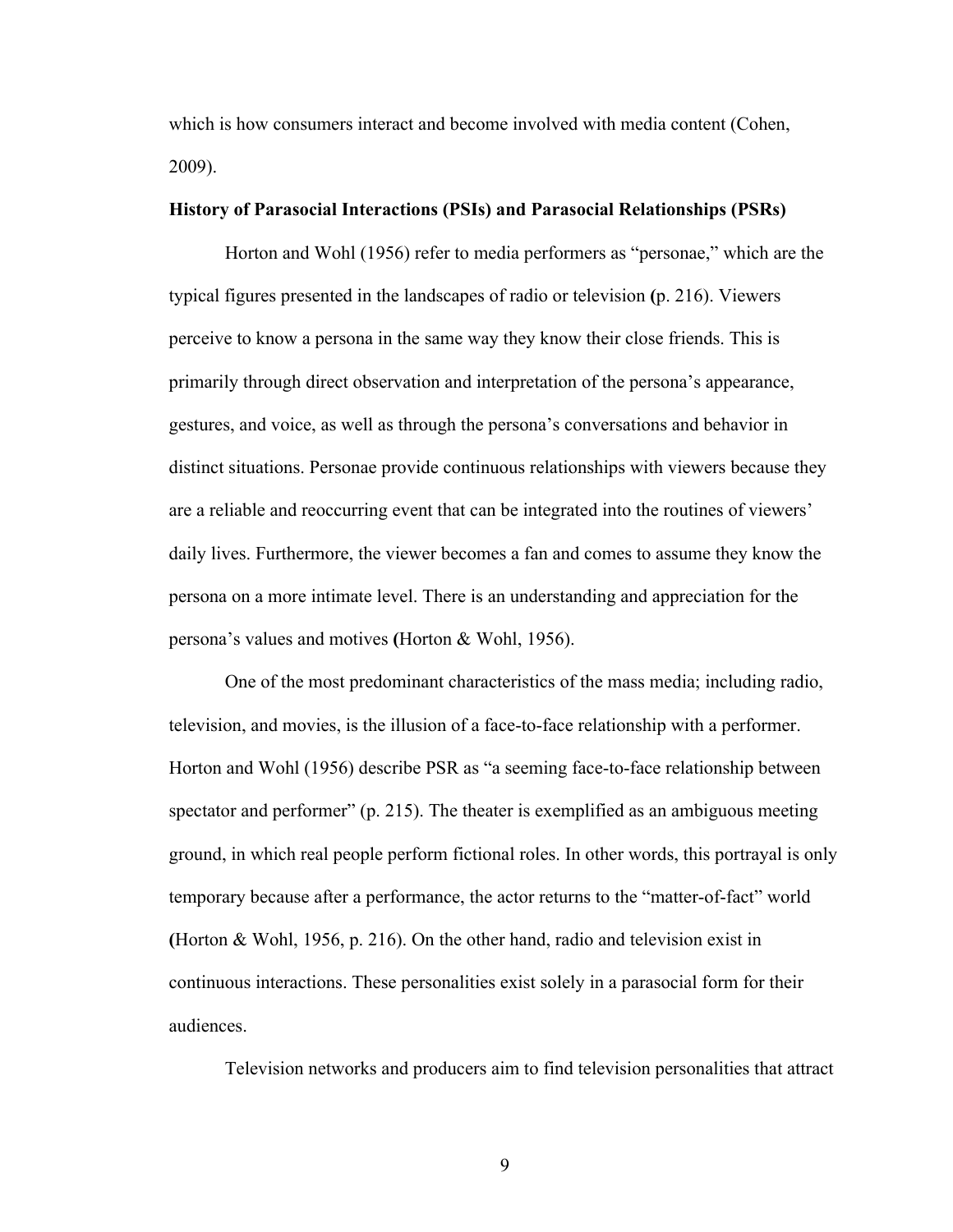audiences. Their hope is that audiences will tune in and watch programming every week and form relationships with characters. Research regarding uses and gratifications has exhibited high affinity towards programming and its characters (Rubin & McHugh, 1987). Viewers' relationships with characters closely resemble an interpersonal relationship. Rubin and McHugh (1987) explored how PSIs were developed. Participants were asked the length of time they had viewed their favorite television persona. Results indicate PSI was strongly associated with social and task attraction towards a character and relationship development with a character. The length of exposure to a media character was unrelated to PSI.

PSI is an apparent face-to-face interaction between media characters and audience members (Horton & Wohl, 1956). PSI has primarily been evaluated with a focus solely on the audience. Camera techniques can increase PSI. Audience members interpret camera angles and shot compositions similarly to how they react to interpersonal interactions with characters. For example, the tighter the shot, the closer the viewer feels towards a character, and PSI can increase when a viewer sees a character's background behavior (Meyrowitz, 1986).

There are three forms of interaction in television audience-participation programs, which are systems involving audiences and performers (Horton & Strauss, 1957). These forms are personal, vicarious, and parasocial. A personal interaction is described as "an immediate, face-to-face, and reciprocal mode of ordinary conversation" (Horton  $\&$ Strauss, 1957, p. 579). A vicarious interaction is demonstrated through the audience's response to a theatrical drama. A PSI occurs when a viewer recognizes a personal relationship with the performer; however, the performer is engaging in a relationship with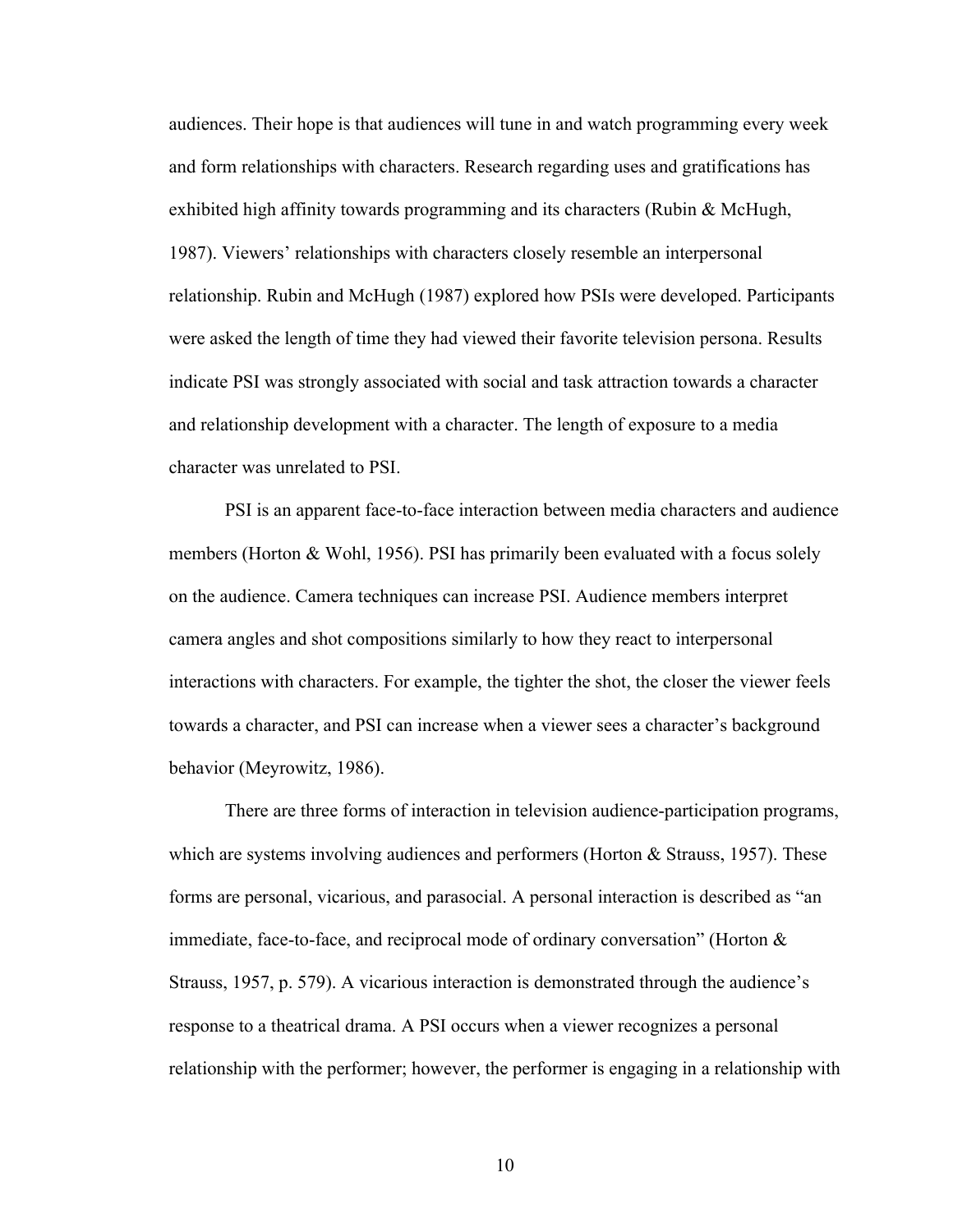an "anonymous collectivity" (Horton & Strauss, 1957, p. 579).

Rubin, Perse, and Powell (1985) developed a conceptual model designed to predict PSI from a social interaction need, including loneliness and television news use. When examining PSI, local television news provided important media content. In their study, they linked loneliness with less interpersonal communication and both loneliness and PSI with more television reliance. In addition, loneliness and PSI were not correlated. They found news viewing for information was closely related to stronger PSI and perceived news realism, which is an affective orientation that influences media use and behavior. Moreover, viewing news for excitement, affinity for local television news, and news viewing levels were positively correlated with this pattern as well. Rubin et al. (1985) concluded affinity for local television news, perceived news realism, and viewing news for information were predictors of PSI with television news personalities.

Turner (1993) examined the relationship of interpersonal homophily and selfesteem as it related to the development of PSI. He sought to understand whether an individual's relationship with a media personality develops similarly to an actual interpersonal relationship. Homophily of attitude was the strongest predictor among the independent variables of PSI with all three groups of television performers, which included favorite television newscaster, favorite daytime television soap opera character, and favorite television performer. Moreover, results indicate certain dimensions of individuals' self-esteem helped demonstrate PSI (Turner, 1993).

PSI is the principle explanation for the strong effects of soap operas on audience behavior. In their study, Shefner-Rogers, Rogers, and Singhal (1998) investigated PSI in popular soap operas. The series they selected to analyze was one broadcasted in Latin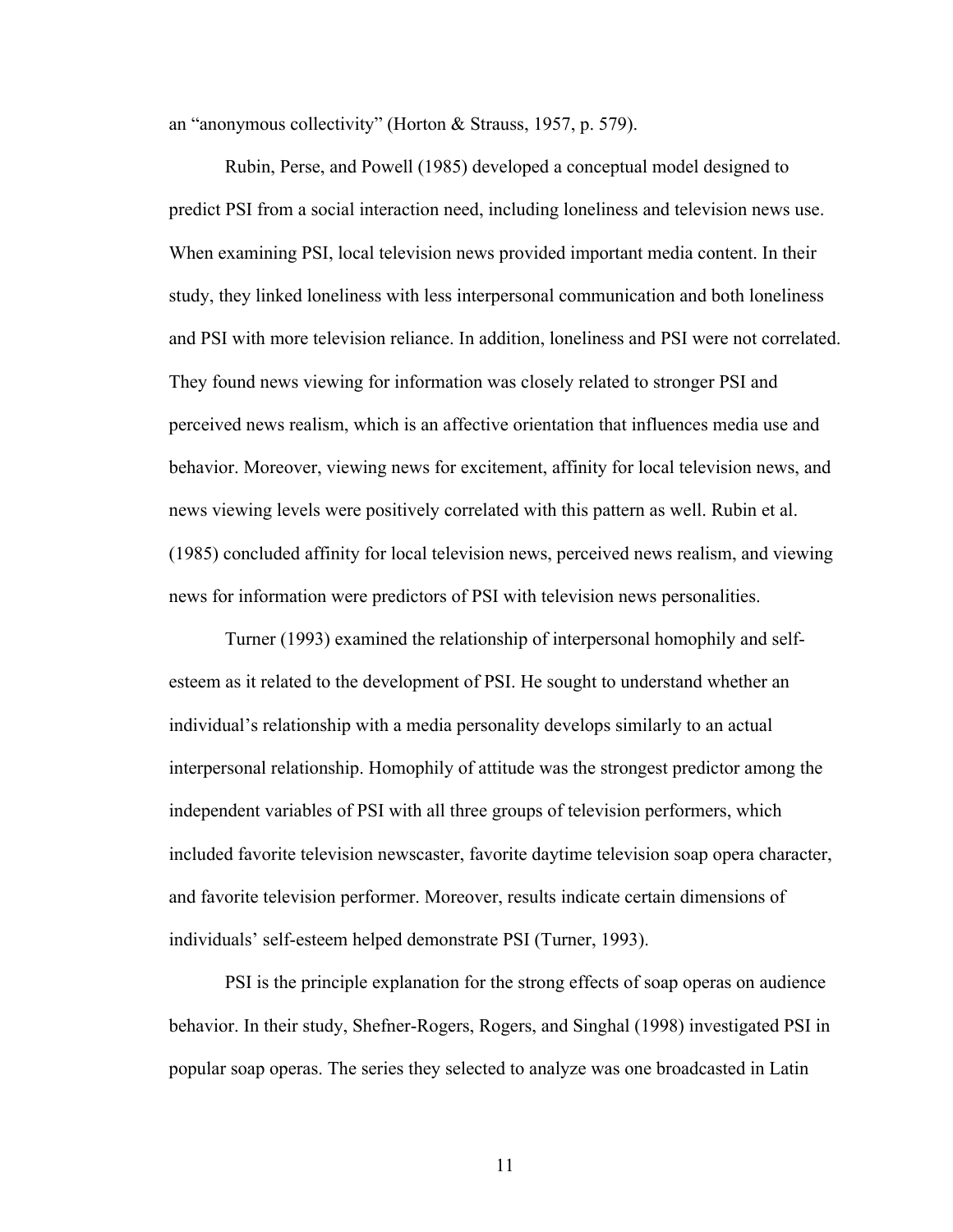America in the early 1970s and the other broadcasted in Japan in the later 1980s and early 1990s. PSI was developed with favorite characters from these series, specifically with those who entertained and educated their viewers. This is referred to as the entertainmenteducation approach. It is defined as the intentional incorporation of educational content in such messages as radio and television soap operas, popular music, film, street theater, and comic books. Shefner-Rogers et al. (1998) concluded while neither series were designed as entertainment-education soap operas, the approach contributed to the degree to which viewers were involved in PSI with characters. Moreover, viewers' perceptions of the characters were those of positive role-models for self-efficacy and other success values.

PSI involves audience members learning to recognize and interact with the images presented by media communicators, specifically entertainers, talk show hosts, personalities, and journalists (Levy, 1979). While viewers are not capable of directly communicating with the performers, they still interact with them. In other words, the audience members "benefit from the persona's wisdom, reflect on his advice, sympathize with him in his difficulties, and forgive his mistakes" (Levy, 1979, p. 70). Levy (1979) conducted focus group discussions relating to viewer attitudes towards television news programs and uses and gratification items. Results indicate PSI between audiences and news personalities shares attributes with both primary and secondary social relationships. A primary social relationship occurs within a small social group, during which individuals share a close and personal bond. During a secondary social relationship, individuals do not interact on such a personal level. In addition, he found PSRs are based on an affective bond that viewers create with the communicators. Although this relationship is subjective, viewers believe it is genuine and interpret it as a real bond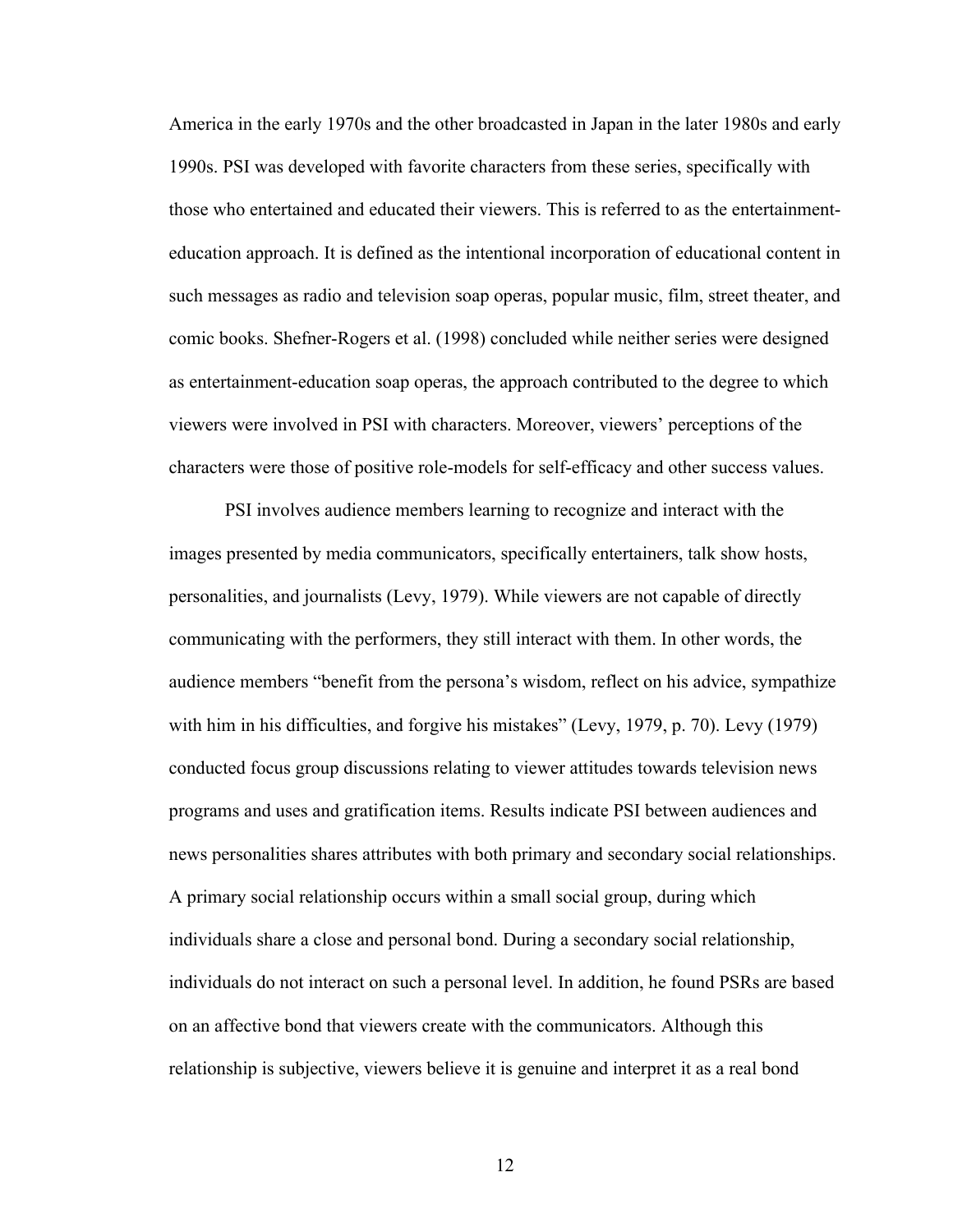(Levy, 1979).

Perse and Rubin (1989) discussed PSI from the perspective of interpersonal attribution, focusing on the uncertainty reduction theory (URC) and the personal construct theory (PCT). Their primary focus was to have a better understanding of the early stages of PSR development. They examined 105 college students who viewed soapoperas. Viewers responses indicated PSRs with favorite characters were based on uncertainty reduction, as well as the ability to anticipate the emotions and attitudes of the character. Results suggested PSR development follows a certain path, which begins with social and task attraction, continues to PSI, and concludes with a sense of relationship importance (Perse & Rubin, 1989).

Tukachinsky (2010) explored the development and assessment of PSRs. She suggests PSR is a para-friendship and para-love because there is not a clear conceptualization or precise measurement of this form of relationship. After conducting three studies, Tukachinsky's (2010) results indicate a PSR is comprised of various types of relationships that mediate different media effects such as social relationships, friendships, and romantic relationships.

Schmid and Klimmt (2011) investigated PSRs with *Harry Potter* readers, specifically with participants in an individualistic culture and those in a collectivist culture. Readers completed an online survey measuring PSR components, including sociability, social attraction, homophily, and fandom. Results indicate readers in Mexico, a collectivist culture, ranked sociability higher than readers in Germany, an individualistic culture, did. Culture demonstrated social attraction as the most predominant motivator of PSR and homophily as the lowest (Schmid & Klimmt, 2011).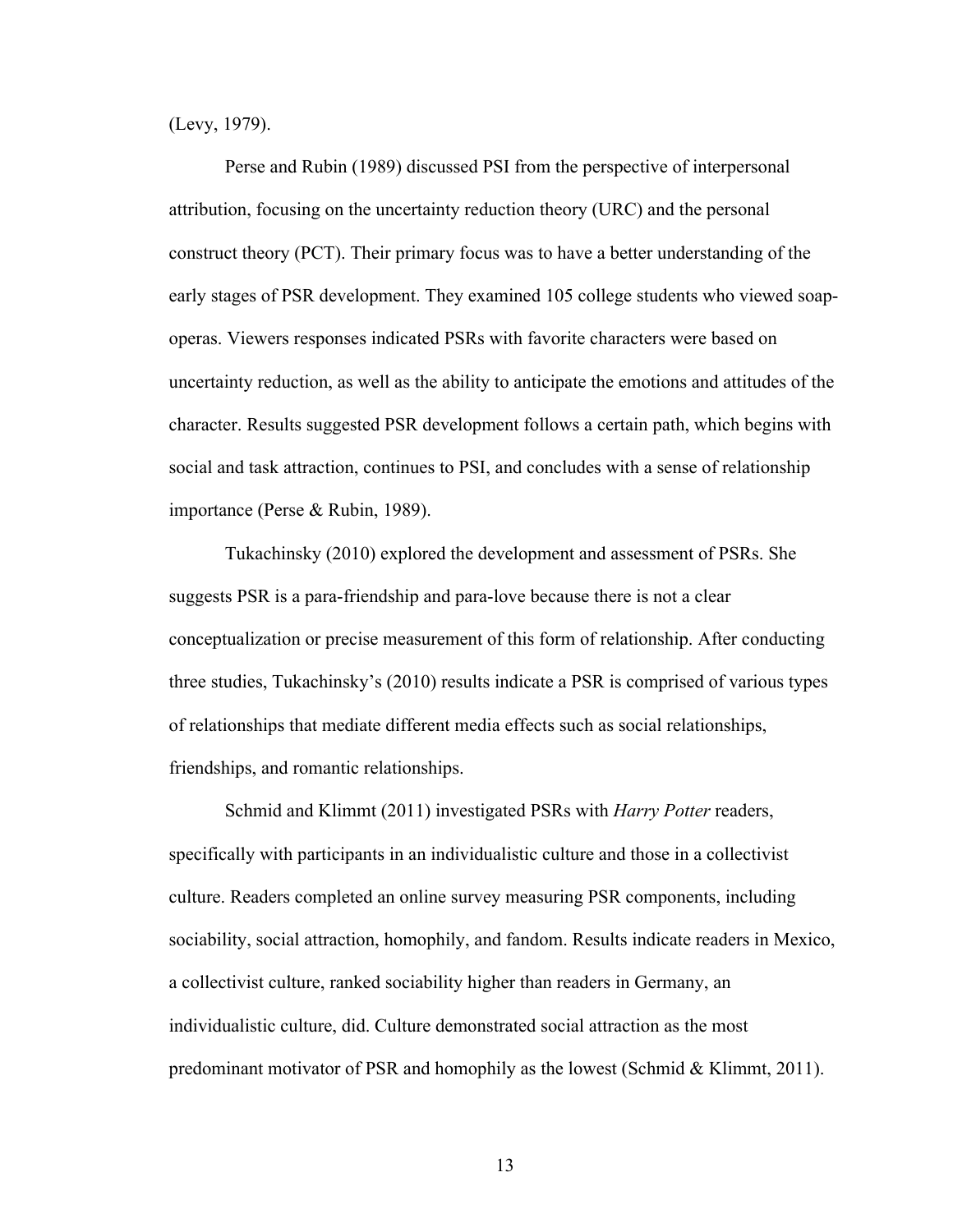The causes, development, consequences, characteristics, and functions of PSI and PSR have been examined by previous researchers. Hu (2016) examined the influence of scandal on PSR, PSI, and parasocial breakup (PSB). A scandal involving an actor negatively influenced people's PSR with the character. The stronger the PSR with the character, the more PSB participants experienced after the scandal. PSI is positively related to PSR in the conditions of scandal and movie, scandal and talk show, and no scandal and talk show. In addition, PSI ranked higher with characters played by an actor in a film versus a guest on a talk show (Hu, 2016).

Previous research has primarily focused on PSRs with characters in scripted television series; therefore, it is important to examine such relationships with characters in reality series. These reality characters engage in breaking the fourth wall because they address the audience members directly, specifically in interviews. PSRs between viewers and media characters can be examined both while the television personality is on screen and on social media platforms as well.

## **Reality Television**

Reality television has become one of the most prevalent genres in the last decade. Popular series include MTV's *Jersey Shore*, TLC's *Toddlers and Tiaras*, Bravo's *Queer Eye for the Straight Guy*, and A&E's *Duck Dynasty*, among others. Hernandez (2014) focuses on the Southern masculinity and manhood demonstrated in *Duck Dynasty*. Her analysis indicates the reality television series portrays a form of masculinity that includes characteristics of historical Southern masculinities, as well as reclaiming the term "redneck" to signify identity performance (Hernandez, 2014, p. 33).

Television is one of the primary storytellers in the modern environment. It can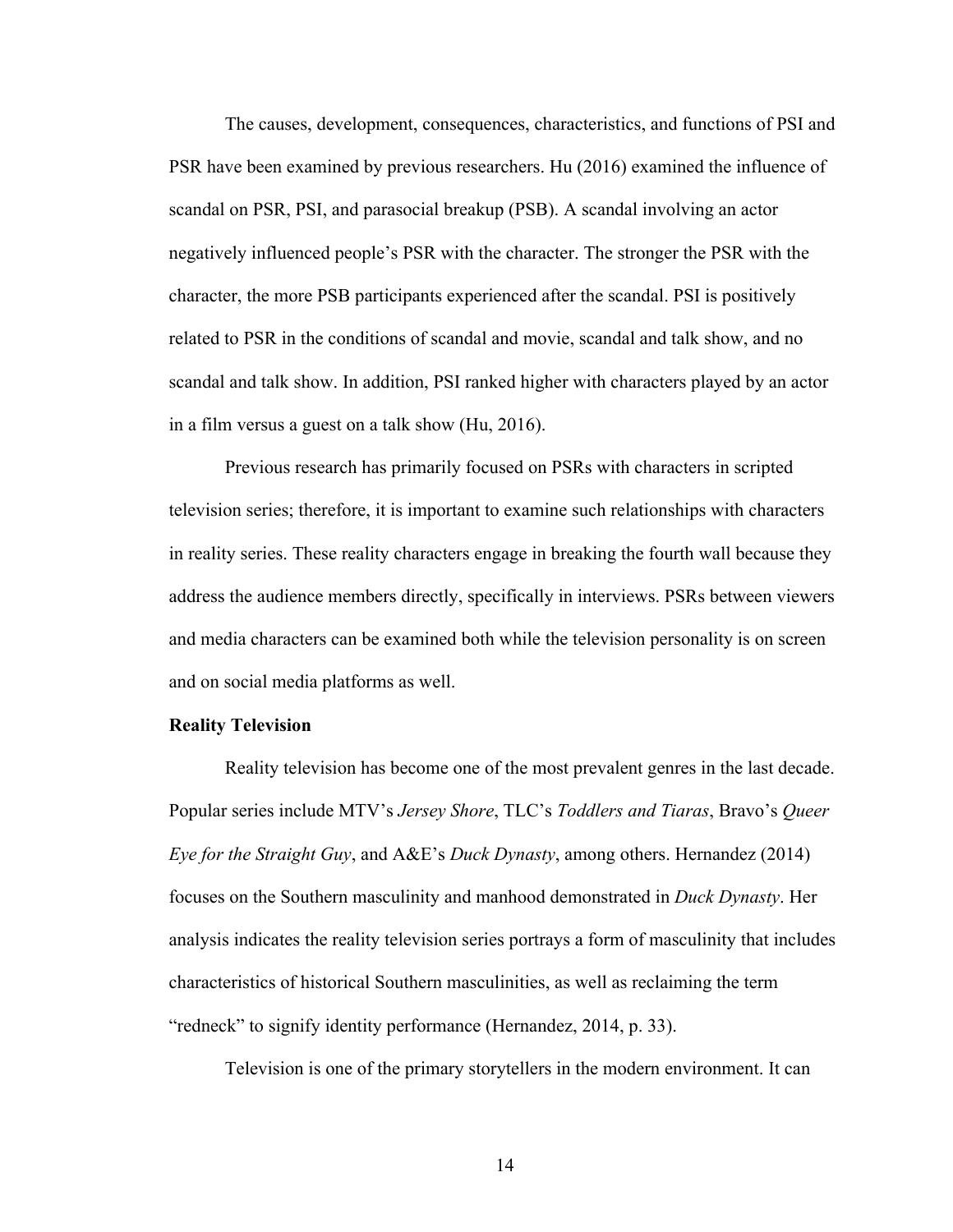help viewers establish a sense of what lies within and what lies outside the boundaries of cultural norms and behaviors. Scharrer and Blackburn (2018) examined the associations between overall amount of television viewing and viewing of reality programs featuring adults in romantic, friendship-oriented, or familial settings. Participants demonstrated how the exposure to documentary soap operas and the perception of reality can predict beliefs about aggression (Scharrer & Blackburn, 2018).

Scharrer and Blackburn (2018) found gender differences in the perceptions of physical and verbal aggression in response to conflict. Participants indicated it was more acceptable for females to engage in these forms of aggressions as opposed to men. However, male respondents tended to accept aggression as a normal aspect behavior more than females did. They concluded documentary soap opera viewing was a significant and positive predictor of approval of verbal aggression.

### **Parasocial Relationships (PSRs) in Reality Television**

Reality television permits audiences to watch celebrities' everyday lives. Similar to soap operas, it appeals to viewers because they engage in an interaction with the television series' cast members. Henry (2011) explored PSRs with two types of reality stars. These stars were characterized as celebrity, which is someone who had fame before being on reality television and non-celebrity, who is someone who has fame because of the series. She compared levels of PSIs and how moral disengagement has the potential to play a role for each type of relationship with a reality star. She also examined whether PSRs are influenced by how often participants watch sub-genres of reality series, including dating or game series or documentary soap operas. Participants' PSRs and degree of moral disengagement with their favorite celebrity and non-celebrity on reality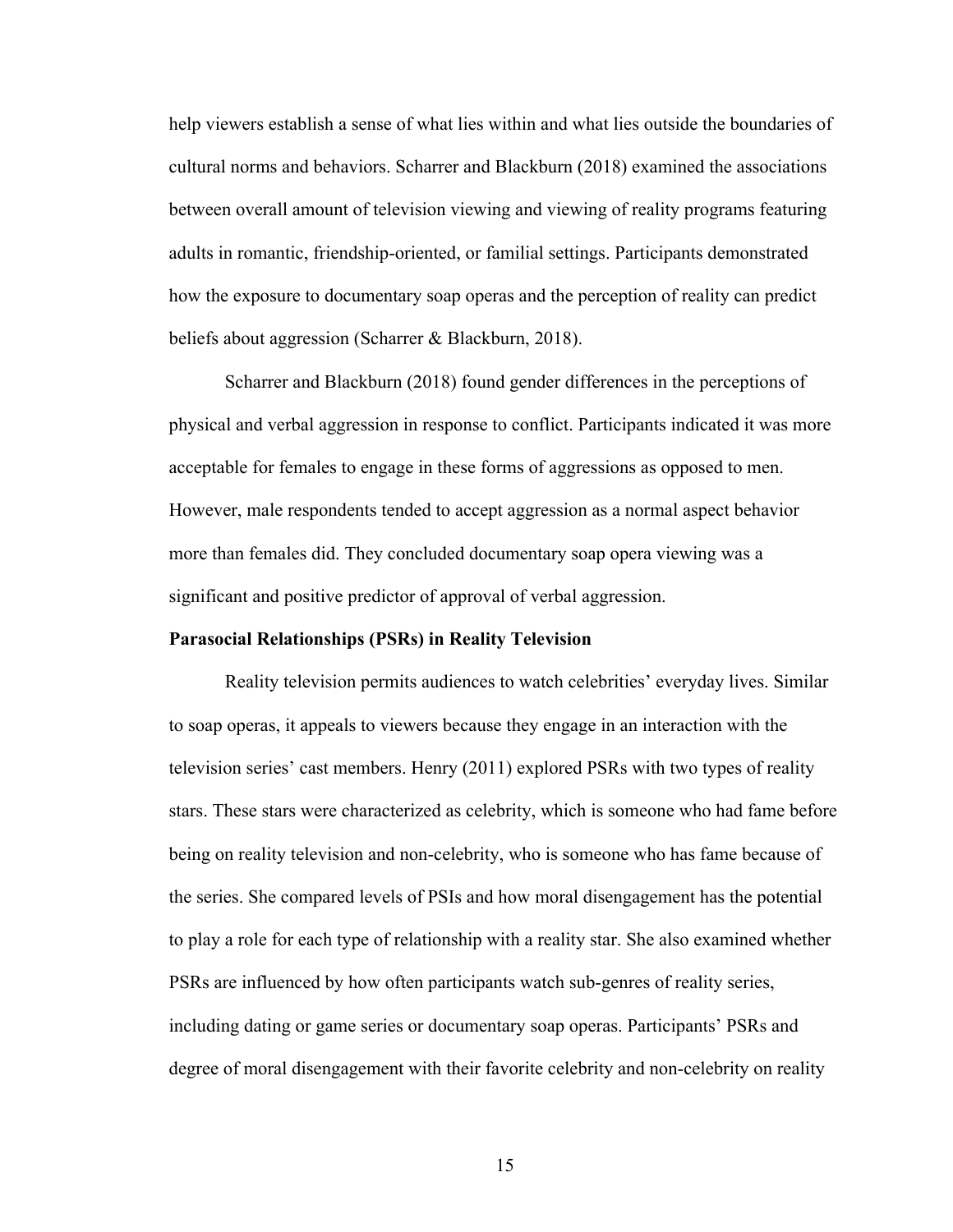series were influenced by the sub-genres of reality-based series (Henry, 2011).

#### **Reality Television and Social Media Use**

Haigh and Wigley (2015) evaluated social media use among fans during a time of crisis involving Paula Deen. The Food Network announced it would not renew Deen's contract in June 2013 after a leaked disposition in which Deen admitted to using the Nword when she was held at gunpoint by an African American man in 1986. Fans expressed their support on social media, particularly Facebook. Fans began posting on the Food Network Facebook page, as well as Deen's Facebook page, and they quickly started a "We Support Paula Deen" page that gained more than 500,000 followers. The lawsuit was dismissed; however, the Food Network did not reinstate Deen (Haigh & Wigley, 2015).

Haigh and Wigley (2015) analyzed Deen's Facebook page and the Food Network's Facebook page for PSI posts. The study assessed a form of breakup between fans and Deen by looking at fans' Facebook posts during a time of crisis. As fans' PSR was coming to end with Deen, they were experiencing a parasocial breakup (PCB), which mirrors a real-life breakup.

Haigh and Wigley (2015) found Deen's fans rarely commented about Deen or themselves growing up in the south, yet they were more likely to discuss her telling the truth and not lying while under oath. The most frequent way fans related *affectively* with Deen was by showing emotional support and offering forgiveness. Nearly a fifth of the posts discussed no longer watching the Food Network after Deen's termination, which demonstrates the behavioral element of PSI. The study demonstrated how fans' support did not, in fact, save Deen. Fans were able to make their voices heard because of social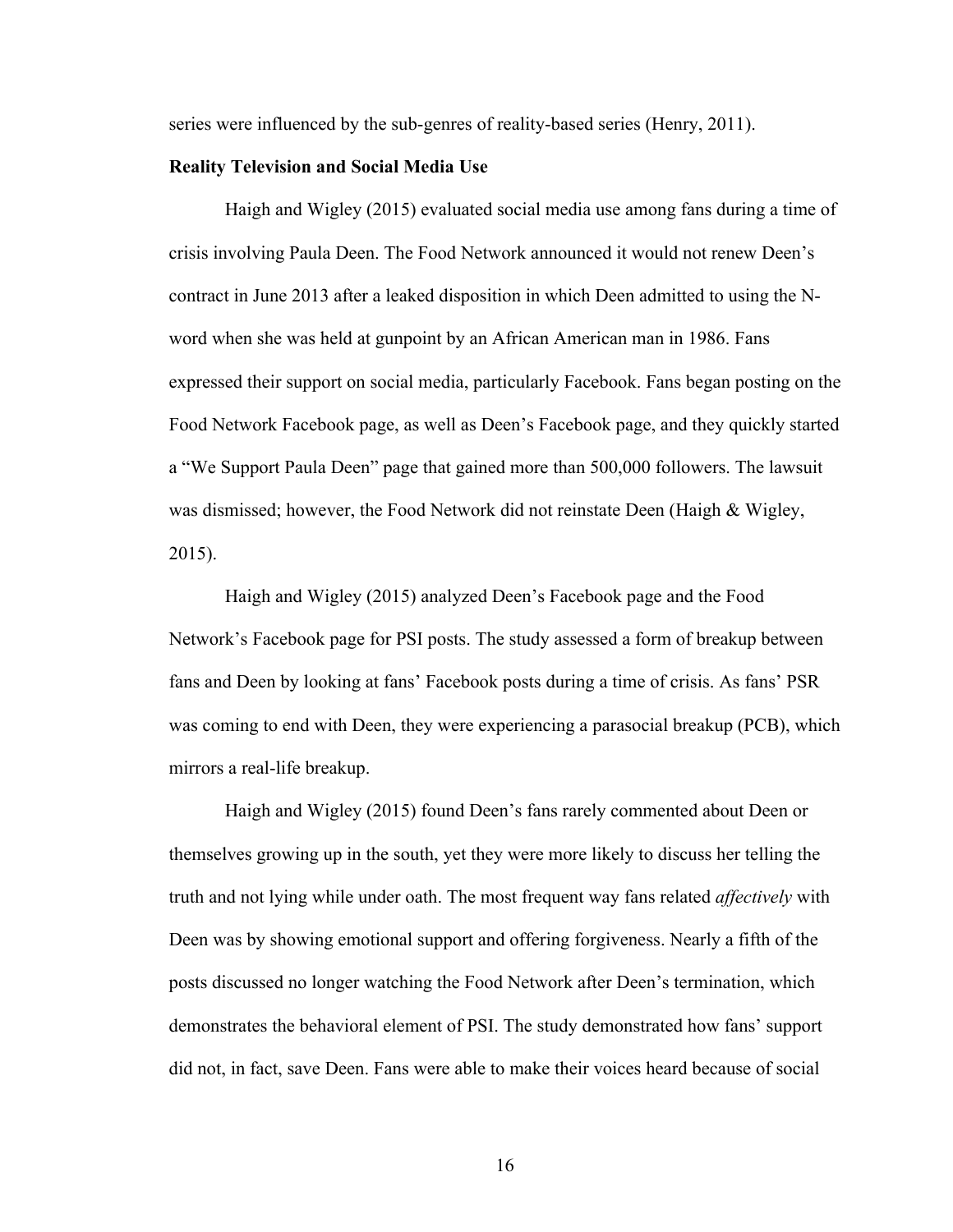media (Haigh & Wigley, 2015). This is just one example of the relationship fans form with an individual on a reality series.

In another example of fans supporting a reality star, Haigh (2015) examined fan comments on A&E's *Duck Dynasty* Facebook page after the series' patriarch, Phil Robertson, made statements regarding homosexual behavior and African Americans in an article in *GQ*. This, in turn, lead to his suspension from the series in December 2013. Nine days after this announcement, A&E reported he would be returning.

Haigh (2015) coded fan comments on the series' Facebook page in December 2013 about Robertson's suspension and comments made after he could return to the television series. Specifically, the study looks at the "us" versus "them" theme among the Facebook posts. Posts were gathered from the first 24 hours after the suspension was announced, and additional posts were collected when Robertson was reinstated. They were analyzed for topics relating to support for Phil, Southern Christian values, and  $A&E$ .

The study evaluated fans' reactions to the suspension and whether they demonstrated support, as well as the development of PSRs with Robertson. Fans demonstrated their support for Robertson by discussing his First Amendment rights. Additionally, the most common way fans discussed Southern Christian masculinity was by mentioning Robertson's Christianity. Most posts discussed boycotting A&E until Robertson was reinstated. The topics of the posts changed before and after his reinstatement, revealing fans posted more when the suspension was announced (Haigh, 2015). Haigh (2015) states fans are likely to rally to support reality television celebrities in a crisis such as this one because they are motivated to post on social media, start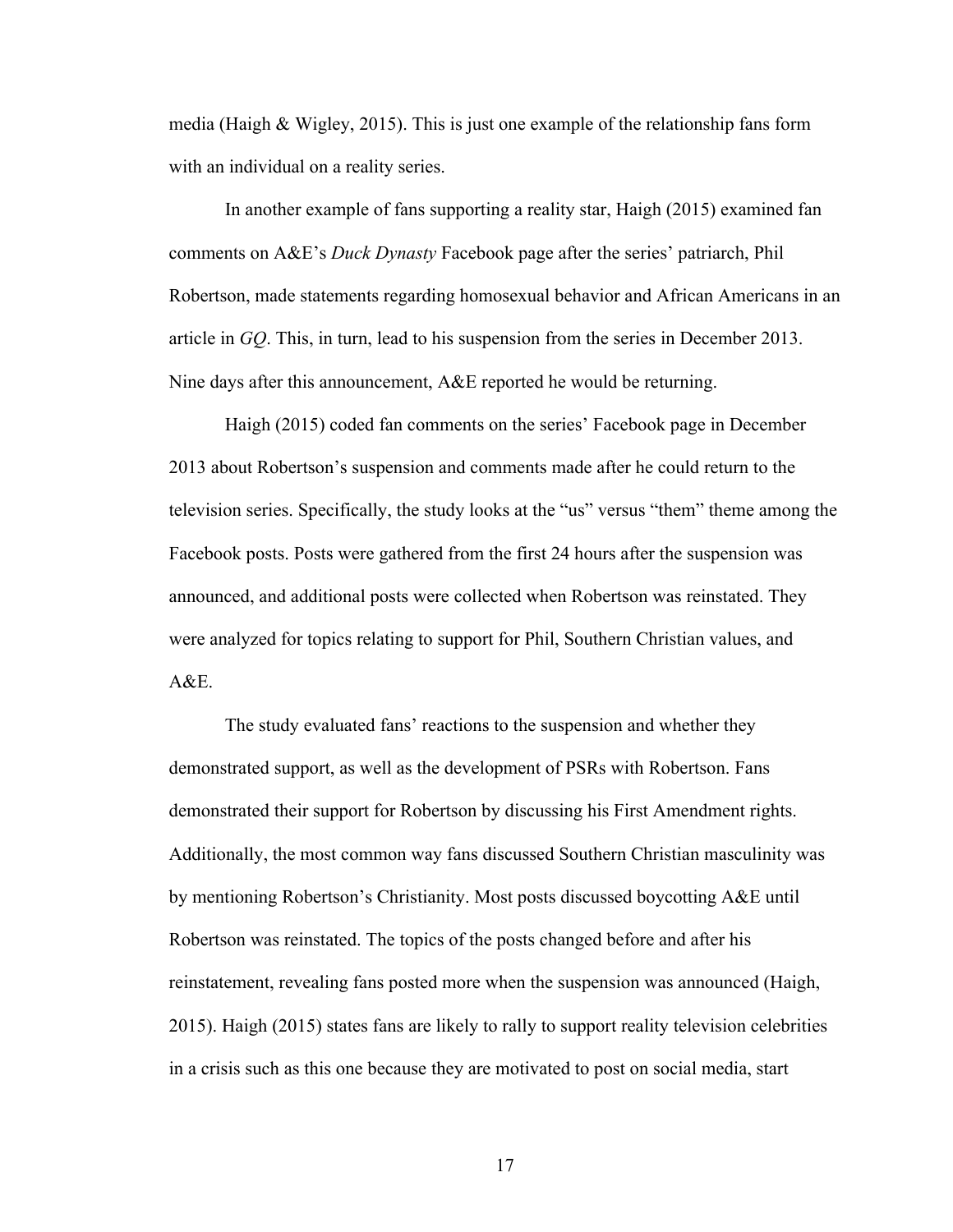petitions, and boycott products or channels supporting the celebrity.

## **Hypotheses and Research Question**

Ferchaud (2018) examined the effects of binge-watching and how it may alter the way in which audience members engage with a television series. This is a result of the amount of time between viewing episodes. She analyzed audience responses through transportation, identification, PSI, and enjoyment and appreciation. Binge-watching negatively impacted enjoyment and appreciation, as well as likelihood to recommend the series. When viewers binge-watch, they have less time to think about the series and build anticipation for the next episode. Results indicate those who watched on a weekly basis demonstrated increases in PSI (Ferchaud, 2018).

With today's new trend of binge-watching and the emerging use of streaming services, Wheeler (2015) investigated television viewing habits and binge-watching behaviors. Regarding the effects of binge-watching, she found binge-watching to be positively associated with television affinity, television viewing motives, and ritualistic television viewing, which contributes to the understanding of psychological correlates of television viewing behaviors. Ferchaud's (2018) study indicates binge-watching has a positive impact on the strength of PSR because those who watched on a weekly basis demonstrated increased PSI. However, her study did not examine binge-watching reality television series. Because reality television series feature real people, the relationship formed through binge-watching may be stronger. Therefore, to evaluate the impact of binge-watching on PSRs, this study poses the following:

**H1:** Viewers demonstrate stronger PSRs with characters and celebrities in television series they binge-watch compared to those they watch on a weekly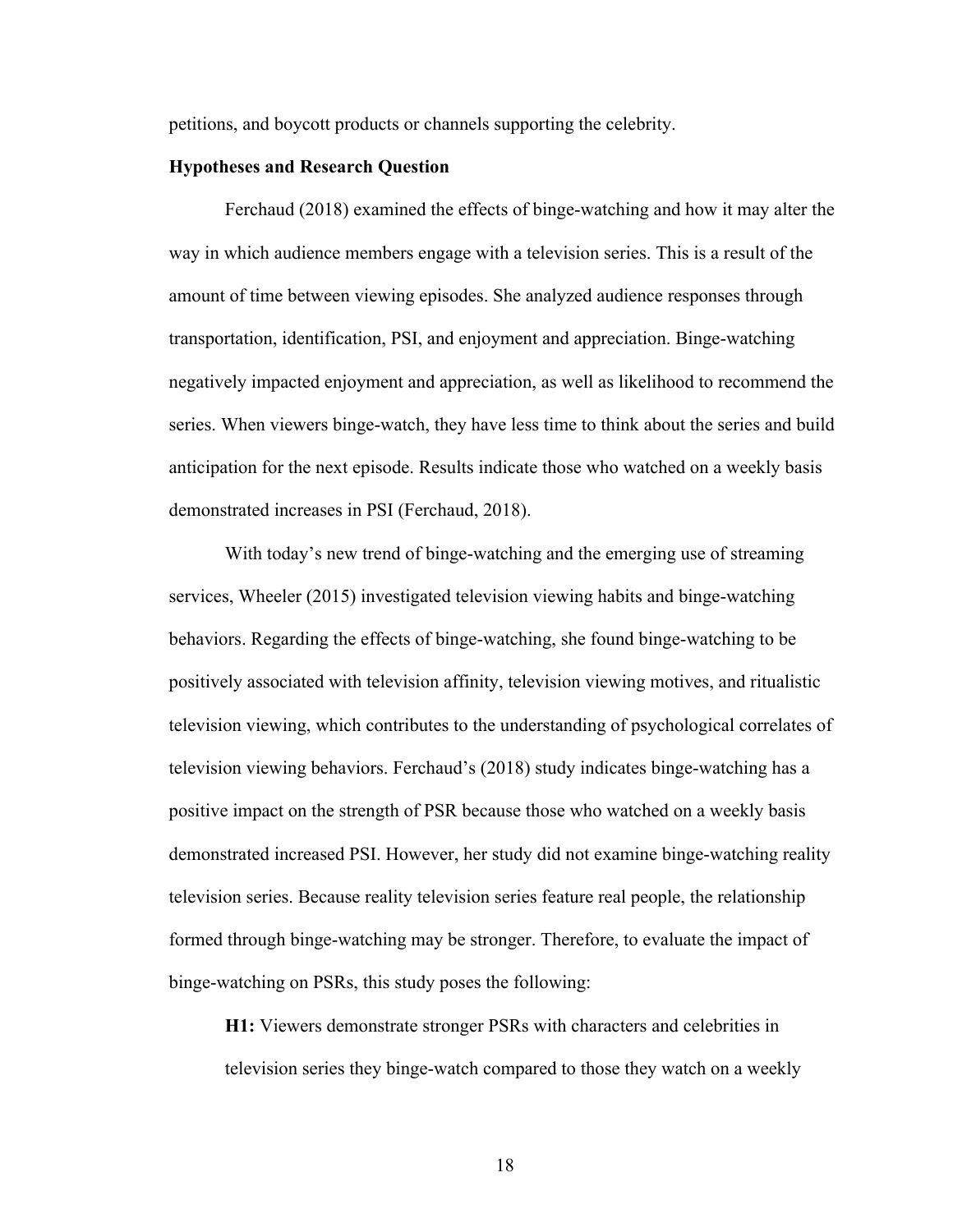basis.

Auter and Davis (1991) examined viewers' reactions to characters speaking directly to the audience. This is described as breaking the invisible fourth wall, specifically in the realms of theater, such as in films or television programs. They demonstrate audiences do, in fact, enjoy being involved in the program. The clips shown to the subjects that broke the fourth wall ranked more entertaining and sophisticated. They concluded programs such as these are more cognitively involving. In a similar study, Auter (1992) examined how program content can influence viewers' ability or desire to connect with characters. His experiment altered breaking the fourth wall. He found PSI is related to program content, and students who viewed the high interaction version of the program episode indicated stronger PSI.

Viewers experience parasocial encounters when the illusion of being engaged in a social interaction occurs with a television performer. Viewers in Hartmann and Goldhoorn' (2011) study reported a more intense parasocial experience if they were verbally addressed by the television performer. In other words, when characters engaged in breaking the fourth wall, viewers experienced a stronger PSR. Additionally, parasocial experience ranked higher when the performer demonstrated strong perspective-talking ability (Hartmann & Goldhoorn, 2011).

The technique of breaking the fourth wall takes place when a persona steps out of character to address the audience. Dibble et al. (2016) examined participants reactions to being either addressed by a character in a video or not being addressed at all. The study concluded PSI takes place during viewing, and PSR surpasses immediate viewing and gives the viewer a sense of involvement with the media character.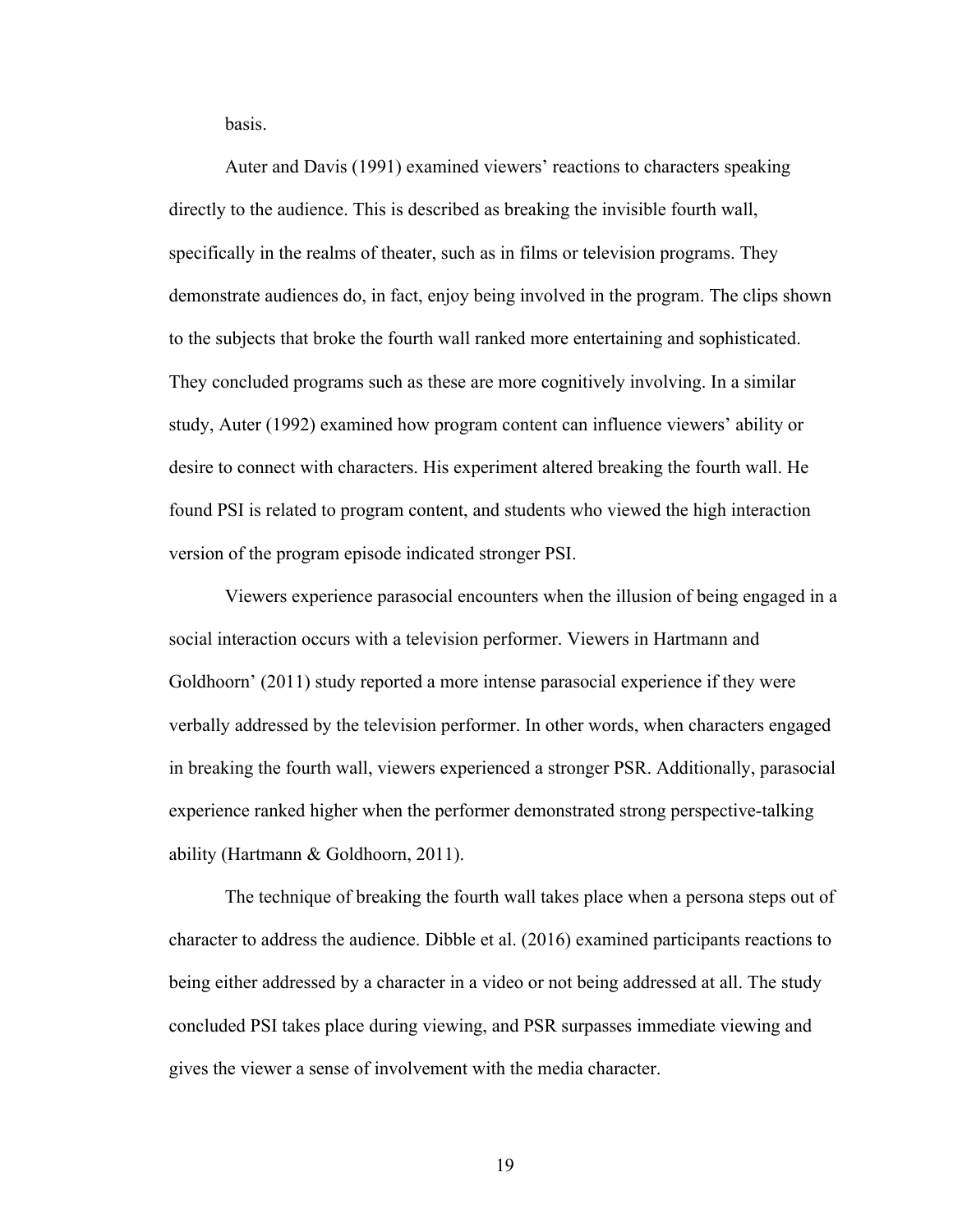Based on past research indicating viewers' PSR is higher when addressed by a media character and Haigh and Wigley's (2015) findings that audience members are cognitively, affectively, and behaviorally tied to reality television personalities, those watching reality televisions series will likely indicate stronger PSRs. This may occur because celebrities are real people living their everyday lives, not actors in a scripted television series. This study poses the following:

**H2:** Participants in the reality television series group demonstrate stronger PSRs than those in the scripted television series group.

Reality television series allow viewers to follow the lives of reality characters during weekly episodes. Audience members can interact with these celebrities, specifically through social media platforms, blogs and websites, to learn more about them (Henry, 2011). Haigh and Wigley (2015) evaluated fans' social media use during a time of crisis. Fans took to social media to express their support for Paula Deen when the Food Network announced they would not renew her contract after a scandal. In response to experiencing a form of breakup, fans created a Facebook support page for Deen that gained over half a million followers (Haigh  $\&$  Wigley, 2015). While the network did not reinstate her contract, fans were able to make their voices heard through social media, which further demonstrates the relationships viewers form with reality stars. Similarly, Haigh (2015) examined fans' comments on A&E's *Duck Dynasty* Facebook page after Phil Robertson, the series' patriarch, made inappropriate comments in a *GQ* article. She found fans displayed support by discussing his First Amendment rights, as well as his Christianity; therefore, fans are likely to rally and support reality personalities in times of crisis because they are motivated to post on social media (Haigh, 2015). Based on this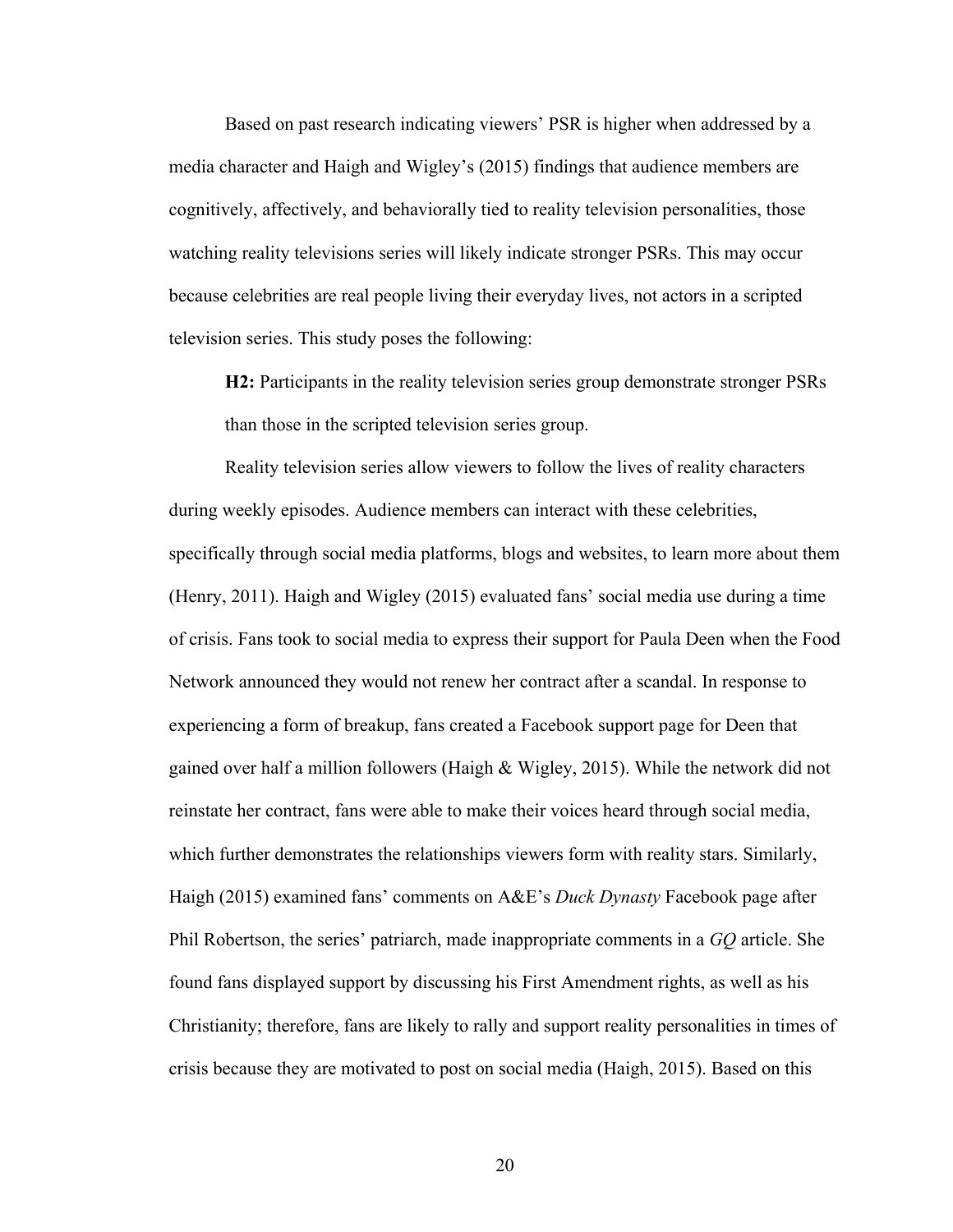research demonstrating fans' support for celebrities in reality television series, this study poses the following:

**H3:** Viewers are more likely to interact with social media pages of reality television series and their celebrities compared to those of scripted television series and their actors.

Hall (2017) analyzed identification and PSRs with characters from *Star Wars: The Force Awakens*. Audience and character similarities can be evaluated on various dimensions. Gender, specifically, has previously been considered in this assessment. Previous research has indicated audiences tend to favor characters of their own gender over characters of a different gender (Hoffner, 1996). However, other research has found gender discrepancy between audiences and a character does not always lead to a decreased sense of connection (De Graaf & Hustinx, 2011). Participants were disproportionately likely to select characters of the same gender as the one with whom they felt the closest connection. When a viewer connected with a character that was featured prominently in a story, the lack of gender match did not decrease identification or PSR. Audience and characters similarities, such as personality, attitude, and circumstances, are potential contributors to character engagement, as opposed to demographics (Hall, 2017).

Newman (2018) evaluated how young girls engage in PSR with mediated characters. She sought to better understand how mothers attempt to restrict their daughters' PSRs with Disney princesses because of their concerns with healthy social development, positive role models, and social judgement. Results indicate while mothers were cautious of their daughters consuming too much of this media, they did not go to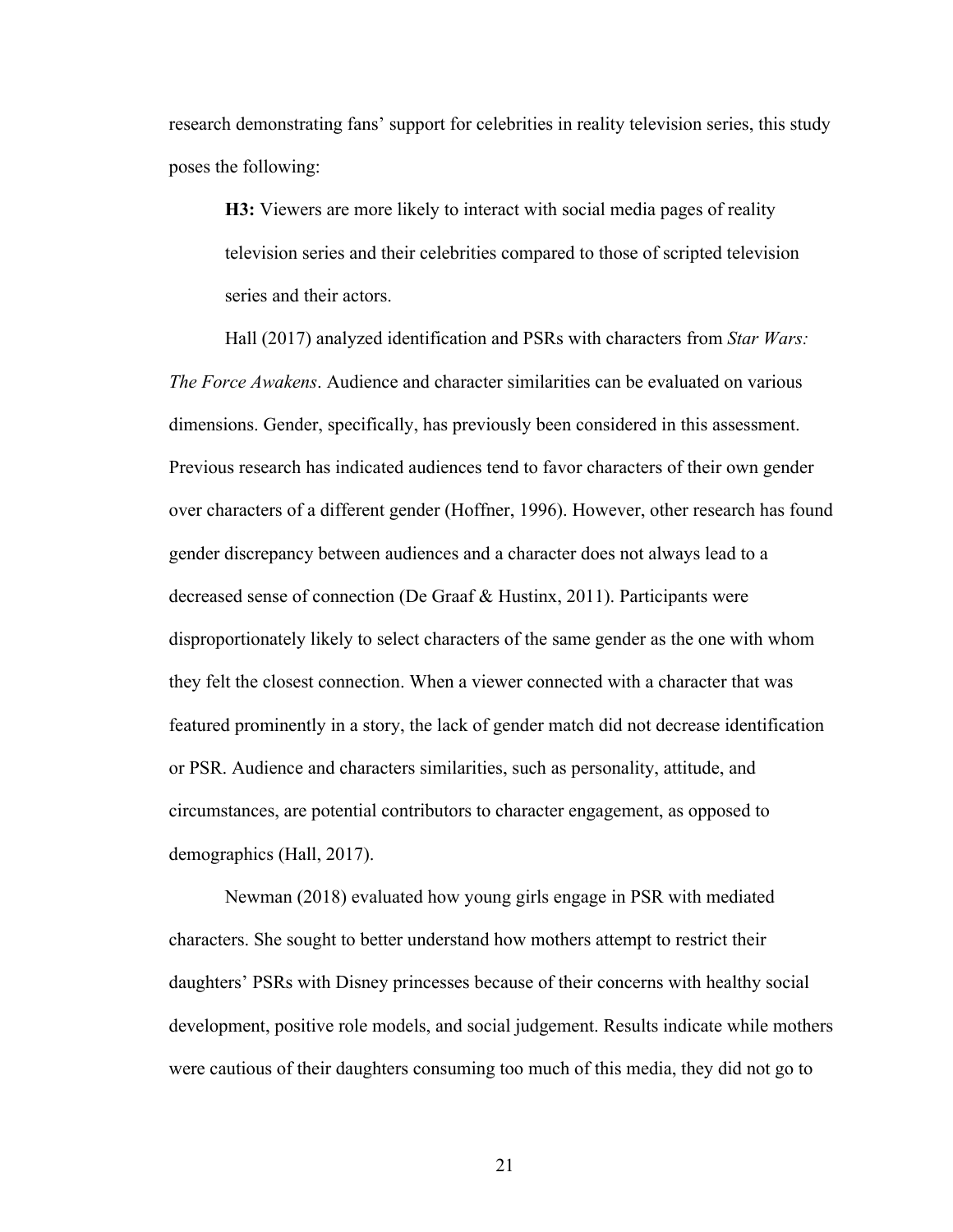extreme measures to prevent the development of PSR with one of the Disney princess characters. These findings suggest females are likely to engage in PSR with media characters at a young age.

In a similar study, Wang, Fink, and Cai (2008) examined how each gender responds to different types of loneliness. Their study investigates how loneliness affects mediated communication, specifically PSI. Viewers tend to experience unfulfilled interpersonal needs through social, chronic, situational, and transient loneliness. While these distinct types of loneliness predict various uses of PSI, gender serves as the moderator for these effects (Wang et al., 2008). They found greater family loneliness predicted stronger PSI for females; however, this displayed negative effects for males. Moreover, romantic loneliness was associated with less PSI for males, while it was slightly positive for females (Wang et al., 2008). In addition, previous research indicates female viewers tend to admire the attractiveness of media personae more than men do; therefore, females demonstrate stronger PSRs (Vorderer, 1996). Women also tend to form stronger PSIs with characters in soap operas (Turner, 1993).

These findings suggest females are likely to exhibit strong PSRs because when they experience certain types of loneliness they demonstrate increased PSI. Based on this research that demonstrates females form stronger PSRs than men do, this study poses the following:

**H4:** Females demonstrate stronger PSRs with characters and celebrities compared to men.

There is little research examining the type of character one relates to in television series. Regarding celebrities in reality televisions series, Haigh and Wigley (2015) did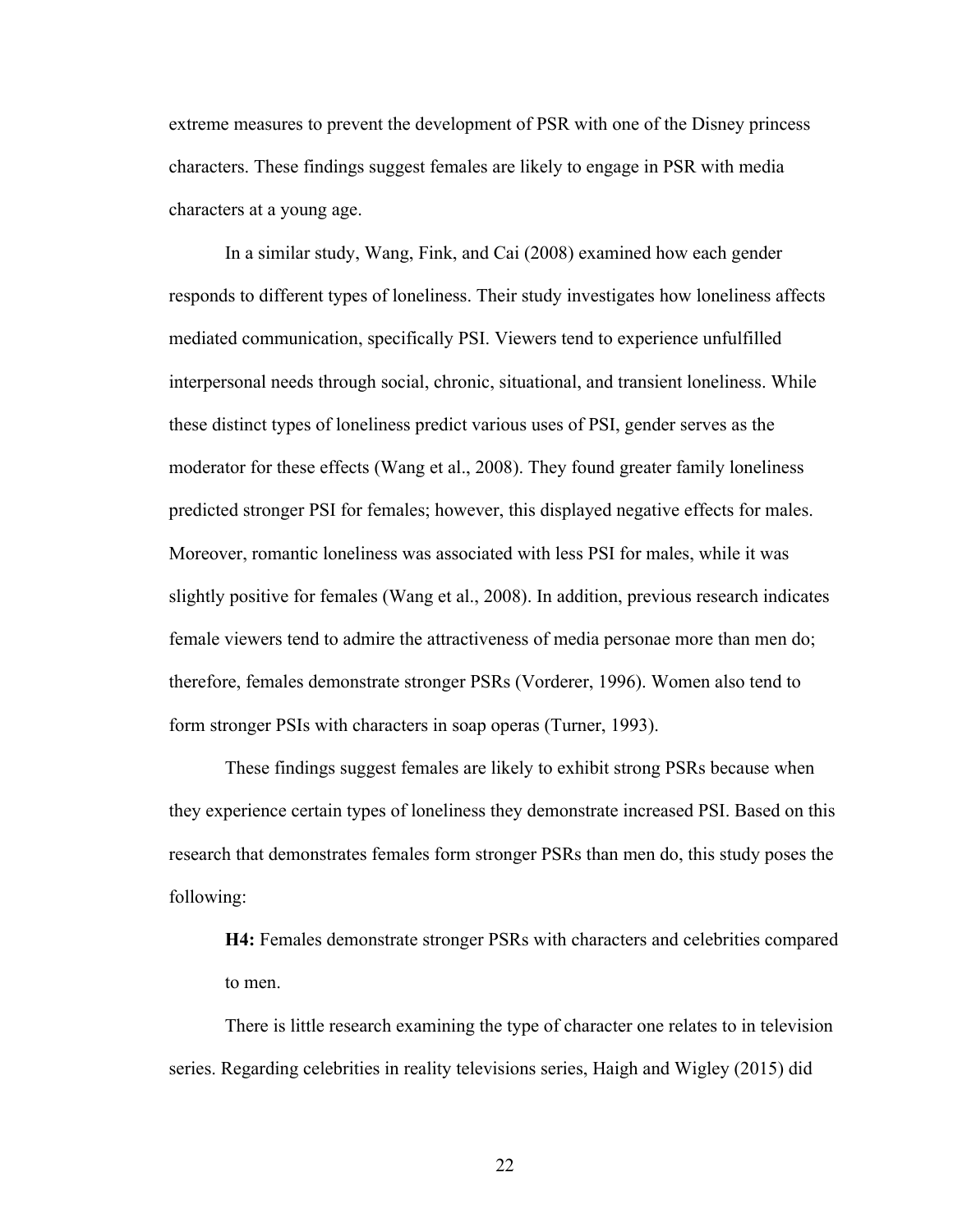notice fans supporting Deen and participants were of both genders. To further evaluate whether a participant's gender and a character or celebrity's gender influence PSR, this study poses the following:

**RQ1:** Is there a correlation between the gender of the participant and the gender of the character or celebrity they selected?

Narrative engagement occurs when audience members become involved in the narrative by losing awareness of the self and becoming immersed within the story (Ferchaud, 2018). The first component of narrative engagement is identification, in which viewers begin to internalize the thoughts, actions, and feelings of characters. Ferchaud (2018) states enjoyment and appreciation are ingrained in the content of media, and more specifically in narratives. Based on this research, this study poses the following:

**H5:** Viewers who score higher on the audience response scale demonstrate stronger PSRs with their favorite characters and celebrities.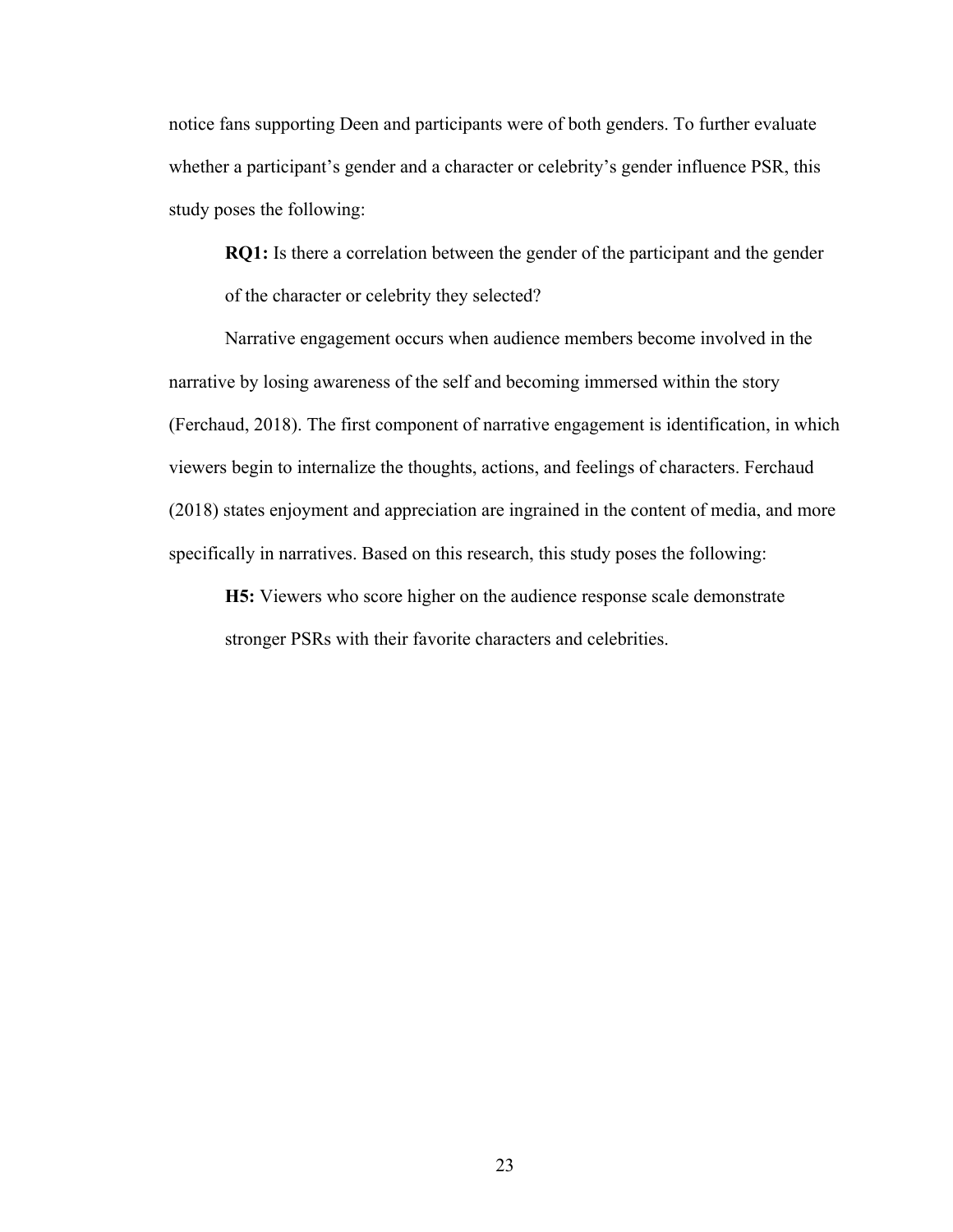#### **III. METHODS**

This study compared participants' PSRs with characters in scripted television series compared to those in reality television series, the role of gender in PSRs, as well as the impact of binge-watching compared to watching a television series on a weekly basis.

*Scandal*, *This Is Us*, and *The Walking Dead* were selected as the scripted television series. According to Nielsen (2018), *Scandal* and *This Is Us* ranked in the top ten list of prime broadcast network television. *The Walking Dead* ranked first in the top ten list of cable network television. *Scandal*, *This Is Us*, and *The Walking Dead* are available to stream on multiple video-on-demand (VOD) services. *Jersey Shore*, *Keeping Up with the Kardashians*, and *The Real Housewives of Orange County* were selected as the reality television series. *Jersey Shore* ranked fourth in the best reality television shows of all time (Gruttadaro et. al., 2018). *The Real Housewives* franchise and *Keeping Up with the Kardashians* ranked in the *Insider's* top seventeen list of reality series on television (Nededog, 2017). *Jersey Shore*, *Keeping Up with the Kardashians*, and *The Real Housewives of Orange County* are available to stream on multiple VOD services.

#### **Participants**

Participants were 18 years of age or older (*N* = 518). They provided consent and then began the survey. Forty-five percent of participants were women, 54.1% were male, and 1.3% preferred not to say. Participants ranged from 18 to 80 years of age. The average age was 34.54. Approximately 76.6% were Caucasian, 9.2% were Black or African-American, 7.2% were Hispanic or Latino, 5.1% were Asian or Pacific Islander, and 1.8% failed to report ethnicity.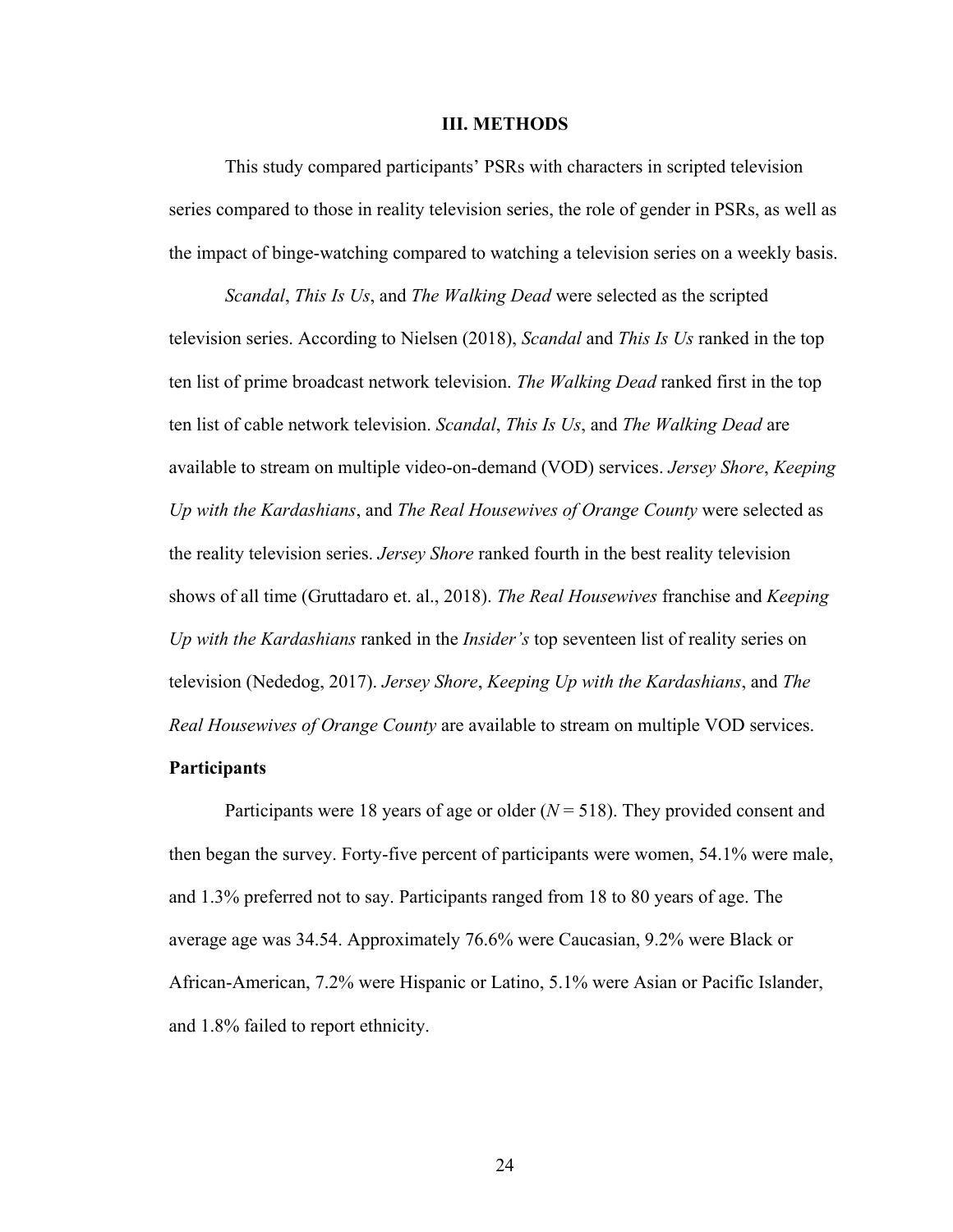Seventeen percent had earned a high school diploma or GED, 14.7% had earned an associate's degree, 46.2% had earned a bachelor's degree, 13.8% had earned a master's degree, 3.3% had earned a professional degree, and 4% had earned a doctorate degree.

#### **Procedures**

After consenting to take part in the survey, participants were asked whether they have viewed one of the three scripted television series or one of three reality television series: *Scandal, This Is Us*, *The Walking Dead*, *Jersey Shore*, *Keeping Up with the*  Kardashians, or The *Real Housewives of Orange County*. If a participant had not seen any of the series, they were directed out of the study.

An online survey was conducted using Amazon Mechanical Turk. A "hit" was created with a link to the online questionnaire and specific instructions. Only participants with a U.S.-based address, as registered through a Mechanical Turk profile, were eligible to participate. Participants earned \$1.00 for completing the questionnaire. The research team excluded several participants' data based on failing a fact test.

Participants selected one of the series: *Scandal* (*n* = 58), *This Is Us* (*n* = 98), *The Walking Dead* (*n* = 121), *Jersey Shore* (*n* = 87), *Keeping Up with the Kardashians* (*n* = 105), and *The Real Housewives of Orange County* (n = 49). They were asked to type in the name of the character or celebrity with whom they felt the strongest connection.

Participants indicated how they first watched the television series they selected. Responses included: when it originally aired on the network (including video on demand, DVR, etc. when not able to watch live) (61%), streaming service (e.g., Netflix, Hulu)  $(24.5\%)$ , or both  $(14.1\%)$ .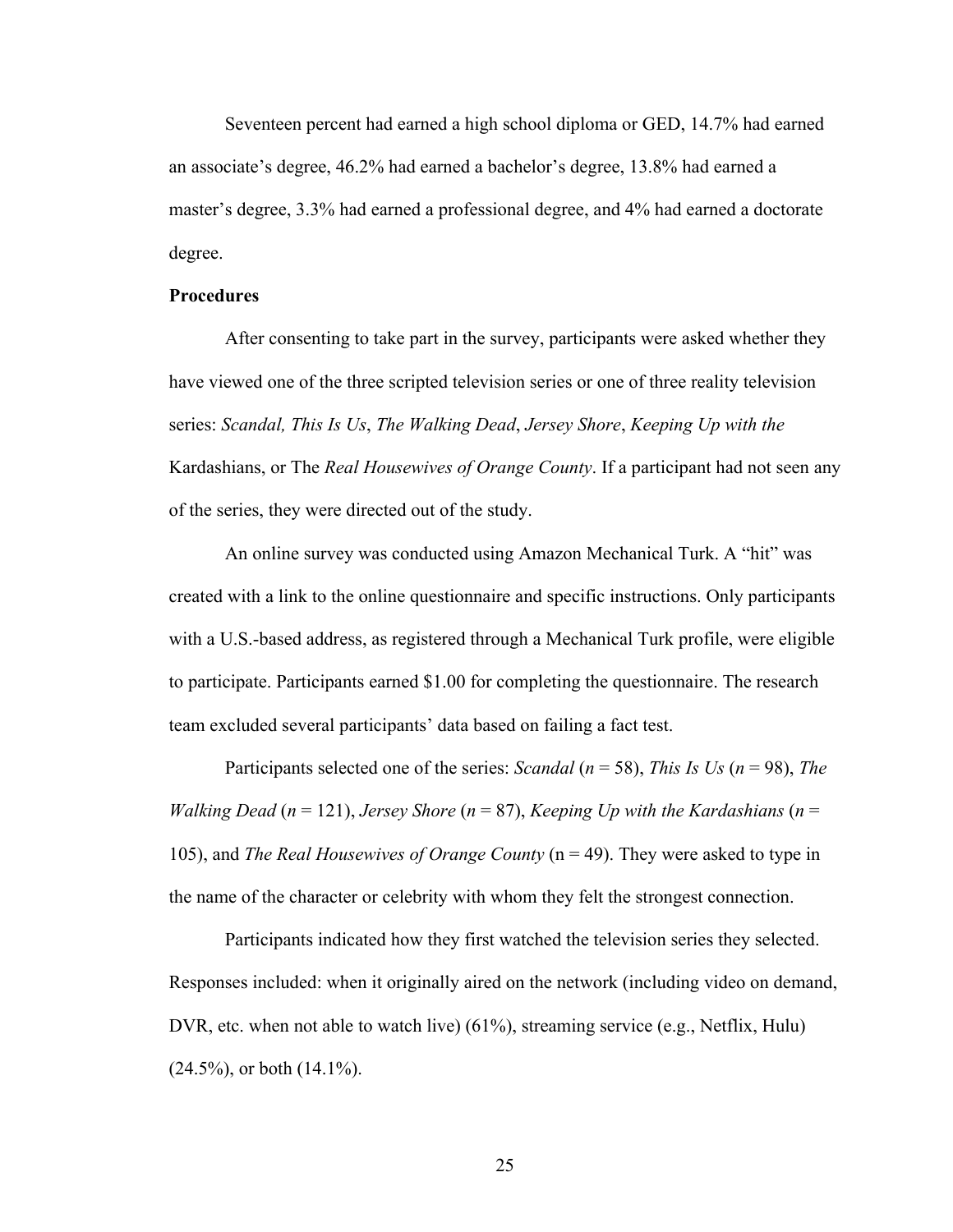They were asked questions regarding their familiarity with the series they selected. They indicated how much of the series they had seen. Responses included: multiple episodes (24.3%), multiple seasons (one season or more in its entirety) (39%), or entire series (watched the entire series either when it aired or on a streaming service)  $(36.5\%)$ .

They were asked to indicate how many hours of the series they tend to watch in one sitting. Responses included: one hour or less (40.7%), 2 to 5 hours (54.4%), 5 to 7 hours  $(3.7\%)$ , 7 to 10 hours  $(.2\%)$ , 10 or more hours  $(1.0\%)$ . Netflix considers bingewatching as watching at least two episodes of the same television series in one sitting; therefore, those who indicated they tend to watch two to five hours, five to seven hours, or 10 or more hours were considered binge-watchers.

Participants were also asked about following and interacting (e.g., likes, comments, posts, shares) with the television series and its actors or celebrities on social media. Fifty-five percent (55%) of participants did not follow the television series on social media. Seventy-one percent (71%) did not follow their favorite actor from the scripted television series on social media, and 49% of people did not follow the celebrities on social media. Fifty-eight (58%) percent of participants did not interact with the series on social media, and 72.7% have not "live-tweeted" while viewing a live episode of the television series.

## **Measures**

**Independent Variables.** One independent variable in this study is the television series each participant selected: *Scandal*, *This Is Us*, *The Walking Dead*, *Jersey Shore*, *Keeping Up with the Kardashians,* or *The Real Housewives of Orange County*. Other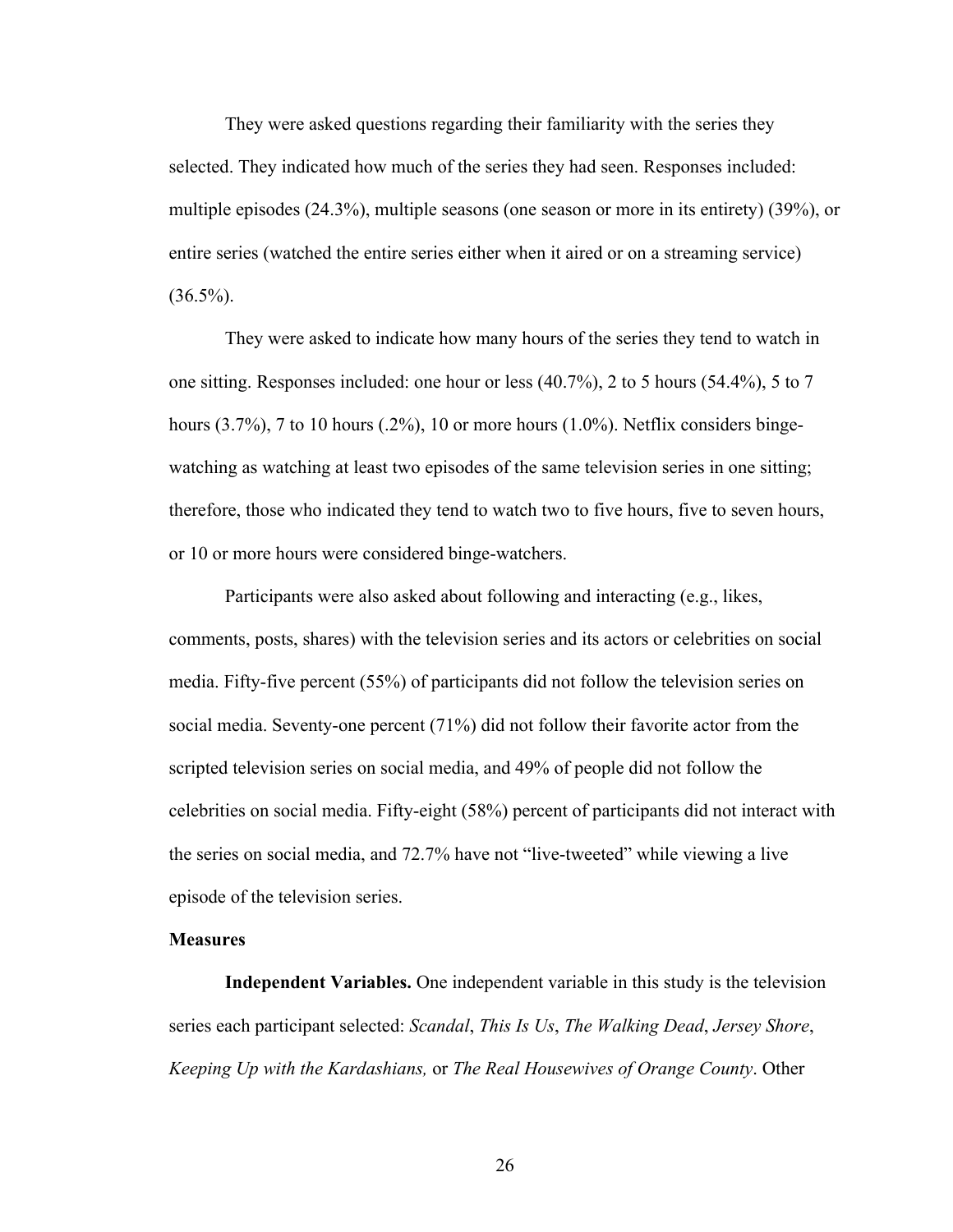independent variables include the gender of the participant and the gender of the character or celebrity they selected, as well as whether a participant is a binge-watcher or a non-binge-watcher.

**Parasocial Interaction (PSI) Process.** The three dimensions from Hartmann and Schramm's (2008) PSI scale were employed. The items were placed on seven-point Likert scales. The *perceptual-cognitive response* dimension included five of the six original questions: I carefully followed the behavior of *character*; I kept wondering if I knew people that were similar to *character*; I became aware of aspects of *character* that I liked; I kept asking myself how things would evolve around *character*; occasionally, I wondered if *character* was similar to me or not ( $\alpha$  = .77, *M* = 4.26*, SD* = .84). The *affective response* dimension included three of the four original questions: sometimes I really loved *character* for what they did; if *character* felt bad, I felt bad as well; if *character* felt good I felt good as well ( $\alpha$  = .79, *M* = 5.13*, SD* = 1.18). The *behavioral response* dimension included two of the three original questions: occasionally, I said something to *character* on impulse; Sometimes I felt like speaking out on *character* ( $\alpha$  =  $.85, M = 3.98, SD = 1.75$ .

**Audience-Persona Interaction (API).** Four dimensions from Auter and Palmgreen's (2000) API scale were used. The items were placed on seven-point Likert scales. The *identification with favorite character* dimension included six questions: *character* reminds me of myself; I have the same qualities as *character*; I seem to have the same beliefs or attitudes as *character*; I have the same problems as *character*; I can imagine myself as *character*; I can identify with *character* ( $\alpha$  = .89, *M* = 4.60*, SD* = 1.24).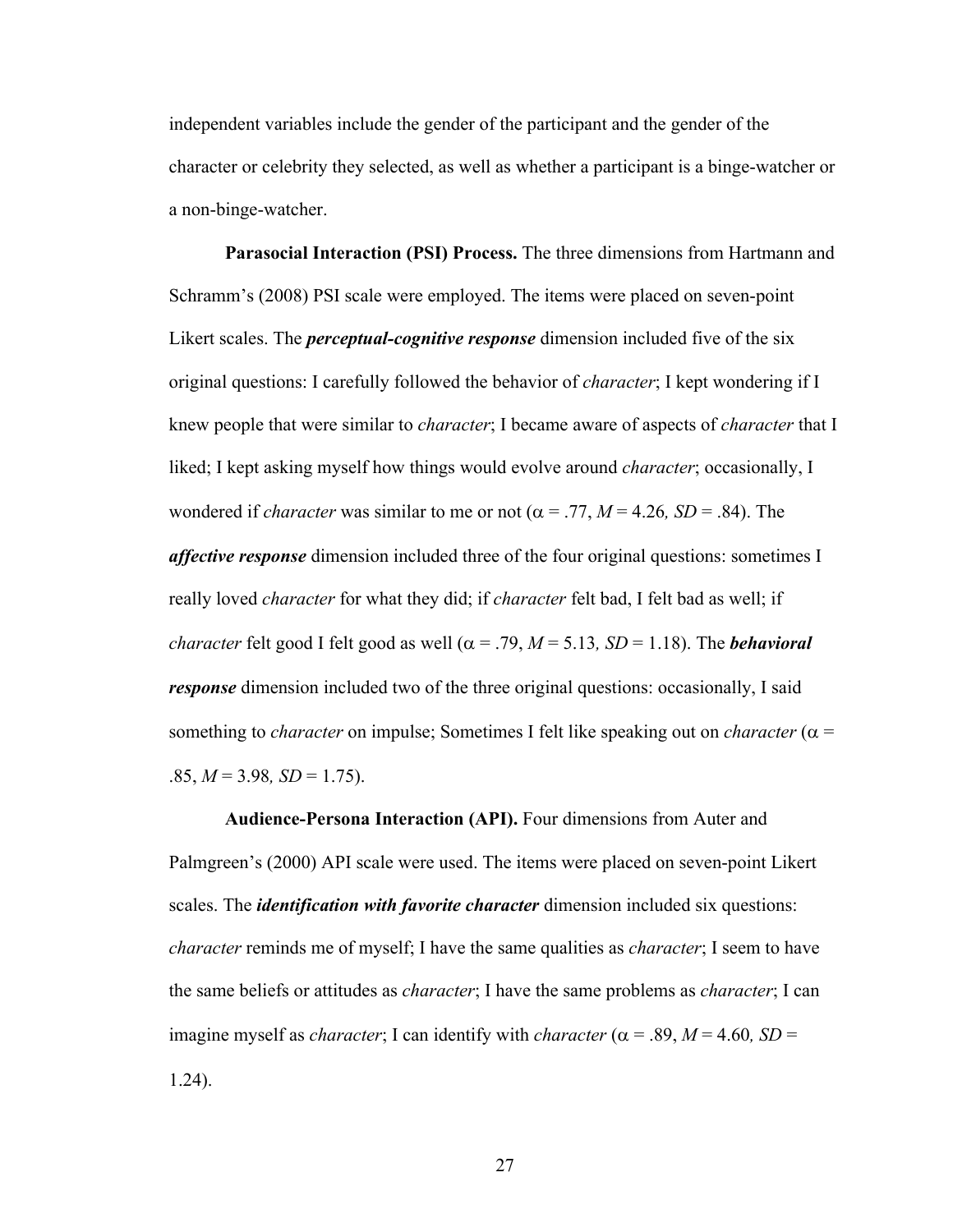The *interest in favorite character* dimensions included six questions: I would like to meet the actor who plays *character* (I would like to meet *celebrity*); I would watch the actor who plays *character* on another program (I would watch *celebrity* on another program); I enjoyed trying to predict what *character* would do; I hoped *character* would achieve their goals; I cared about what happened to *character*; I liked hearing the voice of *character* ( $\alpha$  = .85, *M* = 5.60*, SD* = .91).

The *group identification and interaction* dimension included six questions: *character's* interactions are similar to mine with friends; *character's* interactions are similar to mine with family; my friends are like *character*; I'd enjoy interacting with *character* and my friends at the same time; while watching, I felt included in the group; I can relate to *character's* attitudes ( $\alpha$  = .86, *M* = 4.59, *SD* = 1.15).

The *favorite character problem solving abilities* dimension included four questions: I wish I could handle problems as well as *character*; I like the way *character* handled problems; I would like to be more like *character*; I usually agreed with *character*  $(\alpha = .86, M = 4.87, SD = 1.21).$ 

**Identification.** Five items from Tal-Or and Cohen's (2010) identification scale were used. The items were placed on seven-point Likert scales. Questions were slightly reworded to fit the purpose of this study. Questions included: I think I understand *character* well; I understood the events in the series the way *character* understood them; while viewing, I felt like *character* felt; during viewing, I could really "get inside" *character's* head; I tend to understand why *character* did what they did ( $\alpha$  = .86, *M* = 5.08 $, SD = 1.03$ ).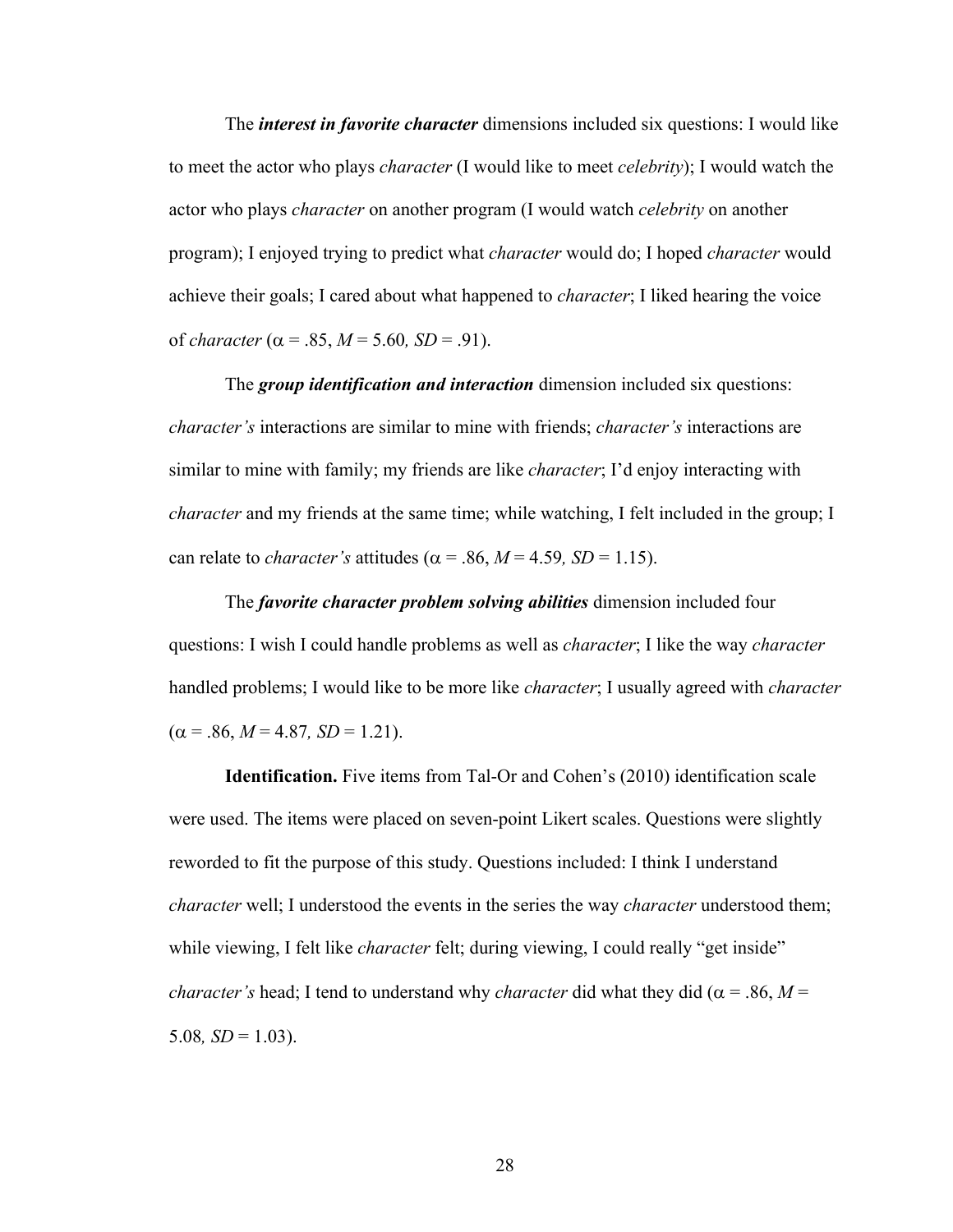**Transportation.** One dimension from Tal-Or and Cohen's (2010) transportation scale was employed. The items were placed on seven-point Likert scales. The *experience*  dimension included four questions: I could imagine myself in the scenes I was watching; I was mentally involved in the scenes I was watching; I would like to know how the series ends; the scenes affected me emotionally) ( $\alpha$  = .80,  $M$  = 5.04, *SD* = 1.18).

**Audience Response.** Two dimensions from Oliver and Bartsch's (2010) audience response scale were used. The items were placed on seven-point Likert scales. Questions were slightly reworded to fit the purpose of this study. Enjoyment was measured by including three questions from the *fun* dimension: it was fun for me to watch this series; I had a good time watching this series; the series was entertaining ( $\alpha$  = .88, *M* = 6.00, *SD* = .99). Appreciation was measured using two questions from the *moving/thoughtprovoking* dimension: I was moved by this series; I found this series to be very meaningful ( $\alpha$  = .91, *M* = 4.64*, SD* = 1.71). The lasting impression, suspense, and artistic value dimensions were not included in this study.

For final analysis, the conditions were collapsed. Participants that selected the three scripted television series (*Scandal*, *This Is Us,* and *The Walking* Dead) were put into one group, while participants selecting the reality television series (*Jersey Shore, Keeping up with the Kardashians*, and *The Real Housewives of Orange County*) were put into another group. Participants who indicated they tend to watch two to five hours, five to seven hours, or 10 or more hours were placed into the binge-watching group, while those who indicated they tend to watch one hour or less were placed into the non-bingewatching group.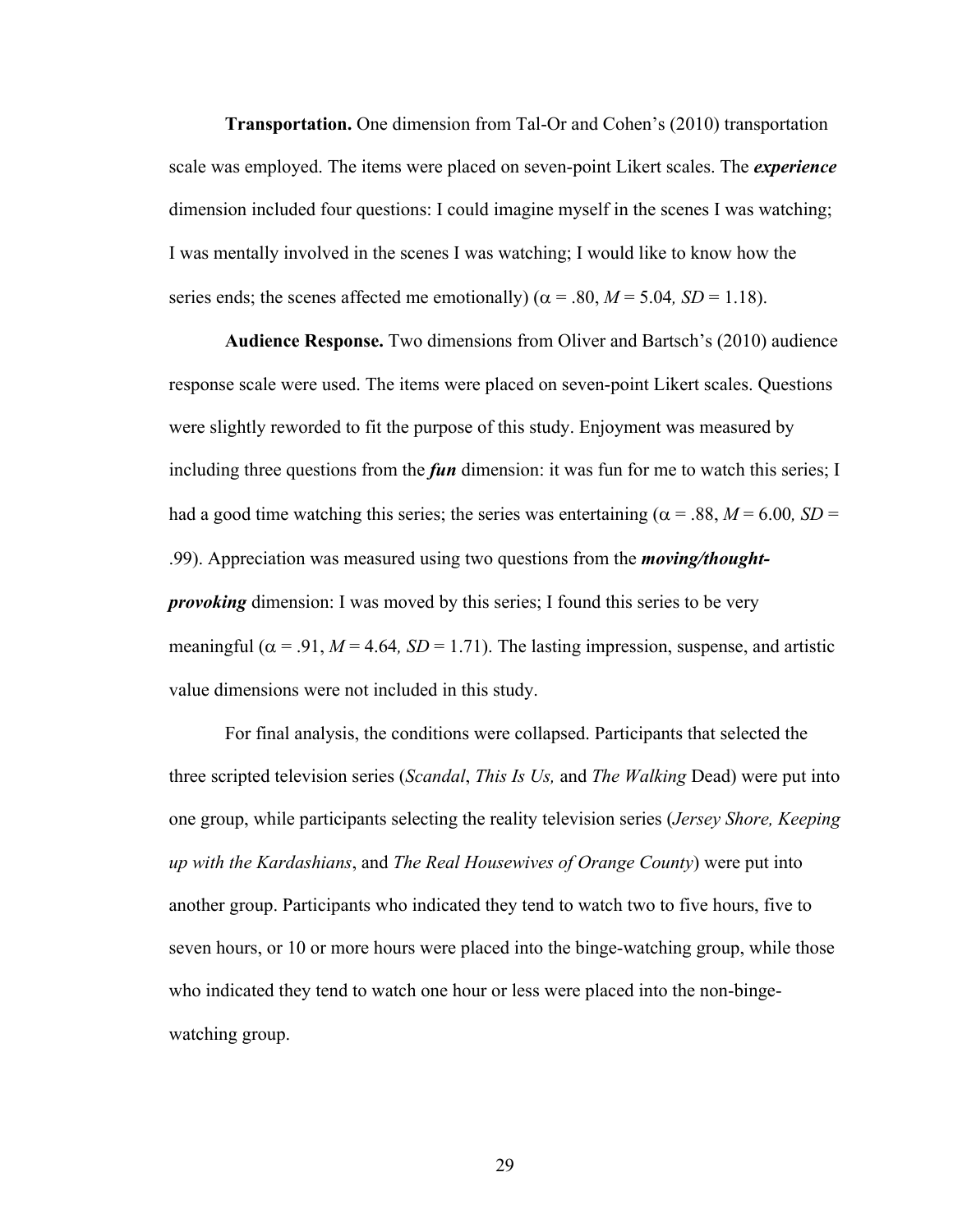#### **IV. RESULTS**

This purpose of this study was to examine participants' PSRs with characters in scripted television series and those with celebrities in reality television series and the role of gender in PSRs. It also evaluated the impact of binge-watching compared to watching on a weekly basis and participants' social media use with television series.

Hypothesis 1 predicted those in the binge-watching group would indicate stronger PSRs with characters than those in the non-binge-watching group. To test Hypothesis 1, an analysis of variance (ANOVA) was computed for the independent variable bingewatching and the dependent variables: perceptual-cognitive response, affective response, behavioral response, identification with favorite character, interest in favorite character, group identification and interaction, favorite character problem-solving abilities, identification, and experience. The one-way ANOVA found both statistically significant differences and non-significant differences between the groups. The significant differences will be examined first.

The one-way ANOVA found statistically significant differences for the dependent variables: *behavioral response*  $F(1, 514) = 9.43$ ,  $p = .002$ ,  $\eta^2 = .02$ , and *identification with favorite character*  $F(1, 514) = 3.79$ ,  $p = .05$ ,  $\eta^2 = .02$ . When looking at the pattern of means, binge-watchers scored higher on *behavioral response* ( $M = 4.94$ ,  $SD = 1.33$ <sub>binge</sub>;  $M = 3.84$ ,  $SD = 1.76$ <sub>non-binge</sub>), *identification with favorite character* ( $M = 5.03$ ,  $SD = 1.25$  $_{\text{binge}}$ ;  $M = 4.53$ ,  $SD = 1.25$ <sub>non-binge</sub>).

The one-way ANOVA found no significant differences for the dependent variables: *perceptual-cognitive response*  $F(1, 513) = .88$ ,  $p = .35$ ,  $\eta^2 = .00$ ; *affective response*  $F(1, 512) = .12$ ,  $p = .73$ ,  $\eta^2 = .00$ ; *interest in favorite character*  $F(1, 510) = .004$ ,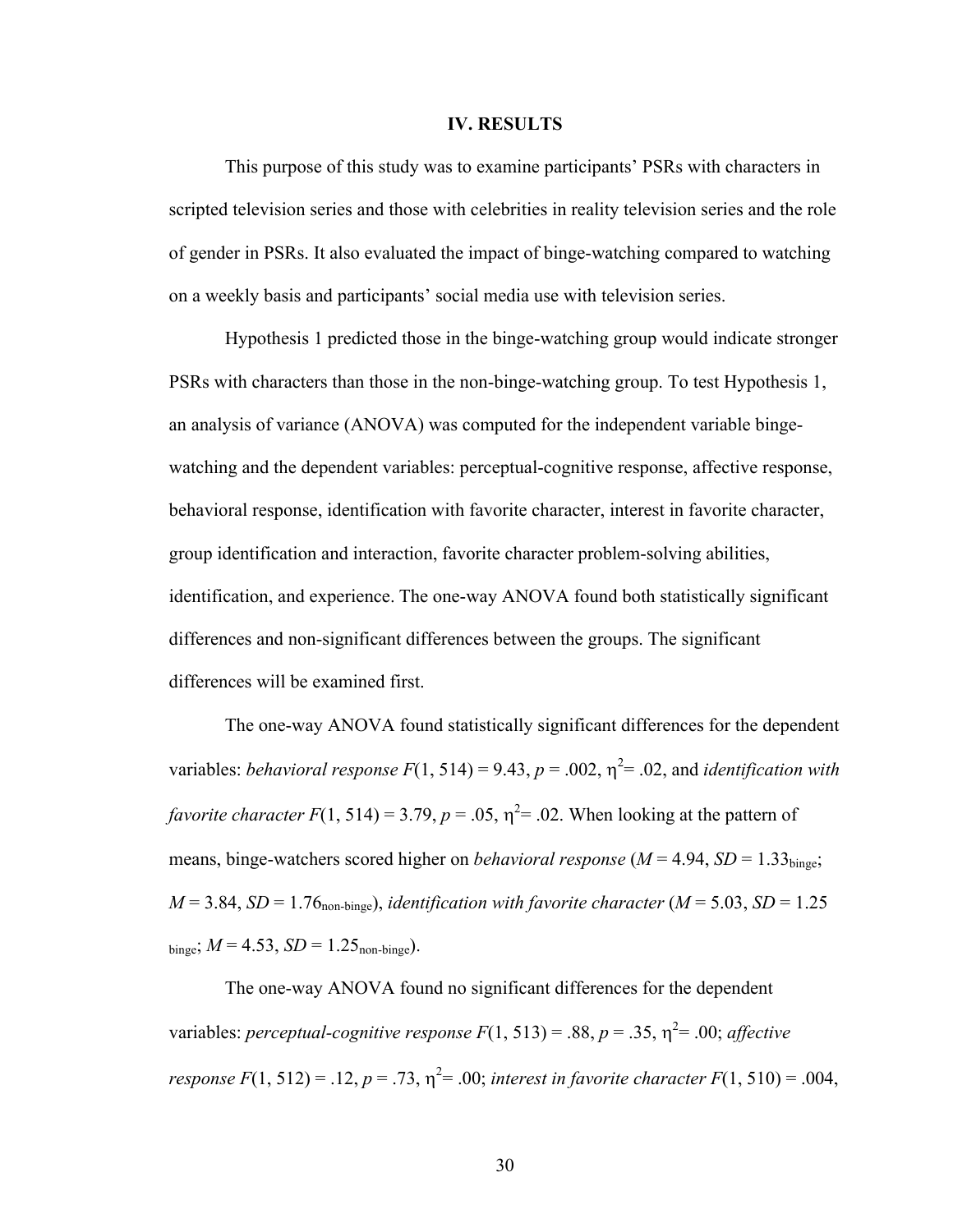$p = .95, \eta^2 = .00$ ; *group identification and interaction*  $F(1, 513) = 3.13, p = .06, \eta^2 = .01$ ; *favorite character problem-solving abilities*  $F(1, 513) = .42, p = .52, \eta^2 = .00;$ *identification*  $F(1, 515) = .29$ ,  $p = .59$ ,  $\eta^2 = .00$ ; and *experience*  $F(1, 512) = 1.88$ ,  $p = .17$ ,  $\eta^2 = .00$ .

When looking at the pattern of means, binge-watchers scored higher on *perceptual-cognitive response*  $(M = 4.41, SD = .95_{\text{binge}}; M = 4.25, SD = .85_{\text{non-binge}})$ , *affective response* ( $M = 5.21$ ,  $SD = 1.19$ <sub>binge</sub>;  $M = 5.12$ ,  $SD = 1.19$ <sub>non-binge</sub>), *group identification and interaction* ( $M = 4.96$ ,  $SD = 1.10$ <sub>binge</sub>;  $M = 4.52$ ,  $SD = 1.16$ <sub>non-binge</sub>), *favorite character problem-solving abilities* ( $M = 4.99$ ,  $SD = 1.12$ <sub>binge</sub>;  $M = 4.83$ ,  $SD =$ 1.24<sub>non-binge</sub>), *identification* ( $M = 5.17$ ,  $SD = 1.02$  <sub>binge</sub>;  $M = 5.05$ ,  $SD = 1.05$ <sub>non-binge</sub>), and *experience* ( $M = 5.34$ ,  $SD = 1.00$ <sub>binge</sub>;  $M = 5.00$ ,  $SD = 1.21$ <sub>non-binge</sub>). Those in the nonbinge-watching group scored higher on the dependent variables of *interest in favorite character* ( $M = 5.44$ ,  $SD = 1.09$ <sub>binge</sub>;  $M = 5.45$ ,  $SD = 1.01$ <sub>non-binge</sub>). Therefore Hypothesis 1 was partially supported. Those in the binge-watching group indicated stronger PSRs with characters compared to those in the non-binge-watching group; however, there were several variables where the differences were not statistically significant. The pattern of means supports the idea that binge-watching strengthens PSRs. See Table 1 for a complete list of means and standard deviations.

Hypothesis 2 predicted those watching reality television series would indicate stronger PSRs compared to those that selected scripted television series. An ANOVA was computed for the independent variable type of television series and the dependent variables: perceptual cognitive responses, affective response, behavioral response, identification with favorite character, interest in favorite character, group identification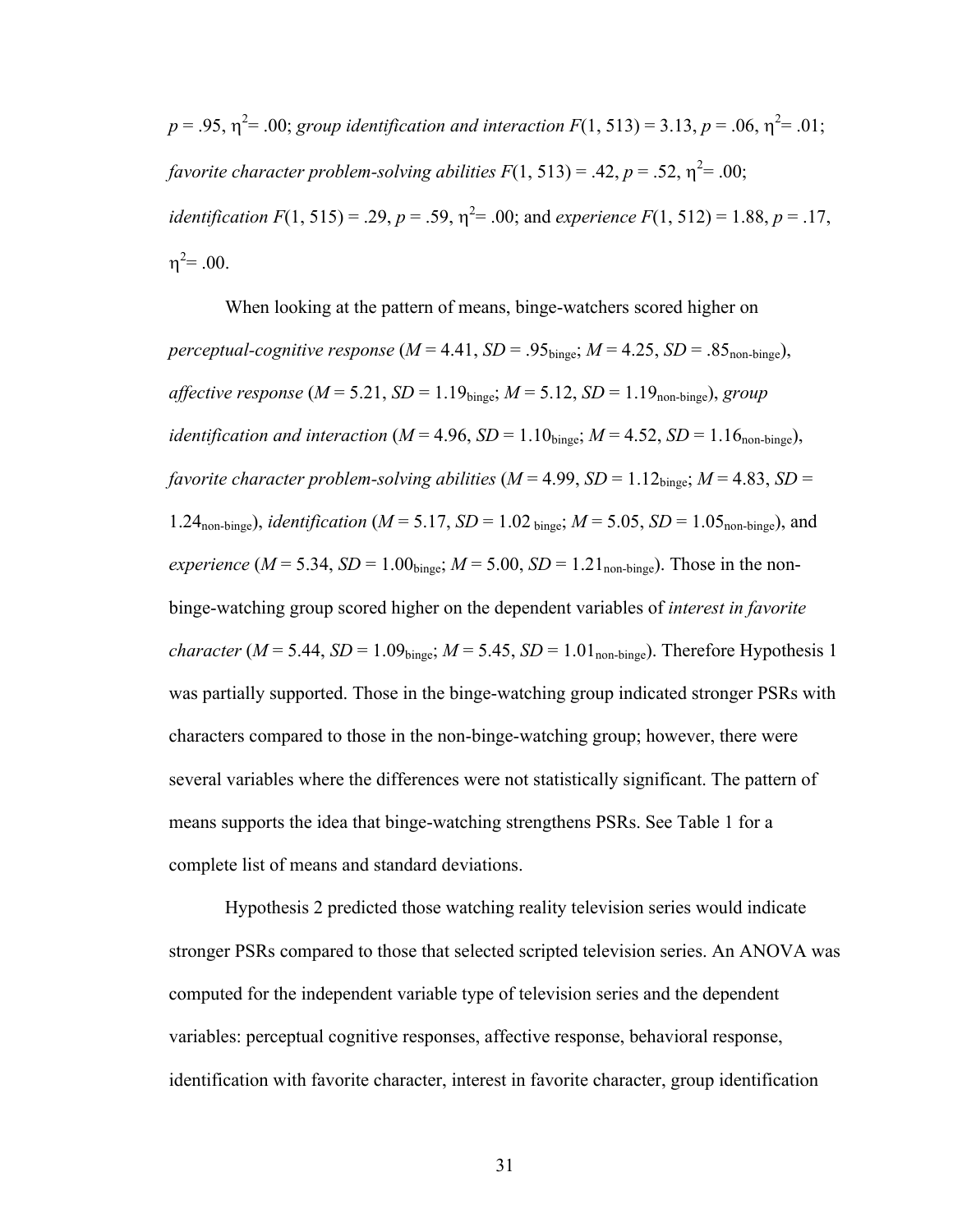and interaction, identification, and experience. The one-way ANOVA found statistically significant differences for the dependent variables: *perceptual cognitive response F*(1, 514) = 12.13,  $p < .001$ ,  $\eta^2 = .02$ ; *affective response*  $F(1, 513) = 21.61$ ,  $p < .001$ ,  $\eta^2 = .04$ ; *identification with favorite character*  $F(1, 515) = 15.40$ ,  $p = .00$ ,  $\eta^2 = .03$ ; *interest in favorite character*  $F(1, 511) = 16.81, p < .001, \eta^2 = .03$ ; *favorite character problemsolving abilities F*(1, 514) = 25.68,  $p = .00$ ,  $\eta^2 = .05$ ; *identification F*(1, 516) = 31.77,  $p <$ .001,  $\eta^2$  = .06; *experience F*(1, 513) = 97.12, *p* < .001,  $\eta^2$  = .20. When looking at the pattern of means, those that selected a scripted television series indicated higher scores on *perceptual-cognitive response*  $(M = 4.38, SD = .76_{scribed}$ ;  $M = 4.12, SD = .93_{\text{reality}}$ , *affective response* ( $M = 5.35$ ,  $SD = 1.10$ <sub>scripted</sub>;  $M = 4.87$ ,  $SD = 1.25$ <sub>reality</sub>), *identification with favorite character*  $(M = 4.76, SD = 1.03; M = 4.33, SD = 1.43$ <sub>reality</sub>), *interest in favorite character* ( $M = 5.62$ ,  $SD = .92$ <sub>scripted</sub>;  $M = 5.26$ ,  $SD = 1.10$ <sub>reality</sub>), *favorite character problem-solving abilities*  $(M = 5.09, SD = 1.08)$ <sub>scripted</sub>;  $M = 4.56, SD =$ 1.33<sub>reality</sub>)*, identification* ( $M = 5.29$ ,  $SD = .91$ <sub>scripted</sub>;  $M = 4.79$ ,  $SD = 1.13$ <sub>reality</sub>)*, experience*  $(M = 5.47, SD = .97$ <sub>scripted</sub>;  $M = 4.51, SD = 1.24$ <sub>reality</sub>).

The one-way ANOVA found no significant differences for the dependent variables: *behavioral response*  $F(1, 515) = .03$ ,  $p = .87$ ,  $\eta^2 = .00$ , and *group identification and interaction*  $F(1, 514) = 3.22$ ,  $p = .08$ ,  $\eta^2 = .01$ . Participants watching scripted television series scored higher on the *behavioral response*  $(M = 3.91, SD = 1.78)$  than those watching reality television series  $(M = 3.88, SD = 1.73)$ . They also indicated higher scores on the *group identification and interaction*  $(M = 4.63, SD = 1.06)$  than those watching reality television series ( $M = 4.45$ ,  $SD = 1.27$ ). Therefore, Hypothesis 2 was not supported. The pattern of means and the results indicate the opposite of what was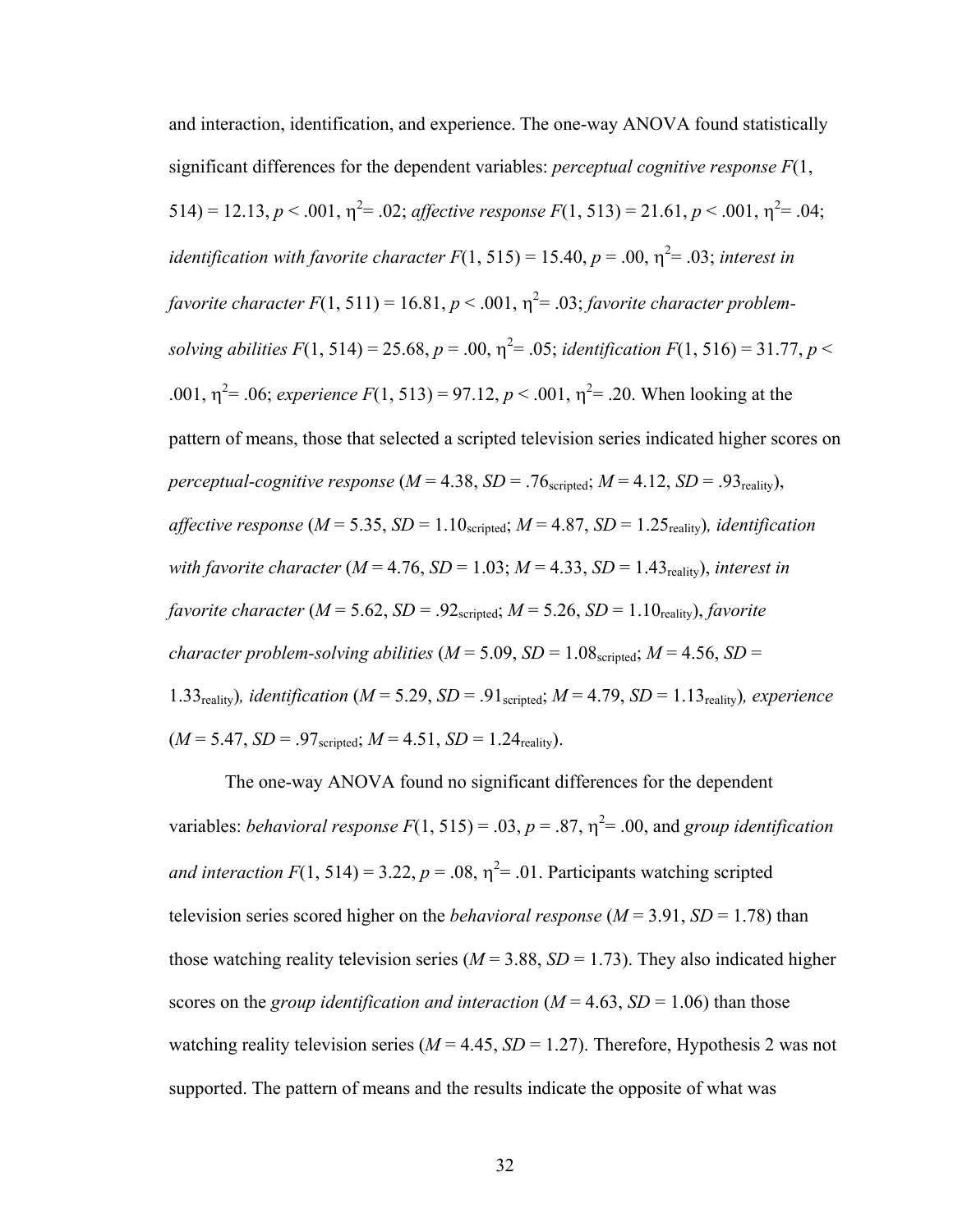predicted. Those in the scripted television series group indicate stronger PSRs with their favorite characters compared to those in the reality television series group. See Table 2 for a complete list of means and standard deviations.

Hypothesis 3 predicted viewers were more likely to interact with social media pages of reality television series compared to those of scripted television series. Descriptive statistics were used to examine this hypothesis. Participants were more likely to interact with scripted television series on social media (45% indicated they had done so) compared to reality television series on social media (24.6% indicated they had done so).

Hypothesis 4 predicted females would have stronger PSRs with characters compared to males. An ANOVA was computed for the independent variable gender and the dependent variables: perceptual cognitive responses, affective response, behavioral response, identification with favorite character, interest in favorite character, group identification and interaction, identification, and experience. The one-way ANOVA found statistically significant differences for the dependent variables: *affective response*  $F(1, 508) = 8.92, p = .003, \eta^2 = .02$ ; behavioral response  $F(1, 510) = 10.03, p < .001, \eta^2 =$ .02; *interest in favorite character*  $F(1, 506) = 7.23$ ,  $p = .01$ ,  $\eta^2 = .01$ ; and *favorite character problem-solving abilities*  $F(1, 509) = 3.86$ ,  $p = .05$ ,  $\eta^2 = .01$ .

Males indicated higher scores on the *behavioral response* ( $M = 4.13$ ,  $SD =$ 1.72<sub>male</sub>;  $M = 3.65$ ,  $SD = 1.75$ <sub>female</sub>), *identification with favorite character* ( $M = 4.64$ ,  $SD =$ 1.25<sub>male</sub>;  $M = 4.46$ ,  $SD = 1.23$ <sub>female</sub>), favorite character problem-solving abilities ( $M =$ 4.93,  $SD = 1.18$ <sub>male</sub>;  $M = 4.72$ ,  $SD = 1.28$ <sub>female</sub>). Females scored higher on *affective*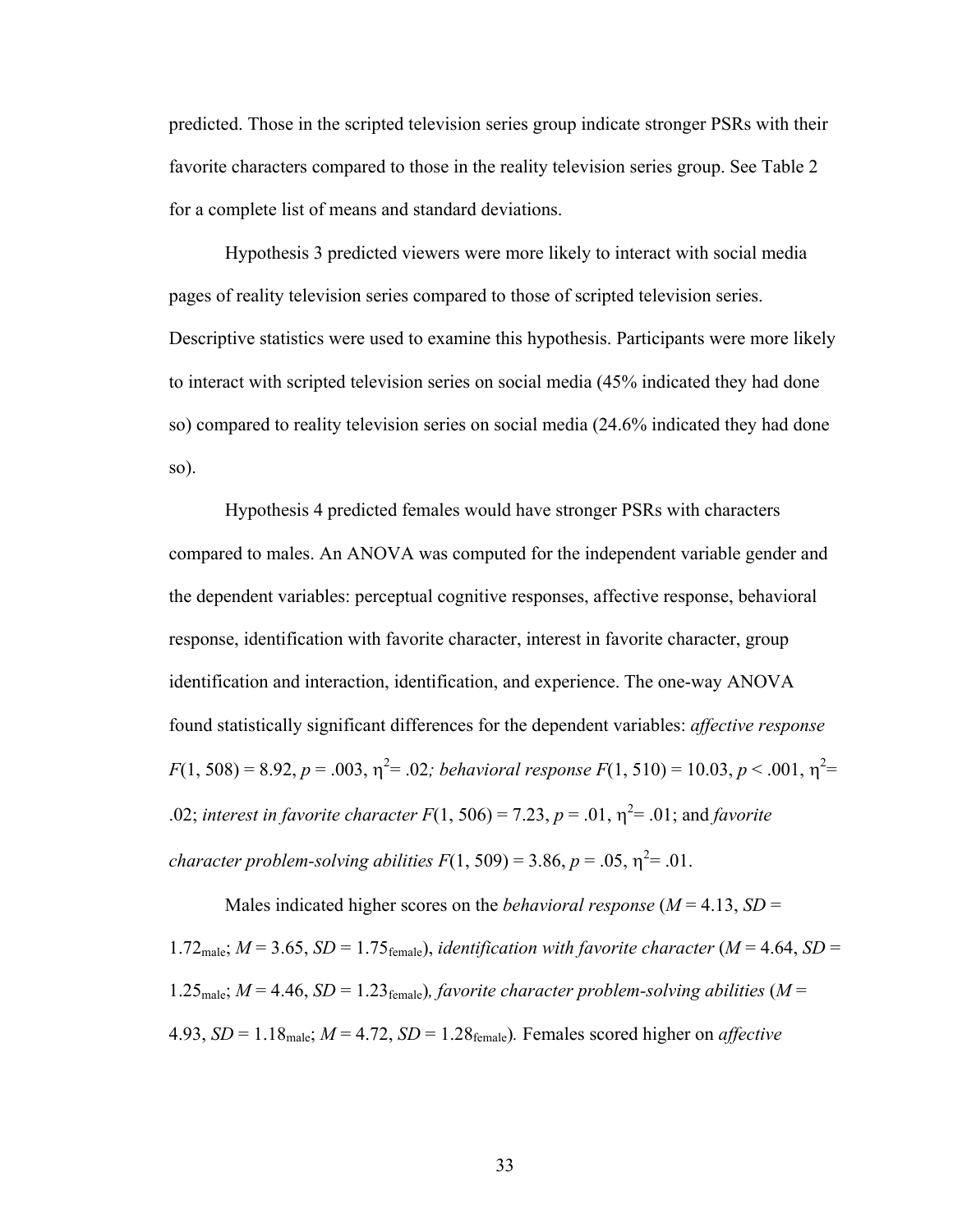*response* ( $M = 5.00$ ,  $SD = 1.25$ <sub>male</sub>;  $M = 5.31$ ,  $SD = 1.10$ <sub>female</sub>) and *interest in favorite character* ( $M = 5.34$ ,  $SD = 1.07$ <sub>male</sub>;  $M = 5.59$ ,  $SD = .95$ <sub>female</sub>).

The ANOVA indicated non-significant findings for the independent variable of gender on the dependent variables of *perceptional-cognitive response F*(1, 509) = 1.03, *p*  $=$  .31,  $\eta^2$  = .00; *identification API F*(1, 510) = 2.81, *p* = .09,  $\eta^2$  = .01; *group identification and interaction*  $F(1, 509) = 1.95$ ,  $p = .16$ ,  $\eta^2 = .00$ ; *identification*  $F(1, 511) = .68$ ,  $p = .41$ ,  $\eta^2$  = .00; and *experience F*(1, 508) = .21, *p* = .65,  $\eta^2$  = .00. When examining the pattern of means, males indicated higher on the dependent variables of *group identification and interaction* ( $M = 4.62$ ,  $SD = 1.15$ <sub>male</sub>;  $M = 4.48$ ,  $SD = 1.18$ <sub>female</sub>) and *identification* ( $M =$ 5.09,  $SD = 1.03$ <sub>male</sub>;  $M = 5.02$ ,  $SD = 1.06$ <sub>female</sub>). Females indicated higher scores on *perceptual-cognitive response*  $(M = 4.23, SD = .91_{male}; M = 4.30, SD = .78_{female})$  and *experience* ( $M = 5.00$ ,  $SD = 1.13$ <sub>male</sub>;  $M = 5.05$ ,  $SD = 1.28$ <sub>female</sub>). Therefore, Hypothesis 4 was not supported. The pattern of means and the results indicate the opposite of what was predicted. Males indicated stronger PSRs with their favorite characters compared to females on most dependent variables. See Table 3 for a complete list of means and standard deviations.

Hypothesis 5 predicted viewers who score higher on the audience response scale would indicate stronger PSRs with their favorite characters. A one-way ANOVA was computed for the independent variable low audience response group or high audience response group and the dependent variables of: perceptual-cognitive response, affective response, behavioral response, identification with favorite character, interest in favorite character, group identification and interaction, favorite character problem-solving abilities, identification, and experience. The one-way ANOVA found statistically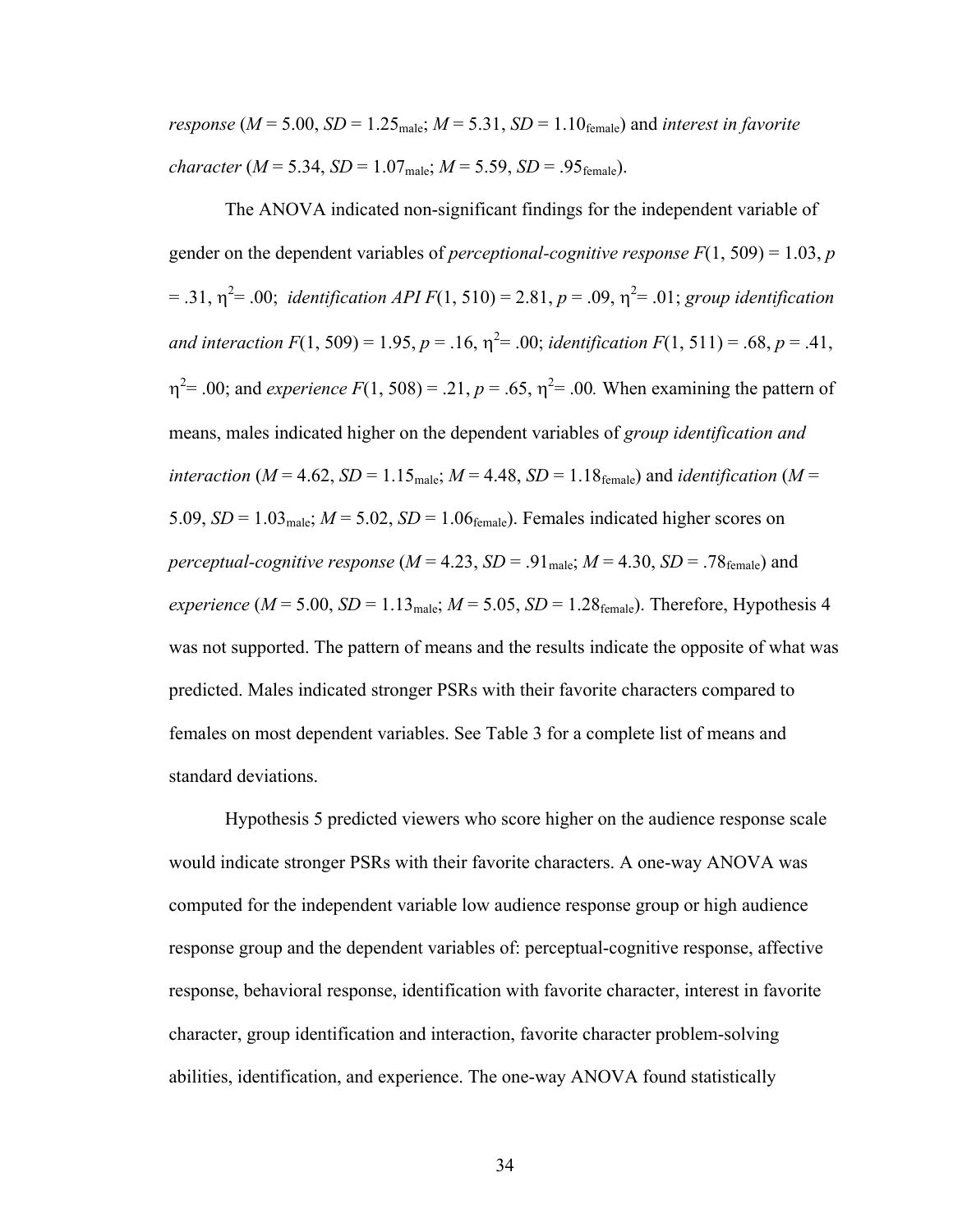significant differences for all dependent variables: *perceptual-cognitive response F*(1, 504) = 112.46,  $p < .001$ ,  $\eta^2$  = .18; *affective response F*(1, 503) = 167.26,  $p < .001$ ,  $\eta^2$  = .25; *behavioral response*  $F(1, 505) = 48.91, p < .001, \eta^2 = .09$ ; *identification with favorite character*  $F(1, 506) = 91.88$ ,  $p < .001$ ,  $\eta^2 = .15$ ; *interest in favorite character*  $F(1, 502) =$ 154.98,  $p < .001$ ,  $\eta^2 = .24$ ; *group identification and interaction*  $F(1, 504) = 94.17$ ,  $p <$ .001,  $\eta^2$  = .16; *favorite character problem-solving abilities*  $F(1, 505) = 92.81$   $p < .001$ ,  $\eta^2$ = .16*; identification F*(1, 506) = 117.47, *p* < .001,  $\eta^2$ = .19*; experience F*(1, 504) =  $347.07, p < .001, \eta^2 = .41.$ 

When examining the pattern of means, those in the high audience response group indicated higher scores on all the dependent variables: *perceptual-cognitive response* (*M*  $= 3.70, SD = .91_{low}$ ;  $M = 4.50, SD = .71_{high}$ ), *affective response* ( $M = 4.23, SD = 1.21_{low}$ ;  $M = 5.53$ , *SD* = .96<sub>high</sub>), *behavioral response* ( $M = 3.09$ , *SD* = 1.59<sub>low</sub>;  $M = 4.23$ , *SD* = 1.73<sub>high</sub>), *identification with favorite character* ( $M = 3.81$ ,  $SD = 1.31$ <sub>low</sub>;  $M = 4.88$ ,  $SD = 1.31$ 1.08 high), *interest in favorite character*  $(M = 4.71, SD = 1.06$ <sub>low</sub>;  $M = 5.79, SD = .82$ <sub>high</sub>), *group identification and interaction* ( $M = 3.84$ ,  $SD = 1.15$ <sub>low</sub>;  $M = 4.85$ ,  $SD = 1.04$ <sub>high</sub>), *favorite character problem solving*  $(M = 4.10, SD = 1.28_{low}$ ;  $M = 5.16, SD = 1.08_{high}$ ), *identification* (*M* = 4.37, *SD* = 1.11<sub>low</sub>; *M* = 5.36, *SD* = .87<sub>high</sub>), and *experience* (*M* = 3.86,  $SD = 1.01_{\text{low}}$ ;  $M = 5.54$ ,  $SD = .89_{\text{high}}$ ). Hypothesis 5 was supported. Participants who scored higher on the audience response scale indicated stronger PSRs with their favorite characters. See Table 4 for a complete list of means and standard deviations.

Research Question 1 asked whether there was a positive correlation between the gender of the participant and the gender of the character or celebrity they selected. A Pearson product-moment correlation coefficient was computed to assess the relationship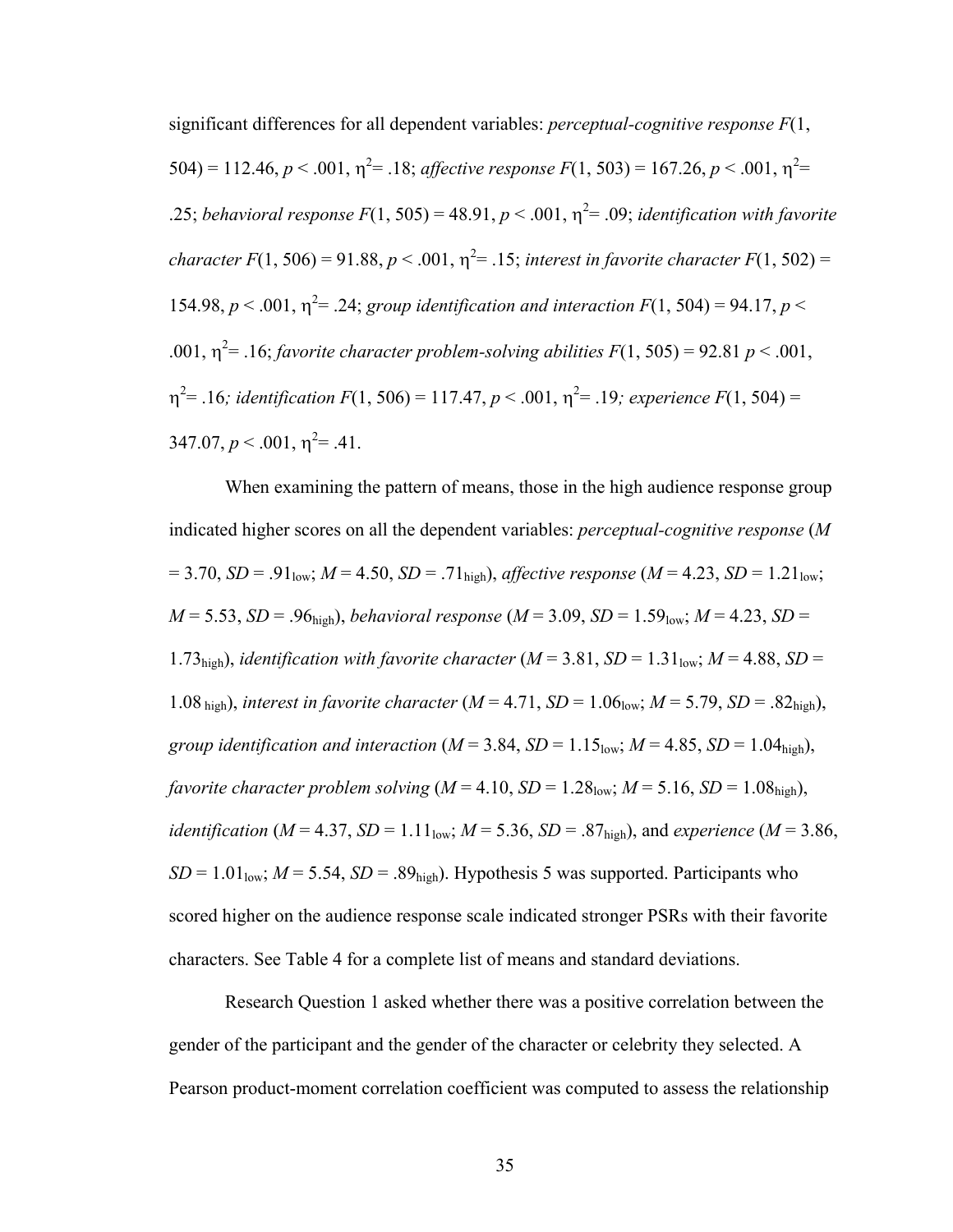between gender of participant and gender of character. There was a statistically significant positive association ( $r(518) = .40$ ,  $p < .001$ ). The gender of a viewer and the gender of their favorite character or celebrity has an impact on PSR.

# **Table 1**

## *Differences in Viewing Variables*

|                                                     | Binge-watch    | Non-binge-watch |
|-----------------------------------------------------|----------------|-----------------|
| Perceptual-Cognitive Response                       | 4.41(.95)      | 4.25(.85)       |
| <b>Affective Response</b>                           | 5.21(1.19)     | 5.12(1.19)      |
| <b>Behavioral Response</b>                          | $4.94(1.33)*$  | 3.84(1.76)      |
| <b>Identification with Favorite Character</b>       | $5.03(1.25)$ * | 4.53(1.25)      |
| Interest in Favorite Character                      | 5.44(1.09)     | 5.45(1.01)      |
| Group Identification and Interaction                | 4.96(1.10)     | 4.52(1.16)      |
| <b>Favorite Character Problem-Solving Abilities</b> | 4.99(1.12)     | 4.83(1.24)      |
| Identification                                      | 5.17(1.02)     | 5.05(1.05)      |
| Experience                                          | 5.34(1.00)     | 5.05(1.05)      |

*Notes*: Means and standard deviations (shown in parentheses) for variables. Perceptualcognitive, affective and behavioral responses were measured using Hartmann and Schramm's (2008) PSI scale. Identification with favorite character, interest in favorite character, group identification and interaction, and favorite character problem-solving abilities were measured using Auter and Palmgreen's (2000) API scale. Identification and experience were measured using Tal-Or and Cohen's (2010) identification scale. All items were placed on seven-point Likert scales.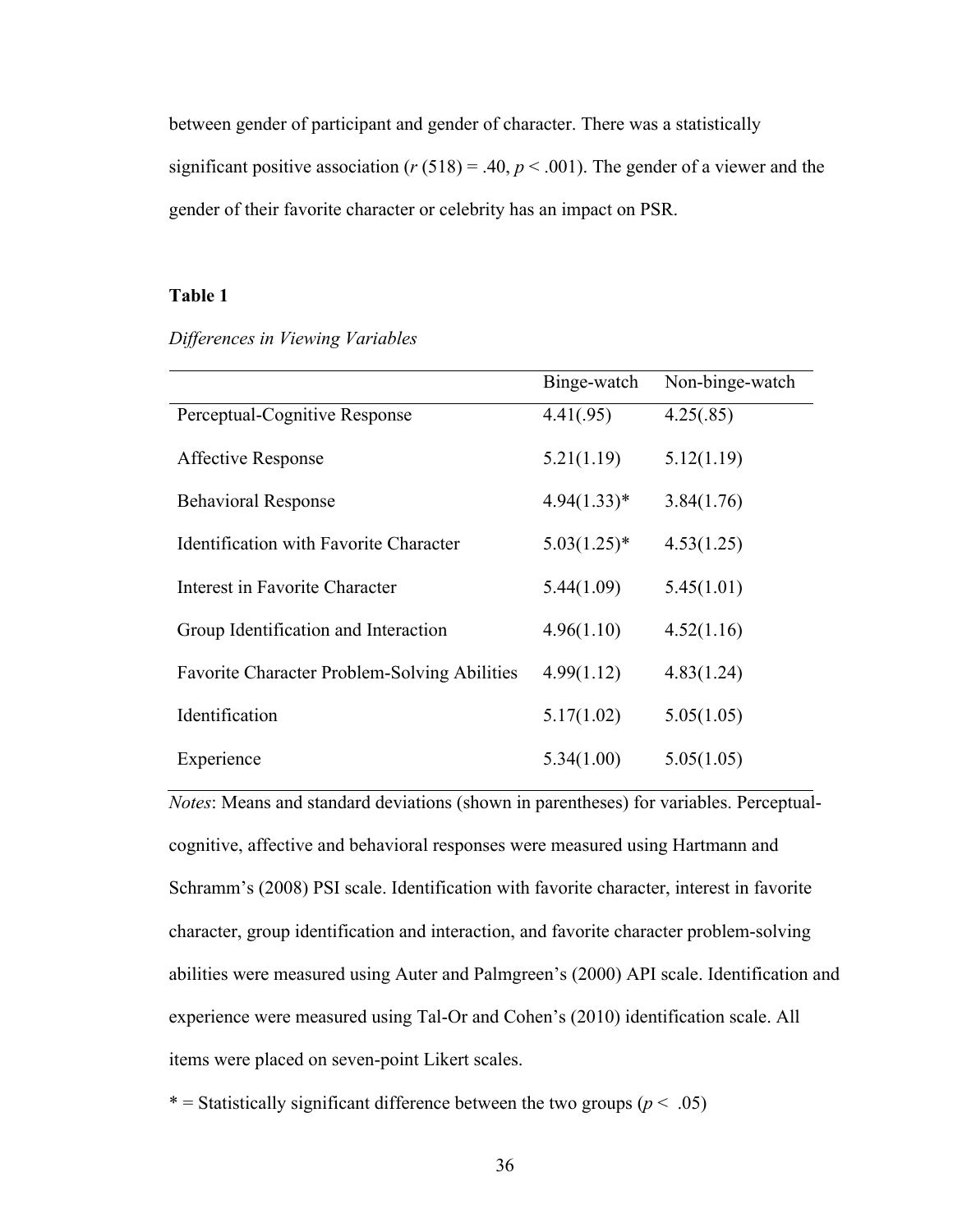# **Table 2**

# *Differences in Television Series Variables*

|                                                     | Scripted       | Reality    |
|-----------------------------------------------------|----------------|------------|
|                                                     | Television     | Television |
|                                                     | Series         | Series     |
| Perceptual-Cognitive Response                       | $4.38(.76)$ *  | 4.12(.93)  |
| <b>Affective Response</b>                           | $5.35(1.10)^*$ | 4.87(1.25) |
| <b>Behavioral Response</b>                          | 3.91(1.78)     | 3.88(1.73) |
| <b>Identification with Favorite Character</b>       | $4.76(1.03)^*$ | 4.33(1.43) |
| Interest in Favorite Character                      | $5.62(.92)*$   | 5.26(1.10) |
| Group Identification and Interaction                | 4.63(1.06)     | 4.45(1.27) |
| <b>Favorite Character Problem-Solving Abilities</b> | $5.09(1.08)$ * | 4.56(1.33) |
| Identification                                      | $5.29(.91)*$   | 4.79(1.13) |
| Experience                                          | $5.47(.97)^*$  | 4.51(1.24) |

*Notes*: Means and standard deviations (shown in parentheses) for variables. Perceptualcognitive, affective and behavioral responses were measured using Hartmann and Schramm's (2008) PSI scale. Identification with favorite character, interest in favorite character, group identification and interaction, and favorite character problem-solving abilities were measured using Auter and Palmgreen's (2000) API scale. Identification and experience were measured using Tal-Or and Cohen's (2010) identification scale. All items were placed on seven-point Likert scales.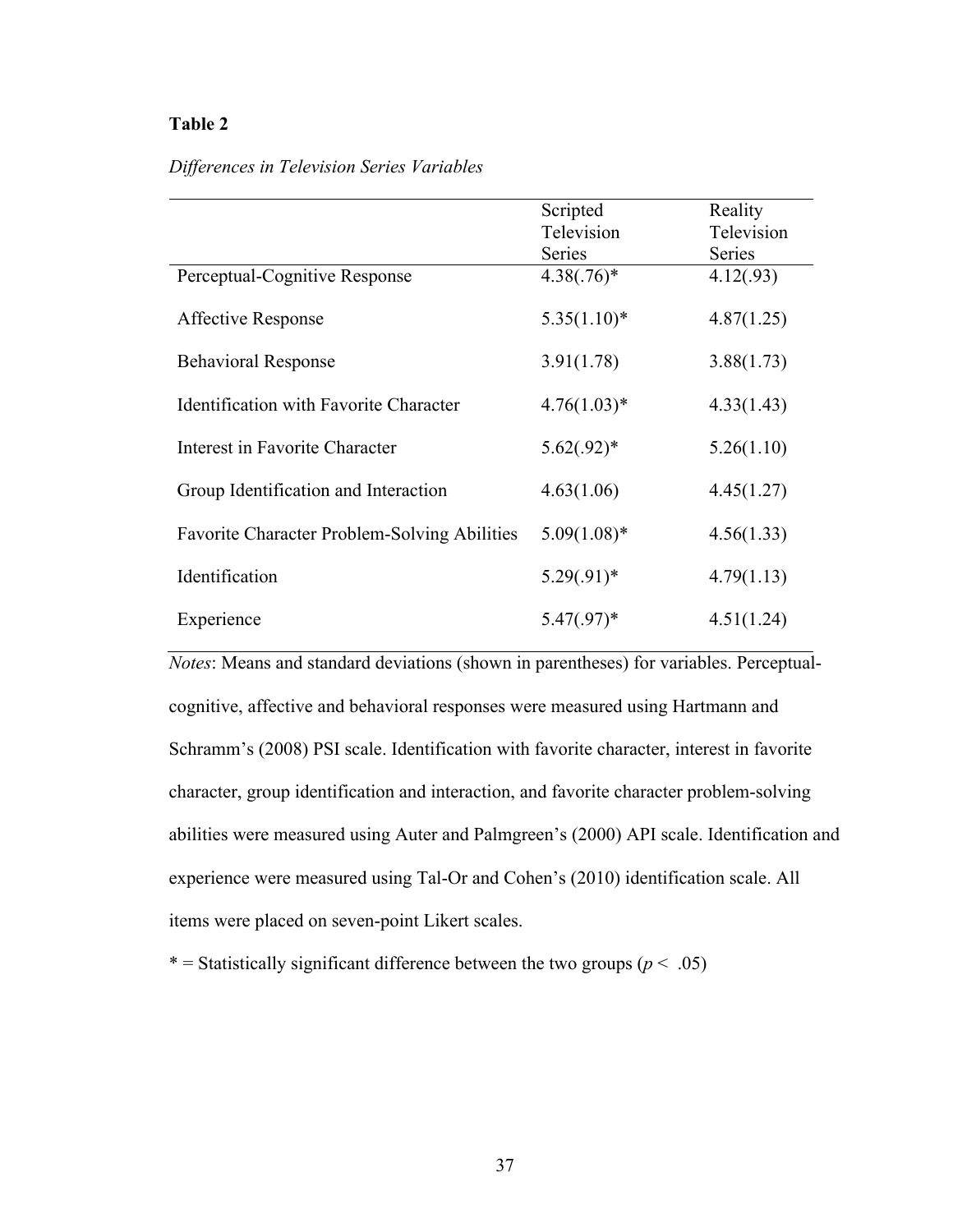# **Table 3**

# *Differences in Gender Variables*

|                                                     | Male           | Female     |
|-----------------------------------------------------|----------------|------------|
| Perceptual-Cognitive Response                       | 4.23(.91)      | 4.30(.78)  |
| <b>Affective Response</b>                           | $5.00(1.25)$ * | 5.31(1.10) |
| <b>Behavioral Response</b>                          | $4.13(1.72)^*$ | 3.65(1.75) |
| <b>Identification with Favorite Character</b>       | 4.64(1.25)     | 4.46(1.23) |
| Interest in Favorite Character                      | $5.34(1.07)^*$ | 5.59(.95)  |
| Group Identification and Interaction                | 4.62(1.15)     | 4.48(1.18) |
| <b>Favorite Character Problem-Solving Abilities</b> | $4.93(1.18)^*$ | 4.72(1.28) |
| Identification                                      | 5.09(1.03)     | 5.02(1.06) |
| Experience                                          | 5.00(1.13)     | 5.05(1.28) |

*Notes*: Means and standard deviations (shown in parentheses) for variables. Perceptualcognitive, affective and behavioral responses were measured using Hartmann and Schramm's (2008) PSI scale. Identification with favorite character, interest in favorite character, group identification and interaction, and favorite character problem-solving abilities were measured using Auter and Palmgreen's (2000) API scale. Identification and experience were measured using Tal-Or and Cohen's (2010) identification scale. All items were placed on seven-point Likert scales.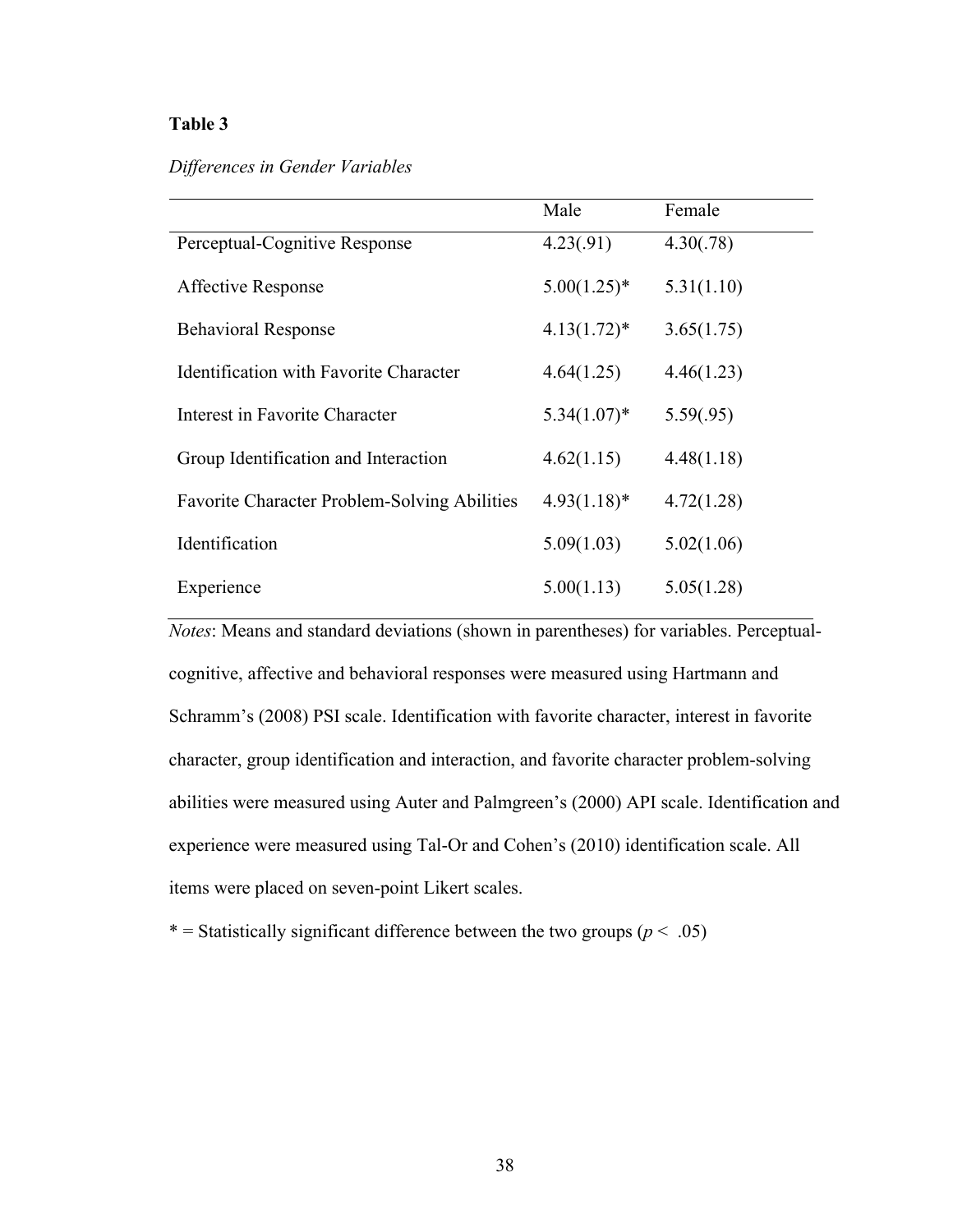# **Table 4**

# *Differences in Audience Response Variables*

|                                                     | Low Audience   | <b>High Audience</b> |
|-----------------------------------------------------|----------------|----------------------|
|                                                     | Response       | Response             |
| Perceptual-Cognitive Response                       | $3.70(.91)$ *  | 4.50(.71)            |
| <b>Affective Response</b>                           | $4.23(1.21)^*$ | 5.53(.96)            |
| <b>Behavioral Response</b>                          | $3.09(1.59)^*$ | 4.23(1.21)           |
| <b>Identification with Favorite Character</b>       | $3.81(1.31)^*$ | 4.88(1.08)           |
| Interest in Favorite Character                      | $4.71(1.06)^*$ | 5.79(.82)            |
| Group Identification and Interaction                | $3.84(1.15)^*$ | 4.85(1.04)           |
| <b>Favorite Character Problem-Solving Abilities</b> | $4.10(1.28)$ * | 5.16(1.08)           |
| Identification                                      | $4.37(1.11)^*$ | 5.36(.87)            |
| Experience                                          | $3.86(1.01)^*$ | 5.54(.89)            |

*Notes*: Means and standard deviations (shown in parentheses) for variables. Perceptualcognitive, affective and behavioral responses were measured using Hartmann and Schramm's (2008) PSI scale. Identification with favorite character, interest in favorite character, group identification and interaction, and favorite character problem-solving abilities were measured using Auter and Palmgreen's (2000) API scale. Identification and experience were measured using Tal-Or and Cohen's (2010) identification scale. All items were placed on seven-point Likert scales.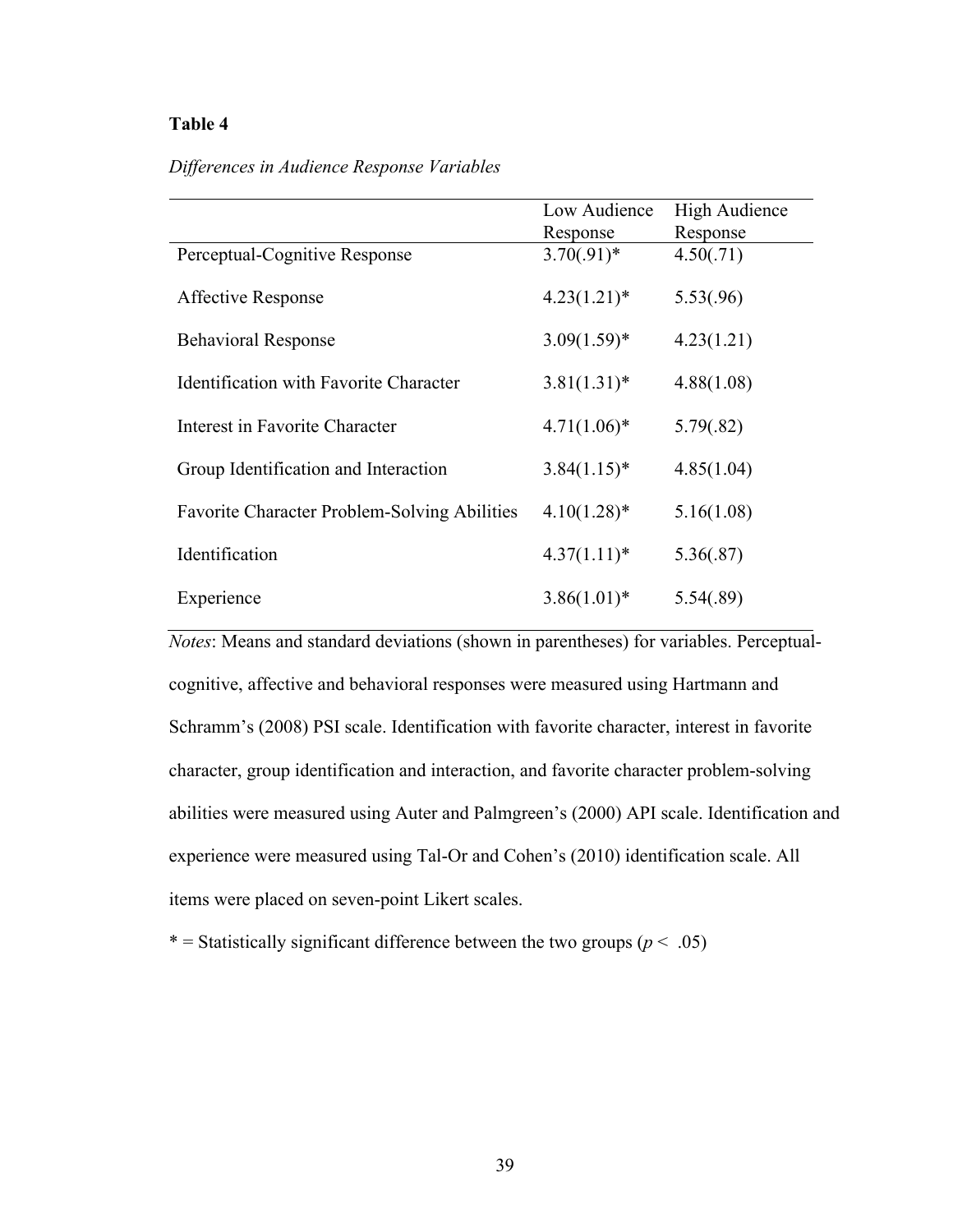## **V. DISCUSSION**

The purpose of this study was to compare participants' PSRs with characters in scripted televisions series and those with celebrities in reality television series and examine the role of gender in PSRs. It also evaluated the impact of binge-watching compared to watching on a weekly basis.

Hypothesis 1 predicted those in the binge-watching group would indicate stronger PSRs with characters and celebrities compared to those in the non-binge-watching group. The binge-watching group indicated stronger PSRs with characters compared with those in the non-binge-watching group. In other words, binge-watching strengthens PSRs between viewers and characters in television series. The findings support previous research indicating binge-watching is positively associated with television affinity, television viewing motives, and ritualistic television viewing behaviors (Wheeler, 2015). Previous research demonstrates watching on weekly-basis has a greater and more positive effect on PSRs because when viewers binge-watch, they have less time to think about the series and build anticipation for the next episode (Ferchaud, 2018). Nevertheless, PSRs were not examined with celebrities in reality television series; therefore, this study suggests viewers exhibit stronger PSRs with these types of characters because they are real people. Having an awareness of audience members viewing habits leads to a better understanding of the connections and relationships they form with characters in television series.

Hypothesis 2 predicted those that selected a reality television series would indicate stronger PSRs compared with those who selected a scripted television series. Participants in the scripted television series group indicate stronger PSRs with characters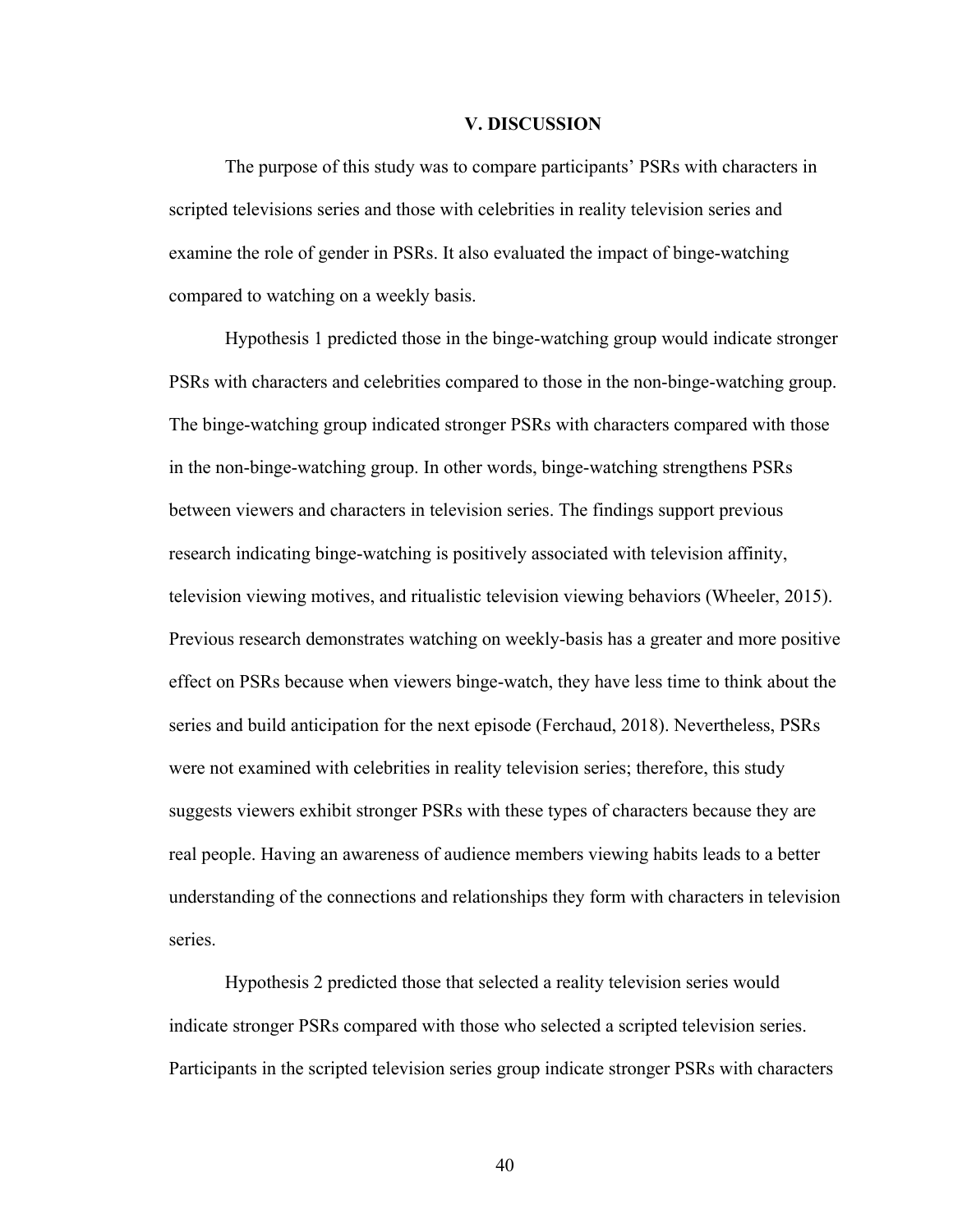in scripted television series than those with celebrities in reality television series. The findings do not support previous research demonstrating viewers' PSRs are stronger when the technique of breaking the fourth wall is engaged (Dibble et al., 2016). Similarly, viewers watching an interactive or responsive version of an episode indicate stronger PSI (Auter & Davis, 1991). Previous research also suggests viewers experience a parasocial encounter when the illusion of being engaged in a social interaction occurs with a television performer, and viewers encounter a more intense parasocial experience if they are addressed by the television performer (Hartmann & Goldhoorn, 2011). Moreover, audience members have been found to be cognitively, affectively and, behaviorally tied to reality television personalities (Haigh & Wigley, 2015).

Because the findings indicate viewers demonstrate stronger PSRs with characters in scripted television series, participants were possibly more familiar with these characters and were more able to relate them. Consequently, they developed a connection and formed a stronger relationship. Scripted televisions series may feature storylines that are similar to viewers' lives, whereas reality television series may focus on more luxurious lifestyles. Even though the actors are not real people like in reality television series, viewers may relate to the storylines being presented in scripted television series.

Hypothesis 3 predicted viewers were more likely to interact with social media pages of reality television series than those of scripted television series. However, using descriptive statistics, results indicate participants are more likely to interact with social media pages of scripted television series. This prediction was not supported, and the findings do not support previous research indicating fans take to social media to demonstrate their support for reality stars (Haigh & Wigley, 2015). In addition, fans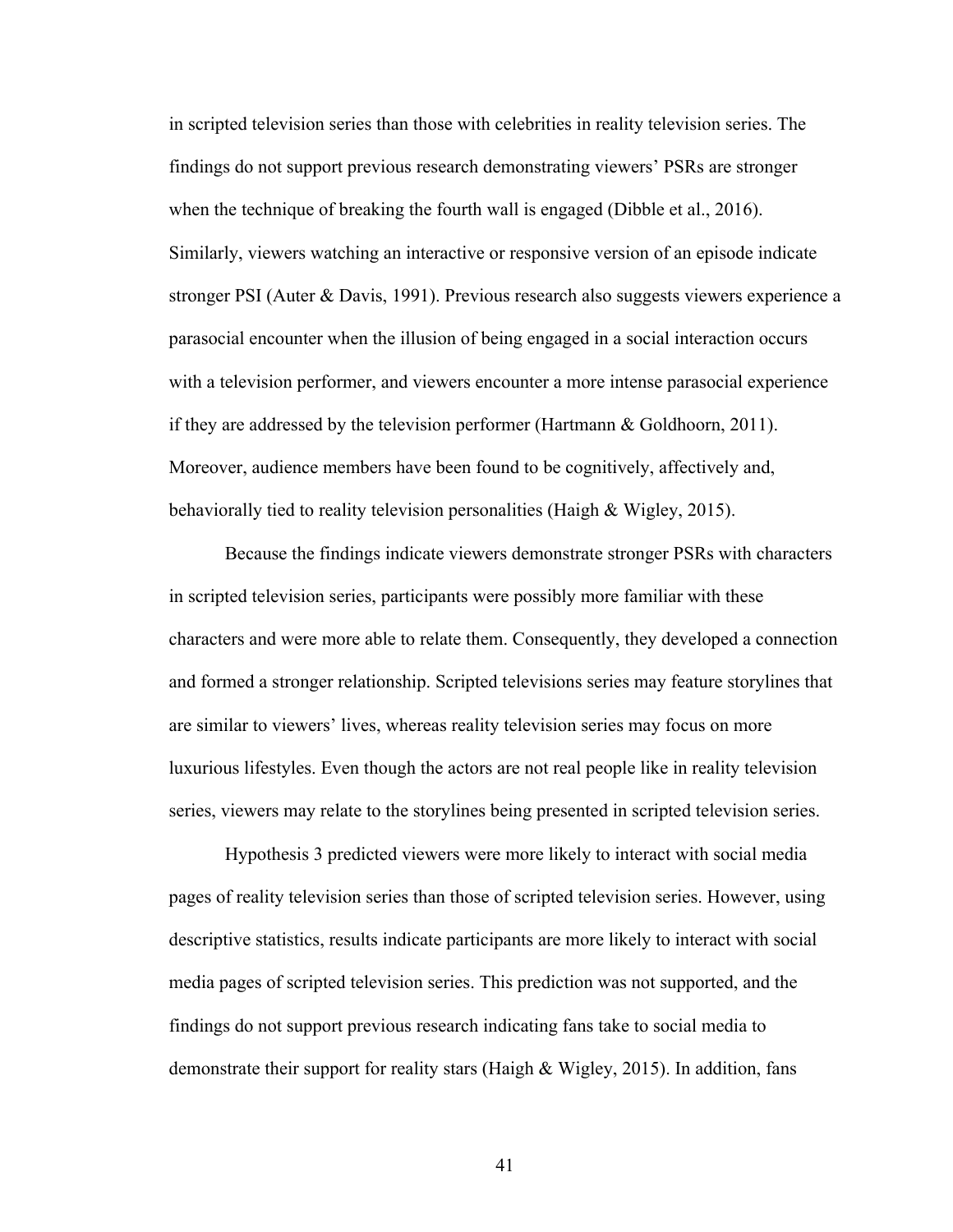support reality stars in times of crisis because they are motived to post on social media (Haigh, 2015). While previous research indicates fans are likely to support celebrities in reality television series, the findings indicate viewers interact with social media pages of scripted television series and its actors. This may be because the actors are real people and not the characters they portray in television series, and viewers are able to follow their real lives.

Hypothesis 4 predicted females would demonstrate stronger PSRs with characters and celebrities than males would. Males scored higher on behavioral response, identification with favorite character, and favorite character problem-solving abilities; while females scored higher on affective response and interest in favorite character. Due to these results, this prediction was not supported because males indicate stronger PSRs with their favorite characters and celebrities compared to females. The findings do not support previous research regarding the role of gender because females are likely to engage in PSRs with media characters at a young age (Newman, 2018). Similarly, females exhibit increased PSI when they experience certain types of loneliness (Wang et al., 2008).

Previous research also indicates female viewers tend to admire the attractiveness of media personae more than men do; therefore, females demonstrate stronger PSRs (Vorderer, 1996). Women also tend to form stronger PSIs with characters in soap operas (Turner, 1993). While females demonstrate forming stronger PSRs than men in various instances, the findings suggest males are more likely to experience increased PSR. Other research indicates no gender differences in and identification with characters and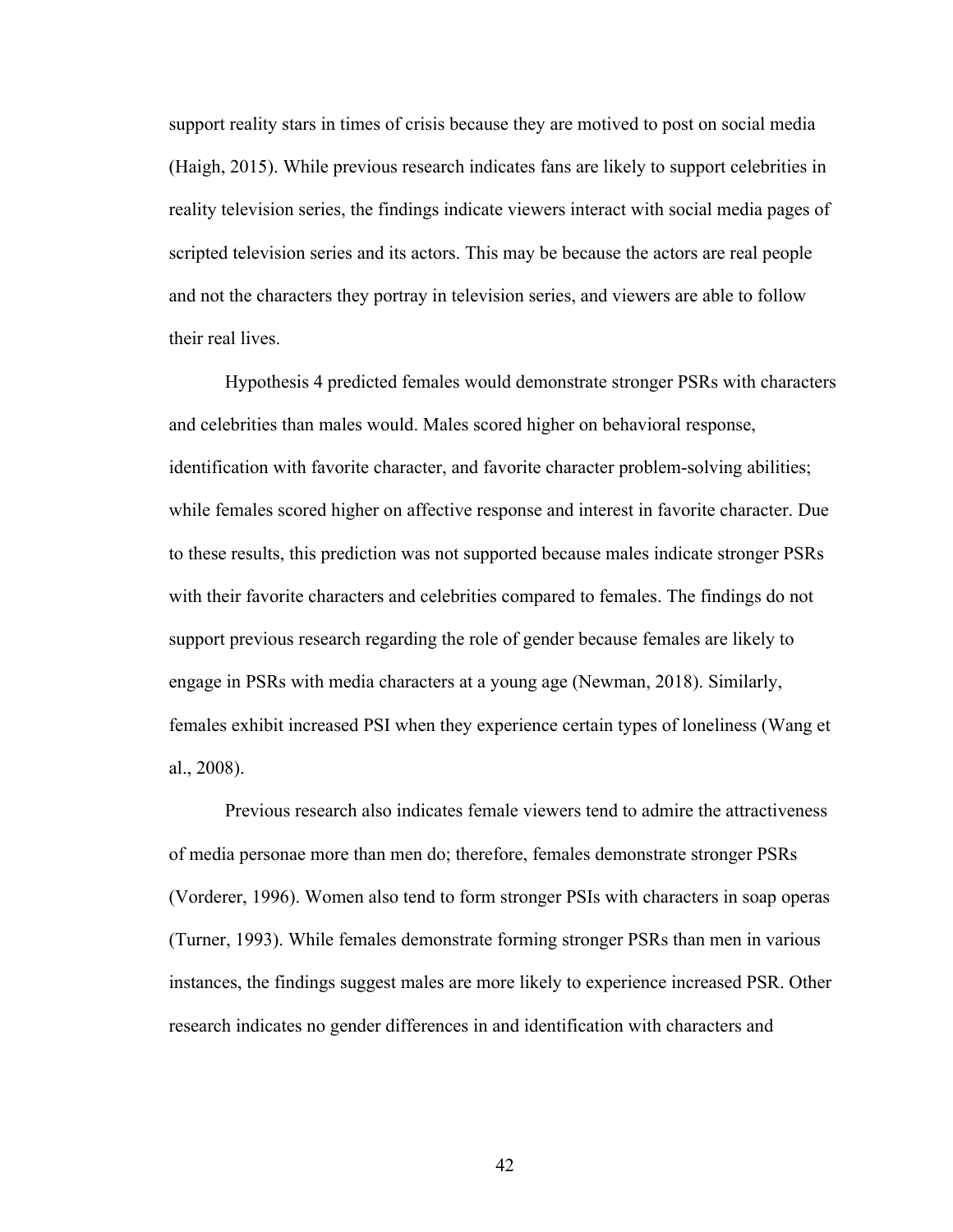celebrities (Cohen & Perse, 2003). The role of gender proves to be important in predicting the strength of PSRs.

Hypothesis 5 predicted viewers who score higher on the audience response scale would indicate stronger PSRs with their favorite characters and celebrities. Participants were categorized in a low audience response group and a high audience response group. This prediction was supported because participants who scored higher on the audience response scale indicated stronger PSRs with their favorite characters and celebrities. In other words, if a viewer enjoys and appreciates a television series, they will develop a stronger PSR with one of its characters. The findings support previous research demonstrating viewers become more involved and engaged in a narrative and become immersed within the story (Ferchaud, 2018). When viewers find a television series fun, moving, and thought-provoking, there are more likely to feel connections and develop relationships with its characters, demonstrating the narrative of a television series plays a large role in the strength of PSRs.

Research Question 1 asked whether there was a positive correlation between the gender of the participant and the gender of the character or celebrity they selected. A correlation coefficient assessed the relationship between the gender of the participants and the gender of the character or celebrity and indicated a positive association. In other words, the gender of a viewer and the gender of a character or celebrity with whom they feel a connection has an impact on PSR. The findings support previous research indicating fans supporting a female reality star were of both genders (Haigh  $\&$  Wigley, 2015). In addition, audiences tend to favor characters of their own gender (Hoffner, 1996). PSIs and PSRs with female characters tends to be more intense than those with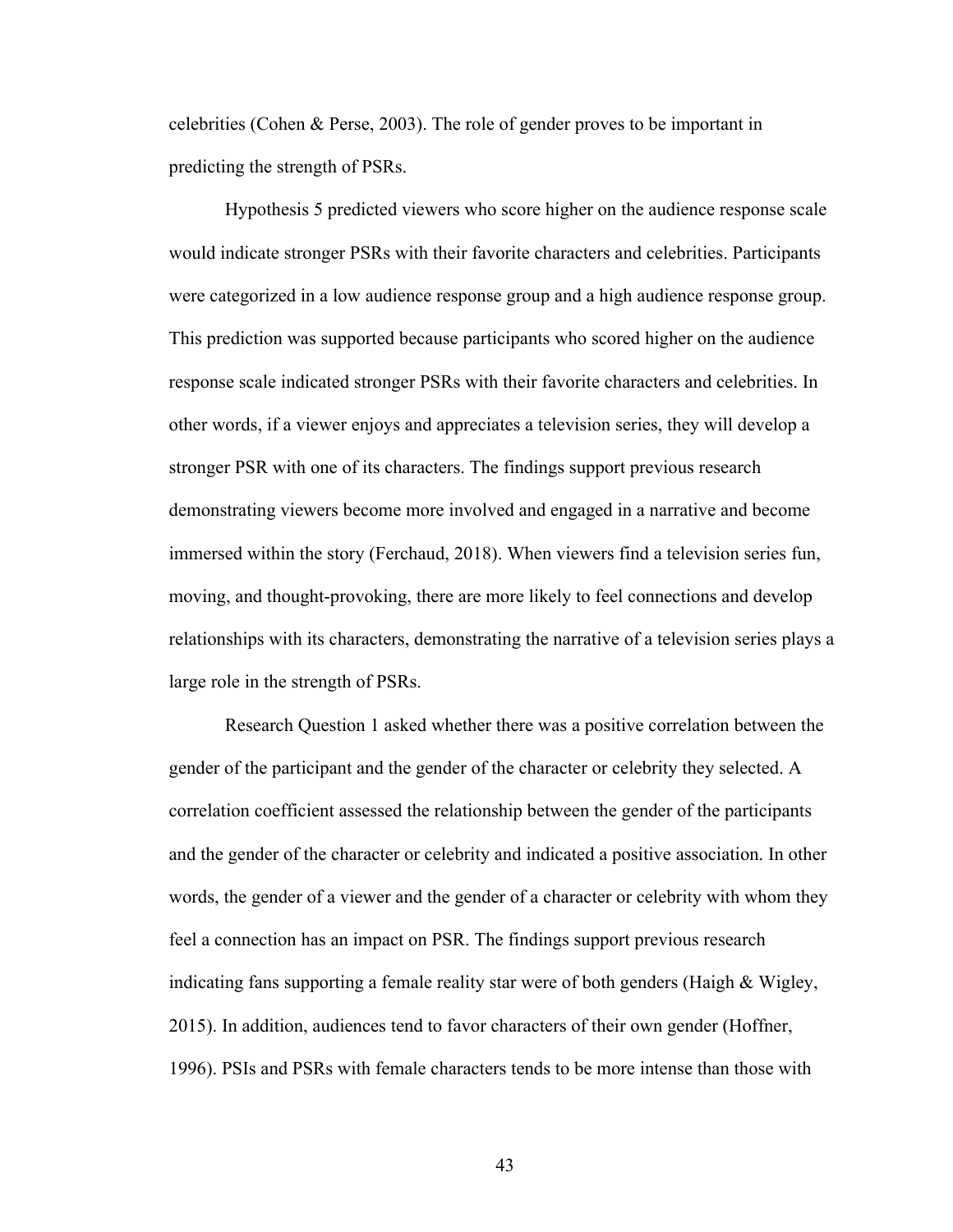male characters (Vorderer, 1996). Because the role of gender has an impact on audience members' PSRs with characters and celebrities, evaluating who viewers relate to in television series is important.

#### **Limitations and Future Recommendations**

This study was limited within the demographics of the respondents because more than three-fourths (76.6%) of the participants were Caucasian, even though Amazon Mechanical Turk was used to for data collection. In addition, there were limitations due to participants' responses to the question regarding their character selection. They were asked to type in the name of the character or celebrity with whom they felt the strongest connection. Many participants entered the name of a character or celebrity that did not exist in any of the television series. Because of this, these participants were removed from the data analysis.

To have a better understanding of viewers' PSRs with characters and celebrities, future studies should include a more diverse group of participants. The role of race and ethnicity in PSRs can be evaluated as well. The survey should include a list of characters from each television series to prevent participants from writing an incorrect name of a character or celebrity. Moreover, future directions for this study include examining age in relation to PSRs between characters and binge-watchers, as well as non-binge-watchers, and a longitudinal study can be performed to evaluate the changes in PSI and PSR when looking at the relationship process.

## **Conclusion**

In conclusion, this study compared participants' parasocial relationships (PSRs) with characters in scripted television series and celebrities in reality television series and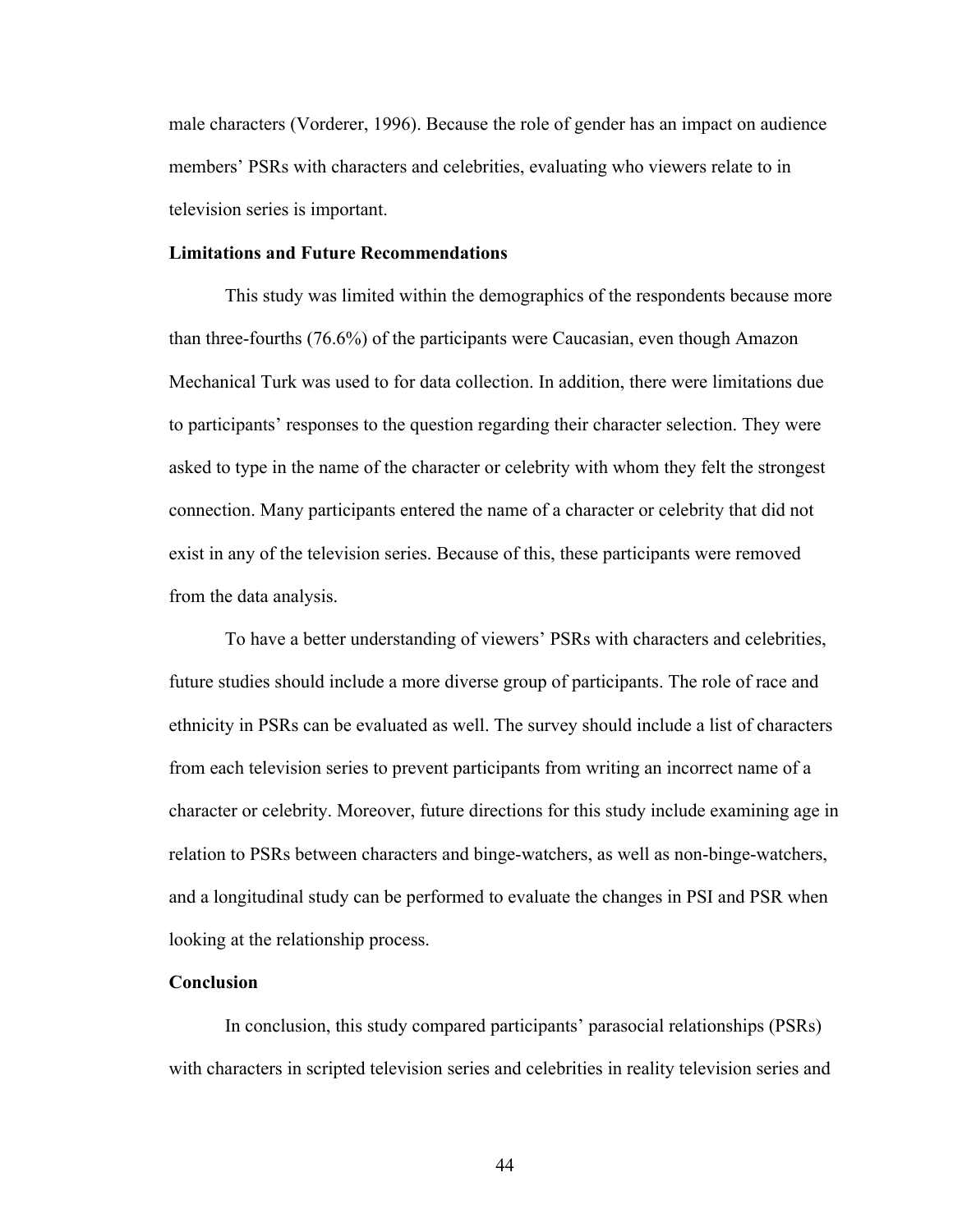examined the role of gender in PSRs. It also evaluated the impact of binge-watching compared with watching on a weekly basis. Participants took part in a survey and responded to questions regarding one of three scripted television series and one of its characters or one of three reality television series and one of its celebrities.

The study found binge-watching strengthens PSRs between viewers and characters and celebrities in television series, and it demonstrated viewers indicate stronger PSRs with characters in scripted television series compared with those with celebrities in reality television series. The study also found viewers are more likely to interact with scripted television series on social media. Moreover, it demonstrated males indicate stronger PSRs with their favorite characters and celebrities compared with females, and that the gender of a viewer and the gender of a character or celebrity with whom they feel a connection has an impact on PSR. In addition, it found viewers who enjoy and appreciate a television series demonstrate stronger PSRs with its characters.

Understanding the relationships viewers form with characters in series they view is essential to television providers. If content creators are more aware of the characters viewers gravitate towards, identify with, and form deeper connections with, they will have a greater ability of retaining their audience members. By having this knowledge, industry professionals have the ability cater to their viewers by creating characters and storylines they identify with; therefore, audience members will connect on a deeper level with characters and celebrities and continue to tune in to multiple seasons of television series.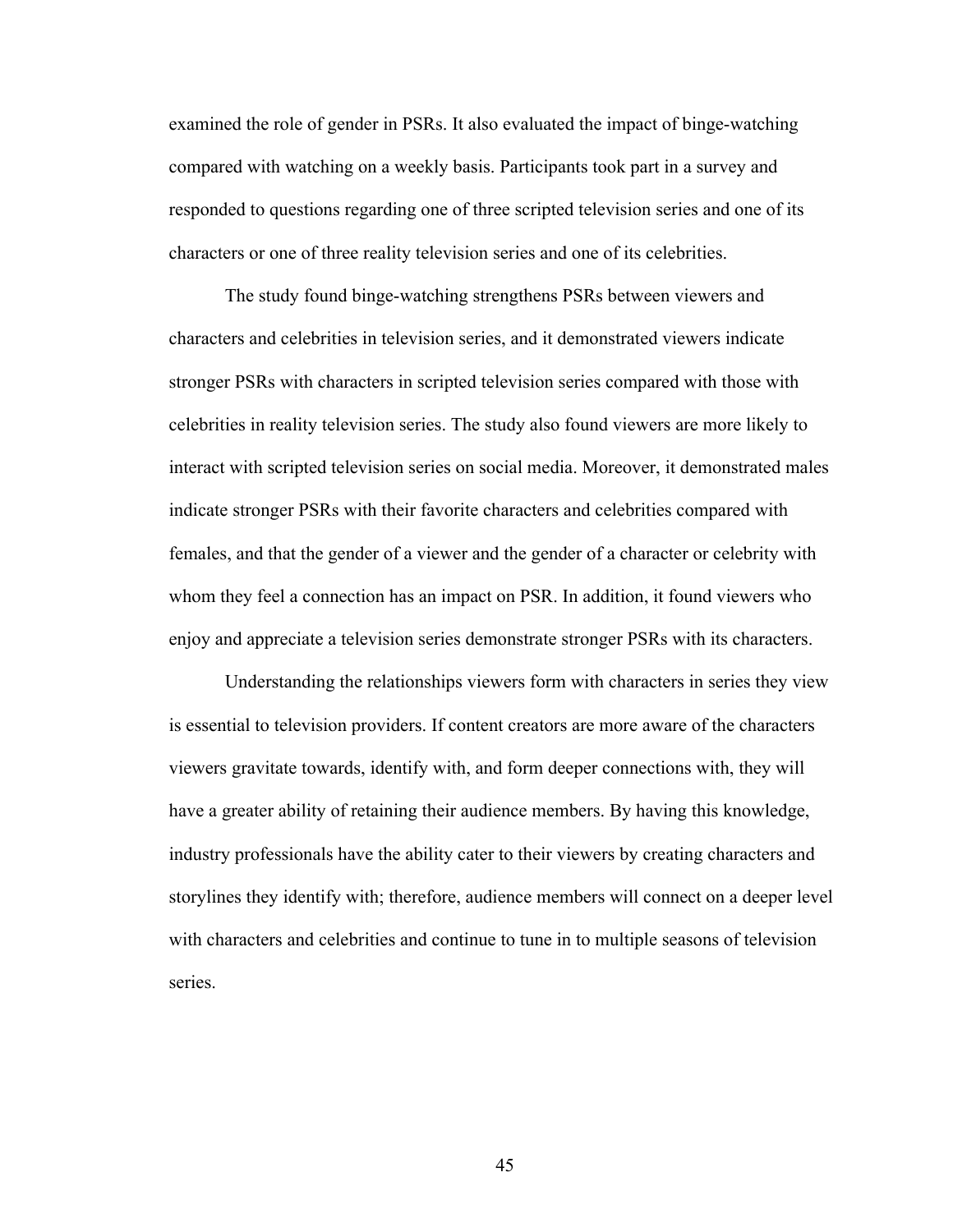# **APPENDIX SECTION**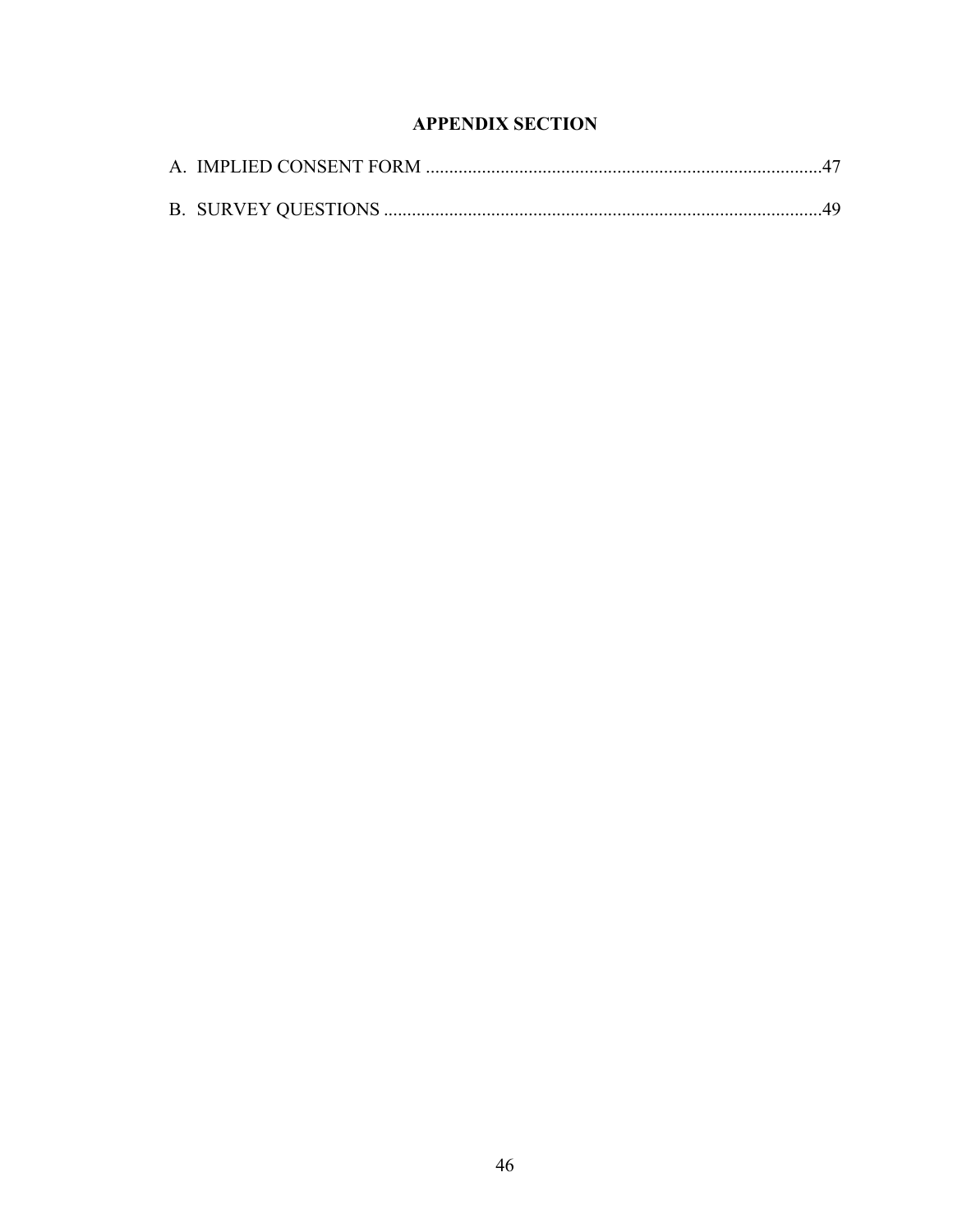# APPENDIX A: IMPLIED CONSENT FORM

Paloma Gray, a graduate student at Texas State University, is conducting a research study to evaluate viewers' connections with characters in scripted and reality television series. These connections are referred to as parasocial relationships.

Participation is voluntary, and you may exit at any time. There are no consequences for choosing to discontinue your participation. However, if you do stop your participation, you will not be paid \$1.

The survey will take approximately 20 minutes or less to complete.

This study involves no foreseeable serious risks. Please try to answer all questions; however, if there are any items that make you uncomfortable or that you would prefer to skip, you may leave the answer blank.

Participants will gain first-hand knowledge and experience of participating in a research study. They will also help researchers identify how people form relationships with characters and reality stars on television.

The research does not ask for any information that would identify who the responses belong to. Therefore, your responses are completely anonymous. If this research is published, no information that could identify you will be written because your identity is in no way linked to your responses.

Participants who complete this survey will receive \$1 in compensation.

If you have any questions or concerns, please contact the following:

Paloma Gray Graduate Student Mass Communication palomagray@txstate.edu (915) 929-2685

Michel Haigh Faculty Advisor Mass Communication mmh204@txstate.edu (512) 245-7238

This project 2018665 was approved by the Texas State IRB on June 4, 2018.

Pertinent questions or concerns about the research, research participants' rights, and/or research-related injuries to participants should be directed to Dr. Denise Gobert, IRB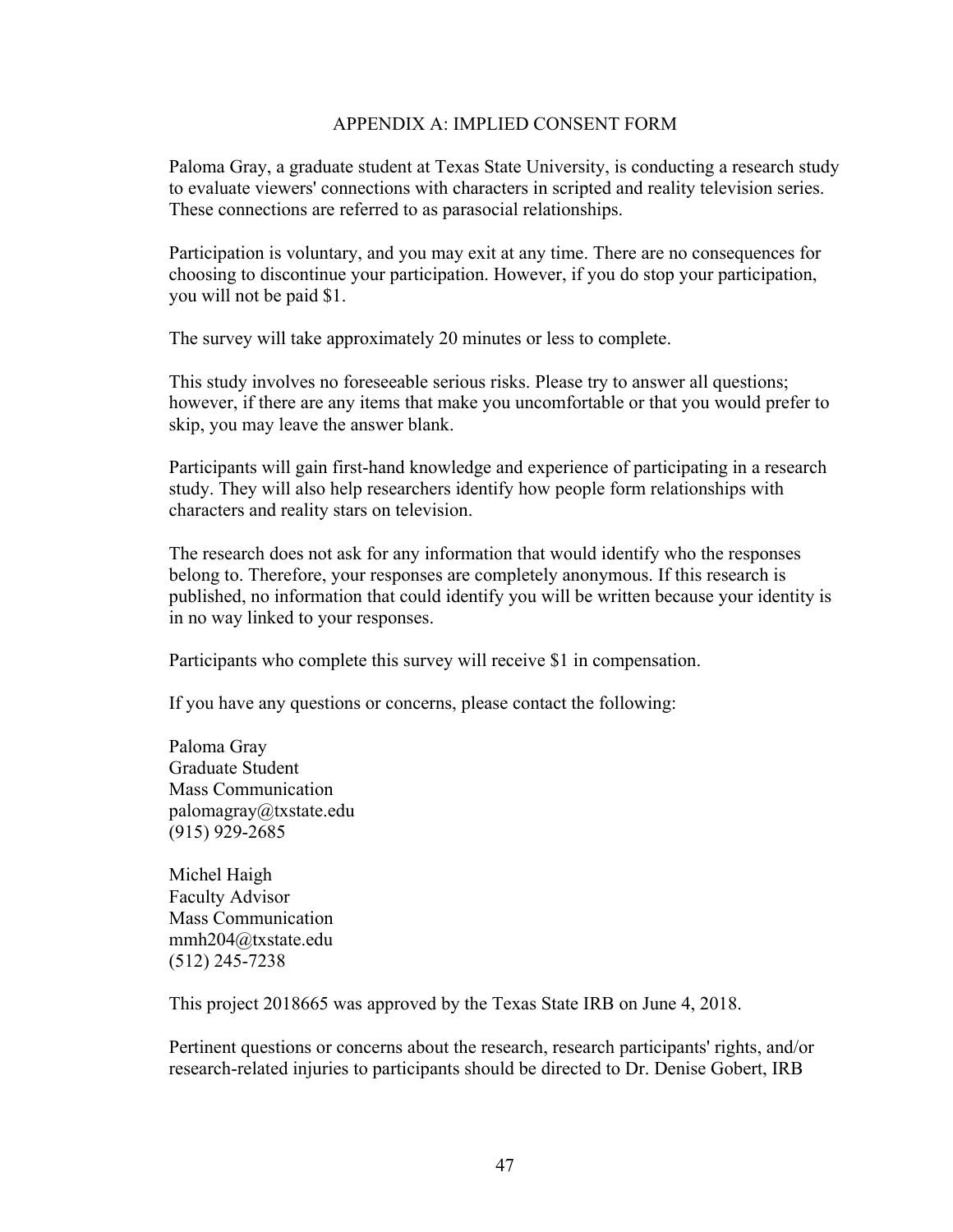Chair, at (512) 245-8351 or dgobert@txstate.edu, or to Monica Gonzales, IRB Regulatory Manager, at (512) 245-2334 or meg201@txstate.edu.

If you consent to participate, please click **Yes** and complete the survey.

If you would prefer not to participate, please click **No**.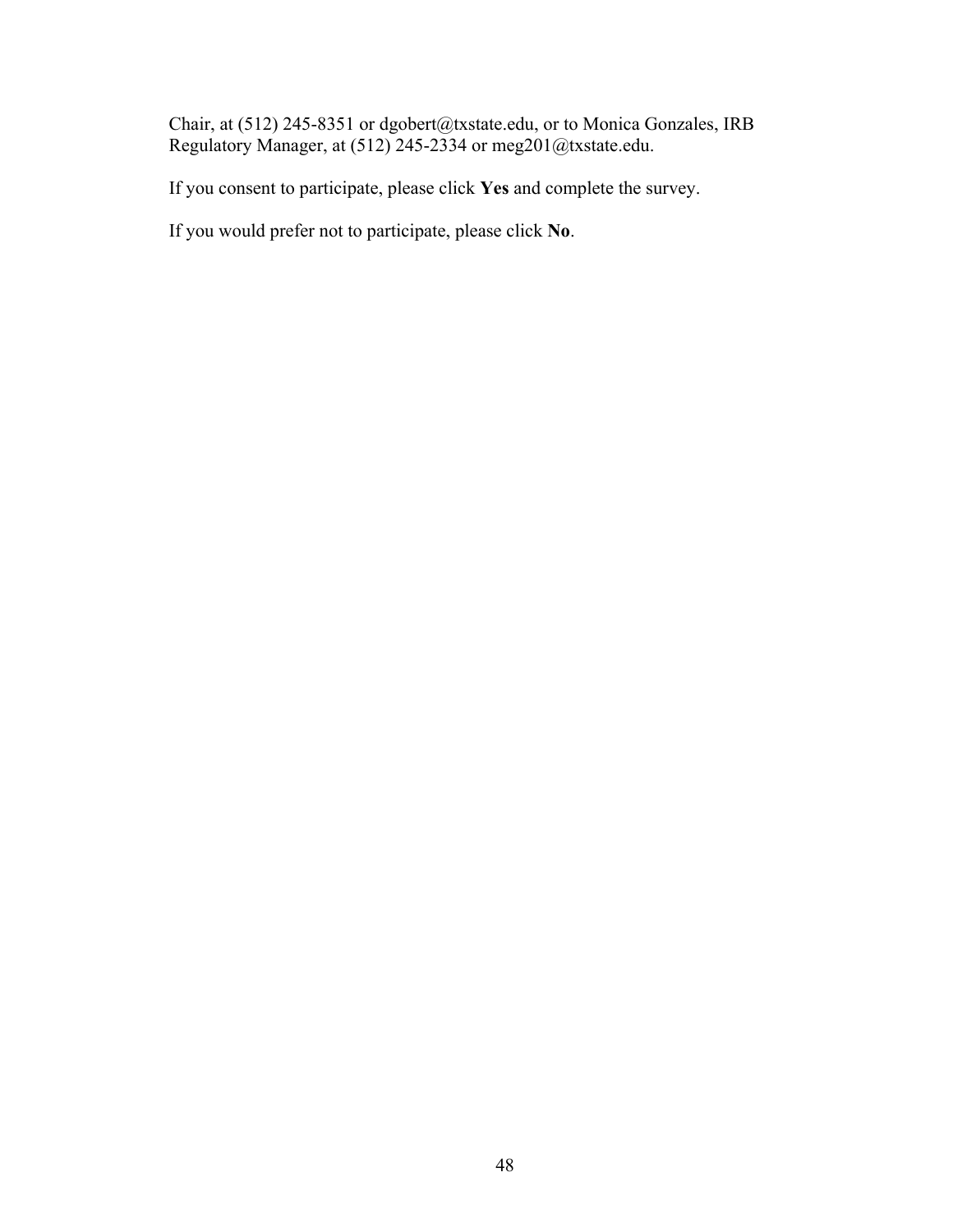# APPENDIX B: SURVEY QUESTIONS

# **Television Series Selection**

Please select which one of these scripted or reality television series you have watched. You will be responding to questions regarding this series and one of its characters. This Is Us The Walking Dead Scandal Jersey Shore The Real Housewives of Orange County Keeping up with the Kardashians None of the above

Please note, the scales auto-populate with the name of the television series throughout the survey.

# **Familiarity**

Please indicate how you first watched *television series*. When it originally aired on the network (includes video on demand, DVR, etc. when not able to watch it live) Streaming service (e.g., Netflix, Hulu) Both

Please indicate how much of *television series* you have watched. Multiple episodes Multiple seasons (one season or more in its entirety) Entire series (either when it aired on the network or on a streaming service)

Please indicate how many hours of *television series* you tend to watch in one sitting.

1 hour or less 2 to 5 hours 5 to 7 hours 7 to 10 hours More than 10 hours

### **Audience Response**

Please indicate the degree to which you agree with the following statements. Strongly disagree Disagree Somewhat disagree Neither agree nor disagree Somewhat agree Agree Strongly agree

It was fun for me to watch *television series* I had a good time watching *television series television series* was entertaining. I was moved by *television series* I found *television series* to be very meaningful.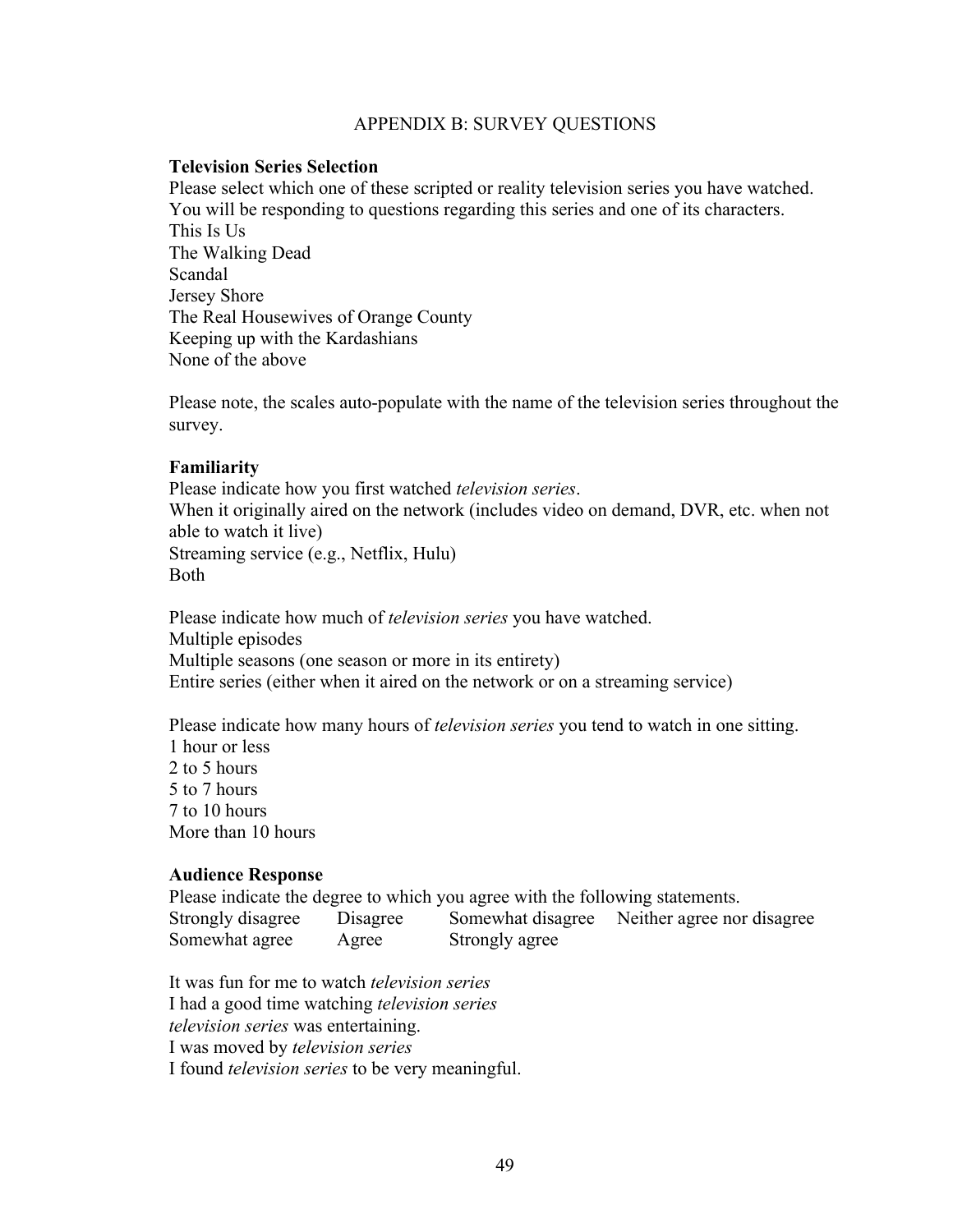### **Transportation**

Please indicate the degree to which you agree with the following statements. Strongly disagree Disagree Somewhat disagree Neither agree nor disagree Somewhat agree Agree Strongly agree

I could imagine myself in the scenes I was watching. I was mentally involved in the scenes I was watching. I would like to know how *television series* ends. The scenes affected me emotionally.

### **Character Selection**

Based on the series you selected, please type in the name of the character or celebrity with whom you feel the strongest connection.

Please note, the scales auto-populate with the name of the character or celebrity throughout the survey.

# **Parasocial Interaction (PSI) Process**

Please indicate the degree to which you agree with the following statements. Strongly disagree Disagree Somewhat disagree Neither agree nor disagree Somewhat agree Agree Strongly agree

I carefully followed the behavior of *character*. I kept wondering if I knew people that were similar to *character*. I became aware of aspects of *character* that I liked I kept asking myself how things would evolve around *character*. Occasionally, I wondered if *character* was similar to me or not.

Sometimes I really loved *character* for what they did. If *character* felt bad, I felt bad as well. If *character* felt good, I felt good as well.

Occasionally, I said something to *character* on impulse. Sometimes I felt like speaking out on *character*.

### **Audience-Persona Interaction (API)**

*Character* reminds me of myself. I have the same qualities as *character*. I seem to have the same beliefs or attitudes as *character*. I have the same problems as *character*. I can imagine myself as *character*. I can identify with *character*.

I would like to meet the actor who plays *character*./I would like to meet *celebrity*. I would watch the actor who plays *character* on another program./I would watch *celebrity* on another program. I enjoyed trying to predict what *character* would do.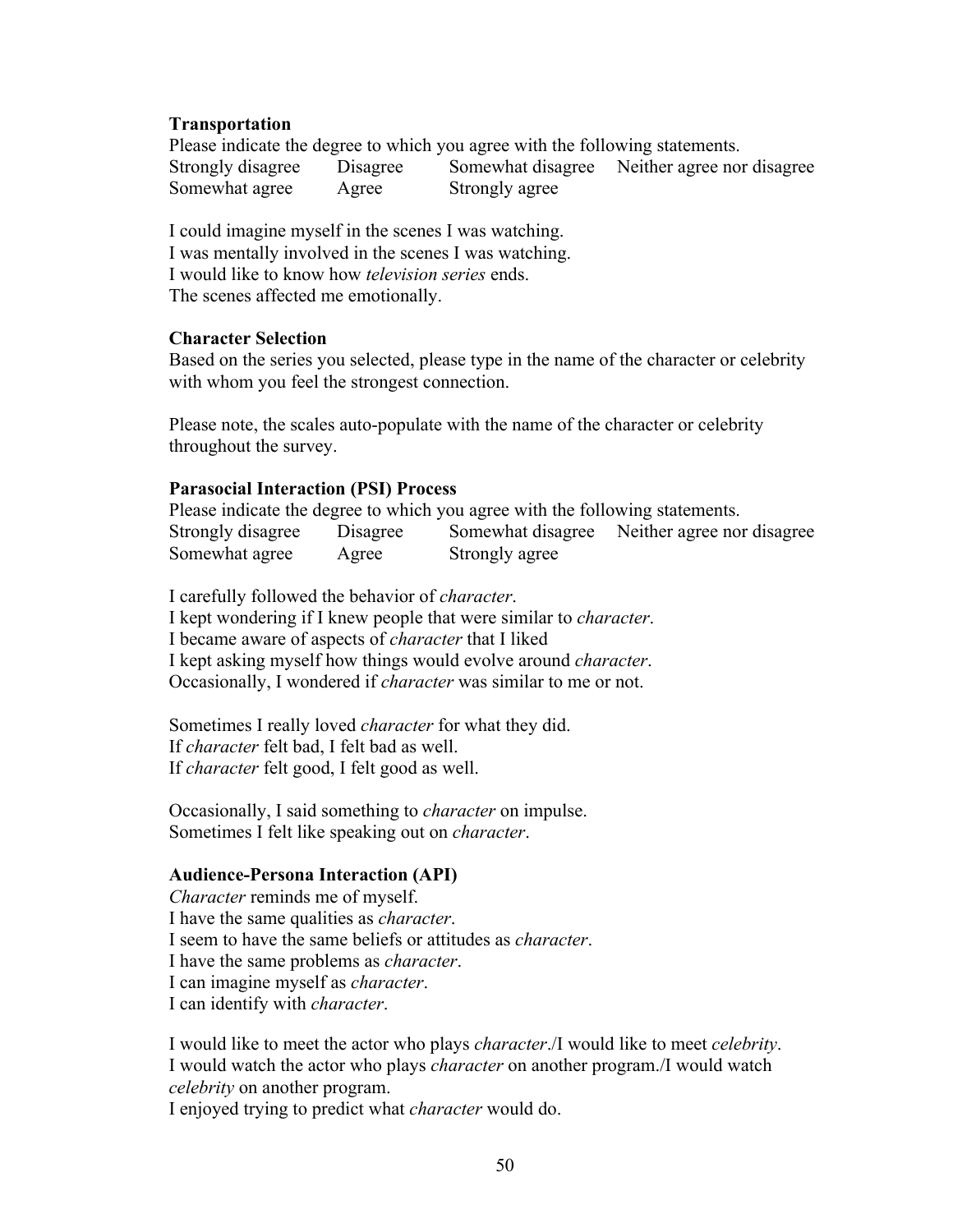I hoped *character* would achieve their goals. I cared about what happened to *character*. I liked hearing the voice of *character*.

*Character*'s interactions are similar to mine with friends. *Character*'s interactions are similar to mine with family. My friends are like *character*. I'd enjoy interacting with *character* and my friends at the same time. While watching *television series*, I felt included in the group. I can relate to *character*'s attitudes.

I wish I could handle problems as well as *character*. I like the way *character* handled problems. I would like to be more like *character*. I usually agreed with *character*.

## **Identification**

I think I understand *character* well. I understood the events in the *television series* the way *character* understood them. While viewing, I felt like *character* felt. During viewing, I could really "get inside" *character*'s head. I tend to understand why *character* did what they did.

#### **Social Media**

Do you follow *television series* on its official social media pages (e.g., Facebook, Twitter, Instagram)? Yes No

Have you ever interacted with the social media pages of this *television series* (e.g., likes, comments, posts, shares)?

Yes No

When viewing live, have you ever live-tweeted about *television series*? Yes No

Do you follow actor/celebrity on their official social media pages (e.g., Facebook, Twitter, Instagram)? Yes

No

Have you ever interacted with the social media pages of this actor/celebrity? (e.g., likes, comments, posts, shares)? Yes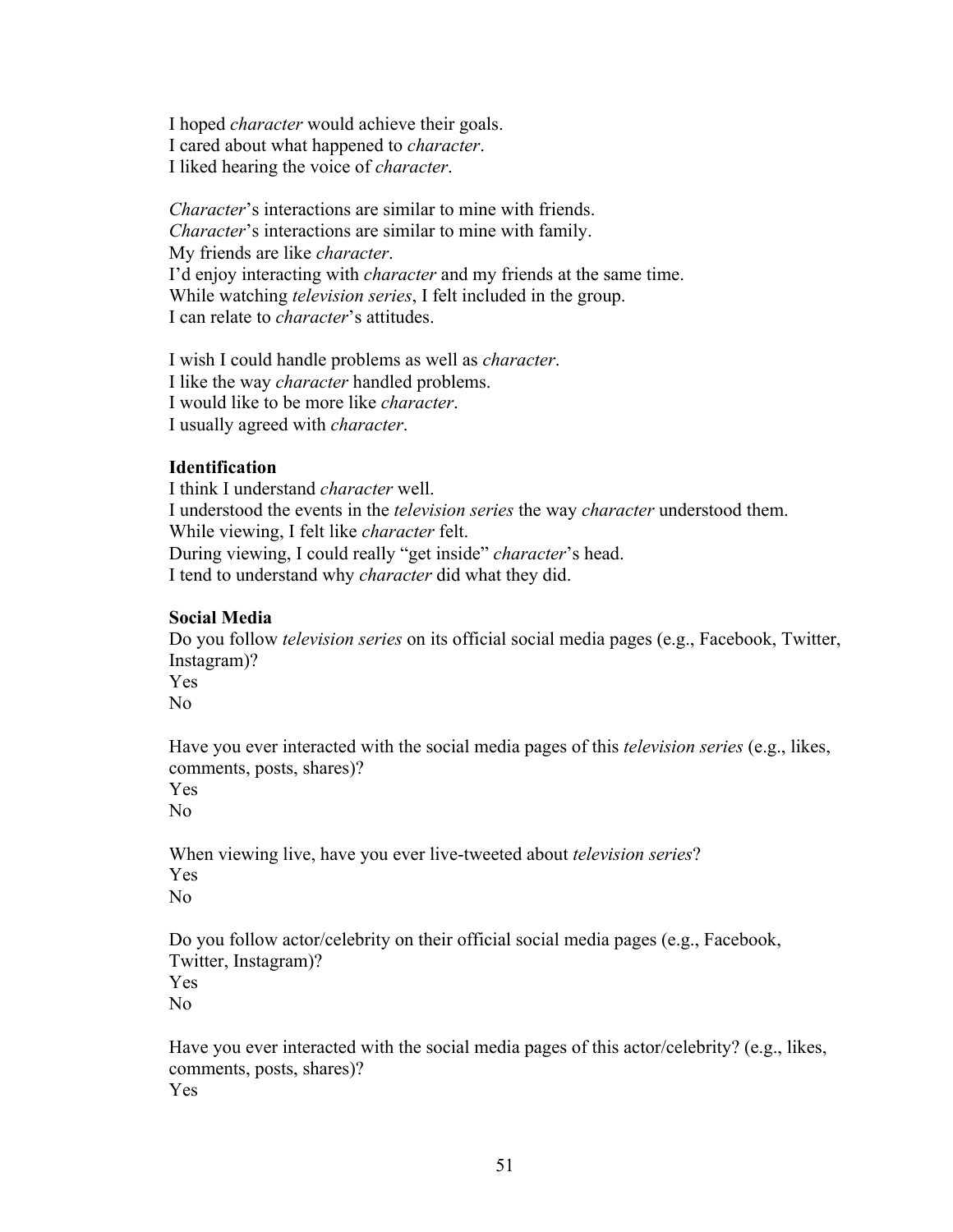No

#### **Demographics**

What is your age?

What is your gender? Female Male **Other** Prefer not to say

What is your highest level of education completed? If currently enrolled, choose the highest degree received. High school graduate (diploma or GED) Associate's degree Bachelor's degree Master's degree Professional degree Doctorate degree

What is your race? Asian/Pacific Islander Black/African American Hispanic/Latino White **Other** 

What is your annual household income? Under \$25,000 Between \$25,000 and \$34,999 Between \$35,000 and \$44,499 Between \$45,000 and \$54,999 Between \$55,000 and \$59,999 Between \$60,000 and \$74,999 Between \$75,000 and \$89,999 Between \$90,000 and \$100,000 More than \$100,000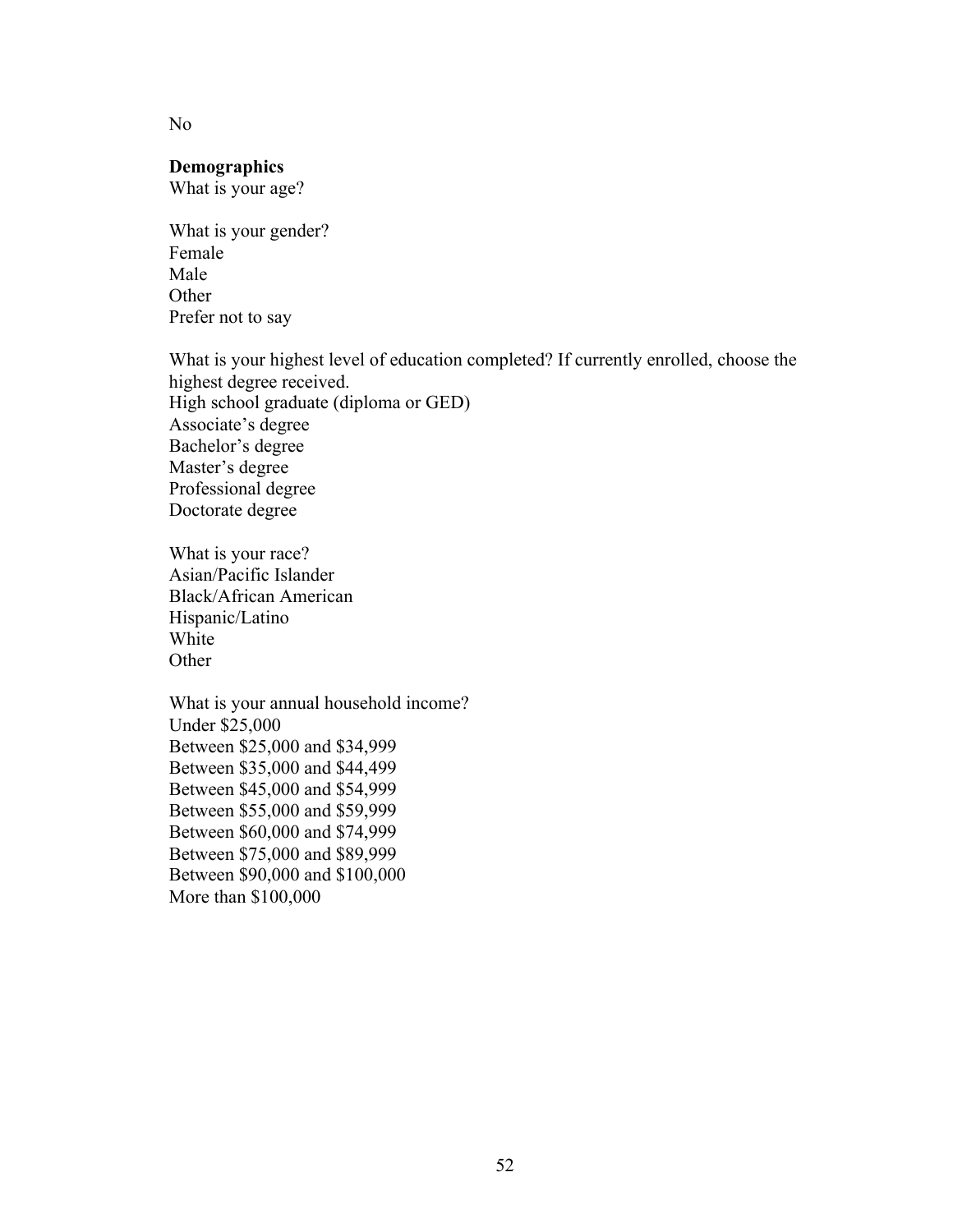#### **REFERENCES**

- Aertsen, V. (2017). Sympathy for fictional characters: an examination of the factors involved from a social psychology and cognitive film theory perspective. *Doxa Comunicación,* 25*,* 107-128. ISSN: 1696-019X/e-ISSN: 2386-3978
- Auter, P. J. (1992) TV that talks back: An experimental validation of a parasocial interaction scale. *Journal of Broadcasting & Electronic Media, 36*(2), 173-181. DOI: 10.1080/08838159209364165
- Auter, P. J., & Davis, D. M. (1991). When characters speak directly to viewers: Breaking the fourth wall in television. *Journalism Quarterly*, *68*(1/2), 165–171. DOI: 10.1177/107769909106800117
- Auter, P. J., & Palmgreen, P. (2000). Development and validation of a parasocial interaction measure: the audience-persona interaction scale. *Communication Research Reports*, *17*(1), 79-89. DOI: 10.1080/08824090009388753

Battaglio, S. (2017, October 4). Broadcast networks' premiere week ratings take a hit as viewers watch on delay. *Los Angeles Times*. Retrieved from: http://www.latimes.com/business/hollywood/la-fi-ct-ratings-premiere-week-20171004-story.html

- Bui, N. H. (2017). Exploring similarity characteristics, identification, and parasocial interactions in choice celebrities. *Psychology of Popular Media Culture, 6*(1), 21- 31. DOI: 10.1037/ppm0000082
- Cohen, J. (2009). Mediated relationships and media effects: social interaction and identification. In R. L. Nabi & M. B. Oliver (Eds.), *The Sage handbook of media processes and effects* (pp. 223-226). Thousand Oaks, CA: Sage Publications, Inc.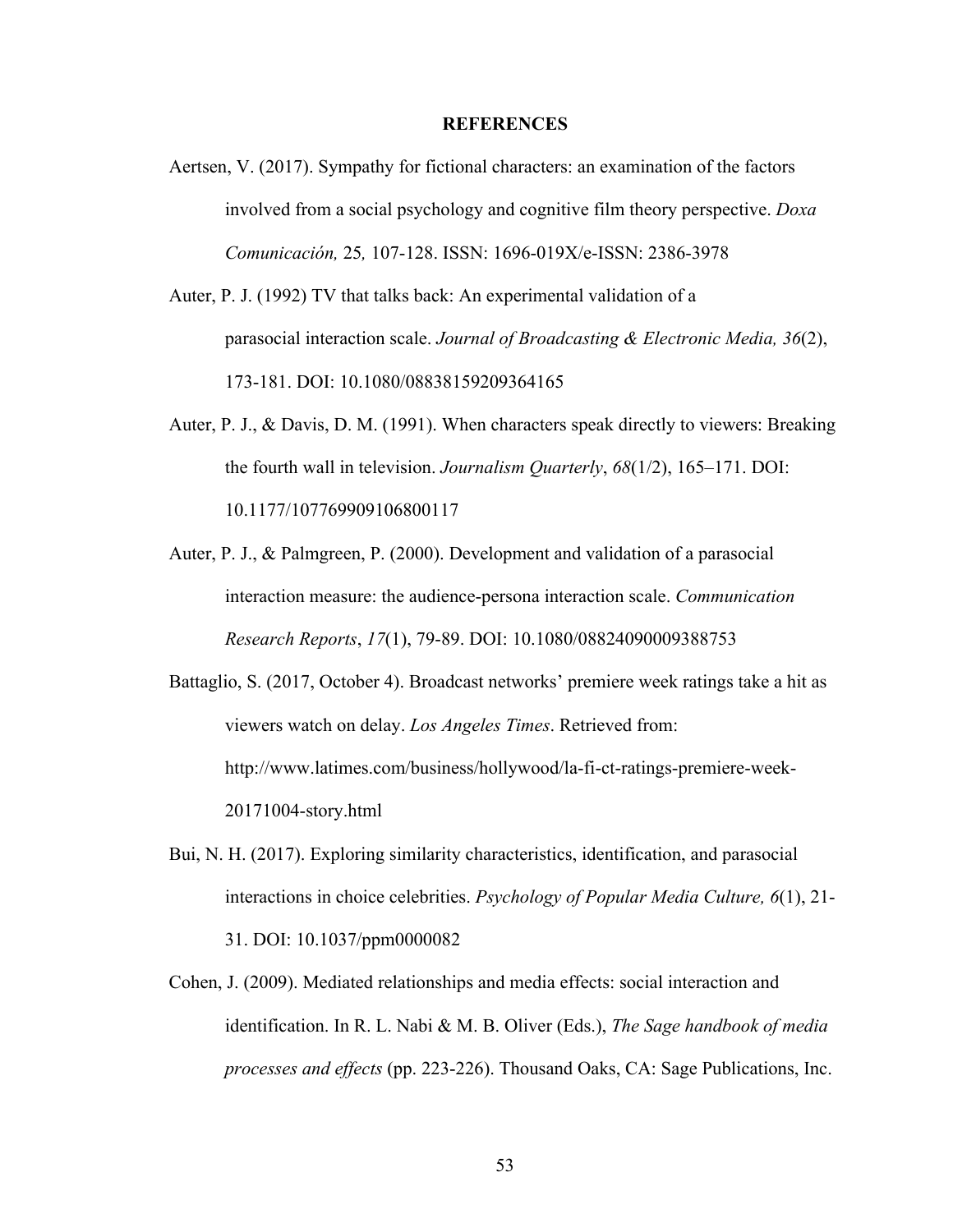- Cohen, J. & Perse, E. (2003, May). *Different strokes for different folks. An empirical search for different modes of viewer-character relationships*. Paper presented to the Mass Communication Division at the 53rd annual convention of the International Communication (ICA), San Diego, CA.
- De Graaf, A. & Hustinx, L. (2011, May). *The effects of reader-character similarity on identification and narrative persuasion*. Paper presented at the meeting of the International Communication Association, Boston, MA.
- Deloitte. (2016, March 23). 70 percent of US consumers binge watch TV, bingers average five episodes per sitting. Retrieved from: https://www2.deloitte.com/us/en/pages/about-deloitte/articles/pressreleases/digital-democracy-survey-tenth-edition.html
- Dibble, J. L., Hartmann, T., & Rosaen, S. F. (2016). Parasocial interaction and parasocial relationship: conceptual clarification and a critical assessment of measures. *Human Communication Research, 42*(1), 21-44. DOI: 10.1111/hcre.12063
- Eyal, K. & Rubin, A. M. (2010). Viewer aggression and homophily, identification, and parasocial relationships with television characters. *Journal of Broadcasting & Electronic Media*, *47*(1), 77-98. DOI: 10.1207/s15506878jobem4701\_5

Feilitzen, C. & Linee, O. (1975). Identifying with television characters. *Journalism of Communication*, *25*(4), 51-55. DOI: 10.1111/j.1460-2466.1975.tb00638.x

Ferchaud, A. (2018). *To binge or not to binge* (Unpublished doctoral dissertation).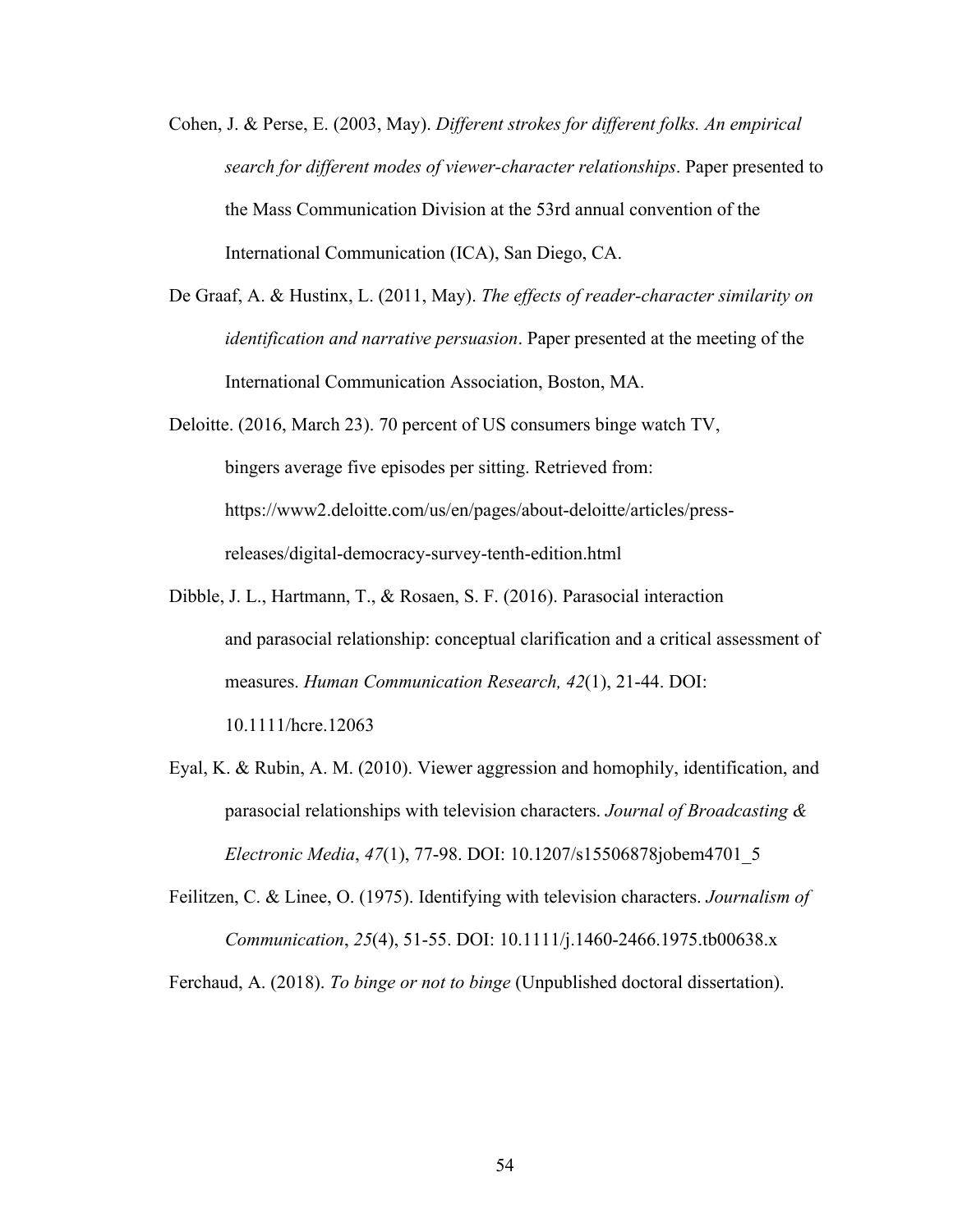- Friedman, W. (2017, October 6). Binge-watching impacting live TV stats. *TV Watch*. Retrieved from: https://www.mediapost.com/publications/article/308356/bingewatching-impacting-live-tv-stats.html
- Gates, R. (2018, September 28). Why I love reality television. *The New York Times*. Retrieved from: https://www.nytimes.com/2018/09/28/opinion/sunday/love-hiphop-reality-television.html
- Gruttadaro, A., Reese, N., Barone, M., Aquino, T., Sheldon, R., Johnson, K., Hay, K., Bernucca, C., & Scarlett, B. (2018. February 23). The best reality TV shows of all time. *Complex*. Retrieved from: https://www.complex.com/pop-culture/bestreality-tv-shows-all-time/
- Haigh, M. M. (2015). Be original: Examining fan comments on A&E's *Duck Dynasty* Facebook page after the Robertson suspension. In A. F. Slade, A. J. Narro, & D. Givens-Carroll (Eds.), *Television, Social Media, and Fan Culture* (pp. 147-160). Lanham, MD: Lexington Books.
- Haigh, M. M. & Wigley, S. (2015). "Butter," Facebook, and Paula Deen: Examining Fans' use of social media in crisis. In A. F. Slade, A. J. Narro, & D. Givens-Carroll (Eds.), *Television, Social Media, and Fan Culture* (pp. 261-275). Lanham, MD: Lexington Books.
- Hall, A. E. (2017). Identification and parasocial relationships with characters from Star Wars: The Force Awakens. *Psychology of Popular Media Culture.* Advance online publication. DOI: 10.1037/ppm0000160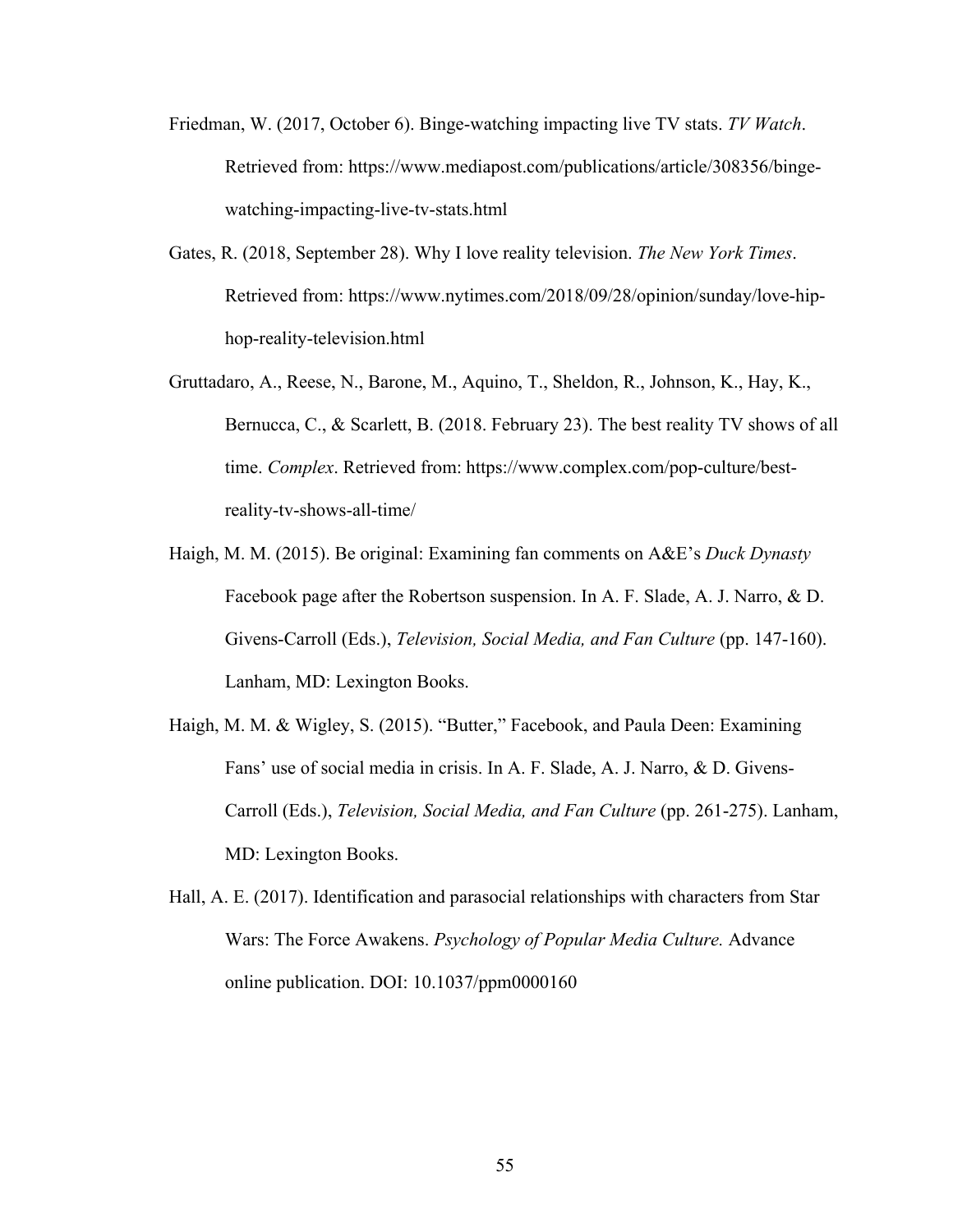- Hartmann, T. & Goldhoorn C. (2011). Horton and Wohl revisited: Exploring viewers' experience of parasocial interaction. *Journal of Communication*, *61*(6), 1104- 1121. DOI: 10.1111/j.1460-2466.2011.01595.x
- Hartmann, T. & Schramm, H. (2008). The PSI-process scales. A new measure to assess the intensity and breadth of parasocial processes. *Communications*, *33*(4), 385- 401. DOI: 10.I515/COMM.2008.025
- Henry, N. W. (2011). Celebrity versus non-celebrity: Parasocial relationships with characters in reality-based television programs (Master's thesis). Retrieved from Networked Digital Library of Theses & Dissertations. (Accession No. 11102011- 154243)
- Hernandez, L. H. (2014). "I was born this way": The performance and production of southern masculinity in A&E's Duck Dynasty. In A. F. Slade, A. J. Narro, & B. P. Buchanan (Eds.), *Reality television: Oddities of culture* (pp. 21-37). Lanham, MD: Lexington Books.
- Hoffner, C. (1996). Children's wishful identification and parasocial interaction with favorite television characters. *Journal of Broadcasting & Electronic Media*, *40*(3), 389-402. DOI: 10.1080/08838159609364360
- Horton, D., & Strauss, A. (1957). Interaction in audience participation shows. *The American Journal of Sociology*, *62*(6), 579–587. DOI: 10.1086/222106

Horton, D., & Wohl, R. R. (1956). Mass communication and para-social interaction: Observations on intimacy at a distance. *Psychiatry*, *19*(3), 215–229. DOI: 10.1080/00332747.1956.11023049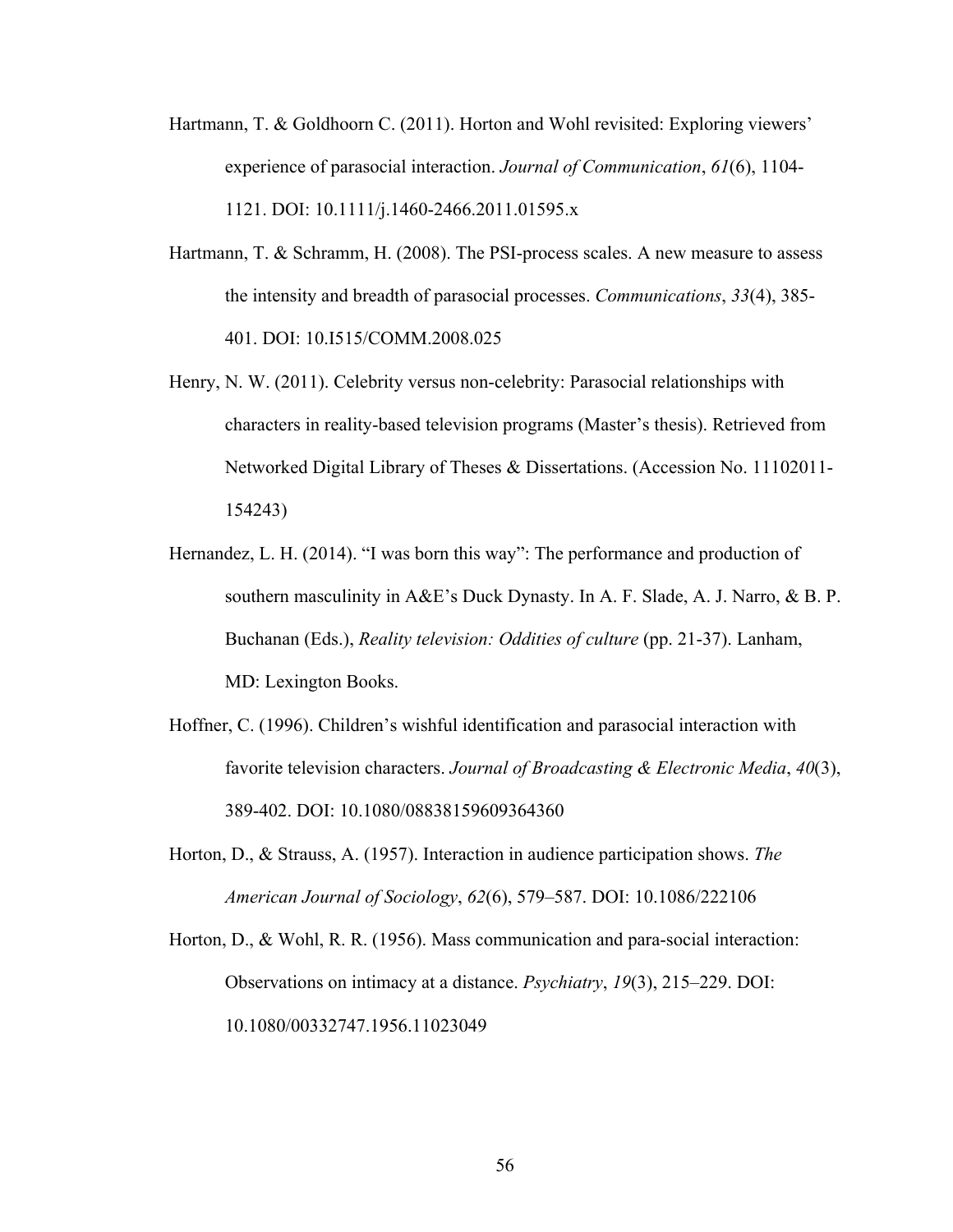- Hu, M. (2016). The influence of a scandal on parasocial relationship, parasocial interaction, and parasocial breakup. *Psychology of Popular Media Culture*, *5*(3), 217-231. DOI: 10.1037/ppm0000068
- Kim, J. & Rubin, A. M. (1997). The variable influence of audience activity on media effects. *Communication Research*, *24*(2), 107-135. DOI: 10.1177/009365097024002001

Levy, M. R. (1979). Watching TV news as para-social interaction. *Journal of Broadcasting & Electronic Media*, *23*(1), 69-80. DOI: 10.1080/08838157909363919

Liesman, S. (2018, March 29). Nearly 60% of Americans are streaming and most with Netflix: CNBC survey. *CNBC*. Retrieved from: https://www.cnbc.com/2018/03/29/nearly-60-percent-of-americans-are-streamingand-most-with-netflix-cnbc-survey.html

- Madrigal, A. (2018, May 30). When did TV watching peak? *The Atlantic*. Retrieved from: https://www.theatlantic.com/technology/archive/2018/05/when-did-tvwatching-peak/561464/
- Maccoby, E. E. & Wilson, W.C. (1957). Identification and observational learning from films. *The Journal of Abnormal and Social Psychology*, *55*(1). 76-87. DOI: 10.1037/h0043015
- Meyrowitz, J. (1987). *No sense of place: The impact of electronic media on social behavior*. New York, NY: Oxford University Press.
- Nededog, J. (2017, June 27). Ranked: The 17 best reality shows on TV. *Insider*. Retrieved from: http://www.thisisinsider.com/best-reality-tv-shows-2017-6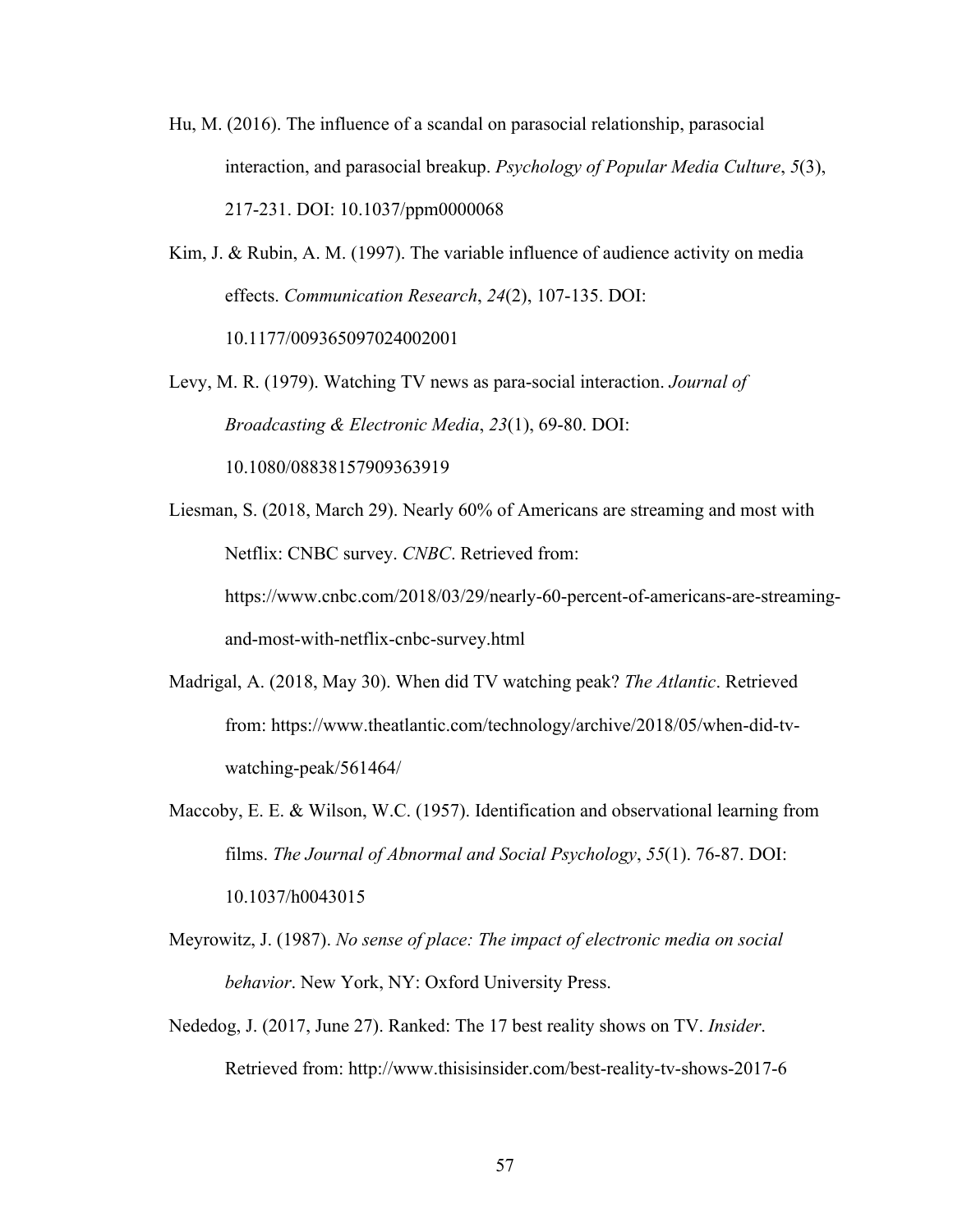- Newman, M. J. (2018). My little princess: Exploring mothers' experiences of their daughter's parasocial relationships with Disney princesses. *Visual Inquiry: Learning & Teaching Art*, *7*(2), 141-151. DOI: 10.1386/vi.7.2.141\_1
- Oliver, M. B. & Bartsch, A. (2010). Appreciation as audience response: Exploring entertainment gratifications beyond hedonism. *Human Communication Research*, *36*(1), 53-81. DOI: 10.1111/j.1468-2958.2009.01368.x
- Perse, E. M., & Rubin, R. B. (1989). Attribution in social and parasocial relationships. *Communication Research*, *16*(1), 59-77. DOI: 10.1177/009365089016001003
- Rubin, R. B. & McHugh, M. P. (1987). Development of parasocial interaction relationships. *Journal of Broadcasting & Electronic Media, 31*(3), 279-292. DOI: 10.1080/08838158709386664
- Rubin, A. M., Perse, E. M., & Powell, R. A. (1985). Loneliness, parasocial interaction, and local television viewing. *Human Communication Research*, *12*(2), 155-180. DOI: 10.1111/j.1468-2958.1985.tb00071.x
- Scharrer, E. & Blackburn, G. (2018). Is reality TV a Bad Girls Club? Television use, docusoap reality, television viewing, and the cultivation of the approval of aggression. *Journalism & Mass Communication Quarterly, 95*(1), 235-257. DOI: 10.1770/71707679699091071770066482
- Schiappa, E., Allen, M., & Gregg, P. B. (2007). Parasocial relationships and television: a meta-analysis of the effects. In R. W. Preiss, M. B. Gayle, N. Burrell, M. Allen, J. Bryant, R. W. Preiss, & J. Bryants (Eds.), *Mass media effects research: Advances through meta-analysis* (pp. 301-314). Mahwah, NJ: Lawrence Erlbaum Associates Publishers.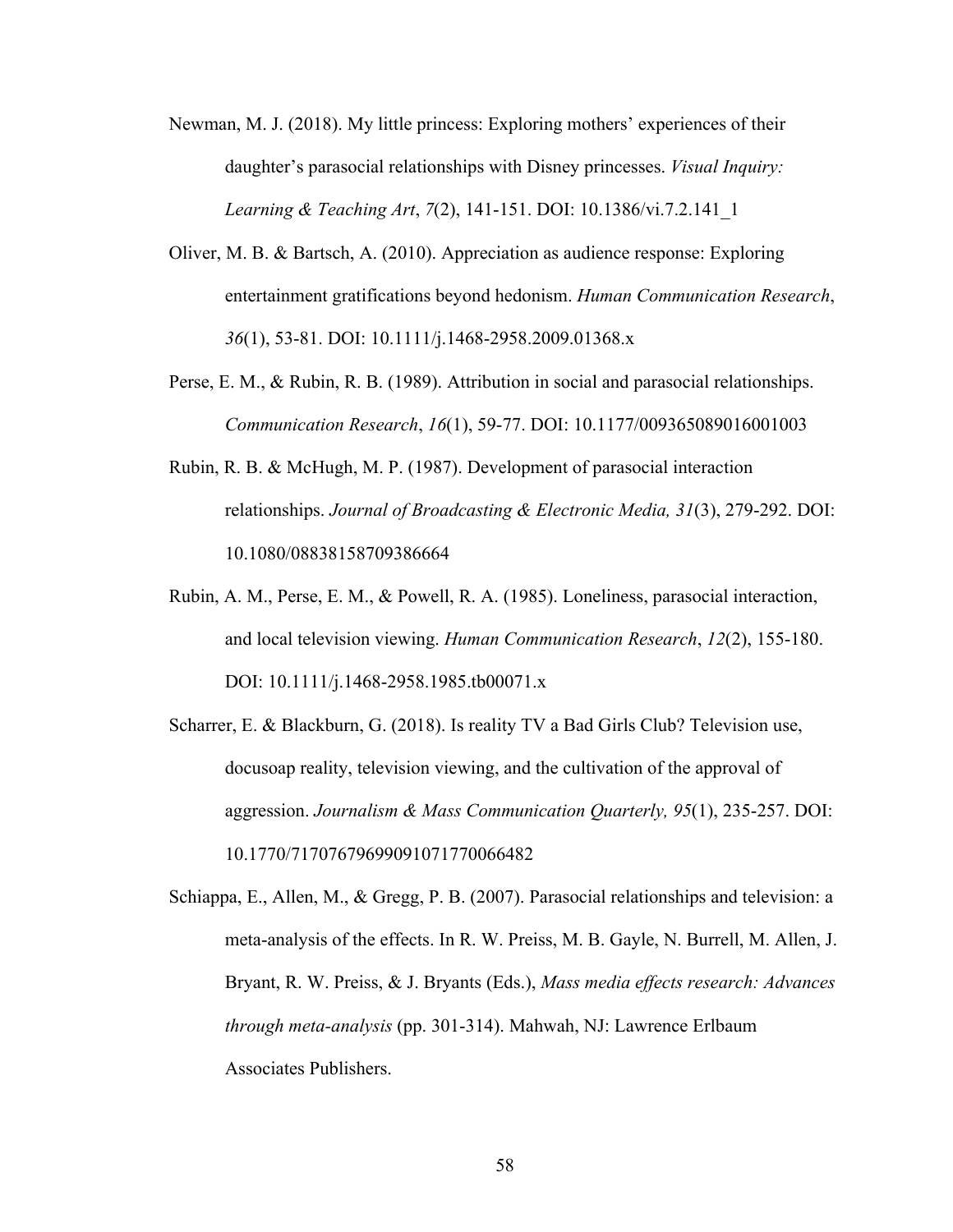- Schmid, H., & Klimmt, C. (2011). A magically nice guy: parasocial relationships with *Harry Potter* across different cultures. *International Communication Gazette, 73*(3), 252-269. DOI: 10.1177/1748048510393658
- Shefner-Rogers, C. L., Rogers, E. M., & Singhal, A. (1998). Parasocial interaction with the television soap operas "Simplemente Maria" and "Oshin." *Keio Communication Review*, *20*, 3-18. Retrieved from: http://utminers.utep.edu/asinghal/Articles%20and%20Chapters/shefnerrogers\_rog ers\_singhal.pdf
- Statista. (2018). Average weekly time spent watching live TV in the United States from 4th quarter 2013 to 2nd quarter 2018 (in hours). *Media & Advertising*. Retrieved from: https://www.statista.com/statistics/707084/time-spent-live-tv/
- Tal-Or, N., & Cohen, J. (2010). Understanding audience involvement: Conceptualizing and manipulating identification and transportation. *Poetics*, *38*(4), 402-418. DOI: 10.1016/j.poetic.2010.05.004
- Tarpey, A. (2018, June 28). What we need to talk about when we talk about connected TV. *The Nielsen Company*. Retrieved from: https://www.nielsen.com/us/en/insights/news/2018/perspectives-what-we-need-

to-talk-about-when-we-talk-about-connected-tv.html

The Nielsen Company. (2013, September 18). "Binging" is the new viewing for over-thetop streamers. Retrieved from:

http://www.nielsen.com/us/en/insights/news/2013/binging-is-the-new-viewingfor-over-the-top-streamers.html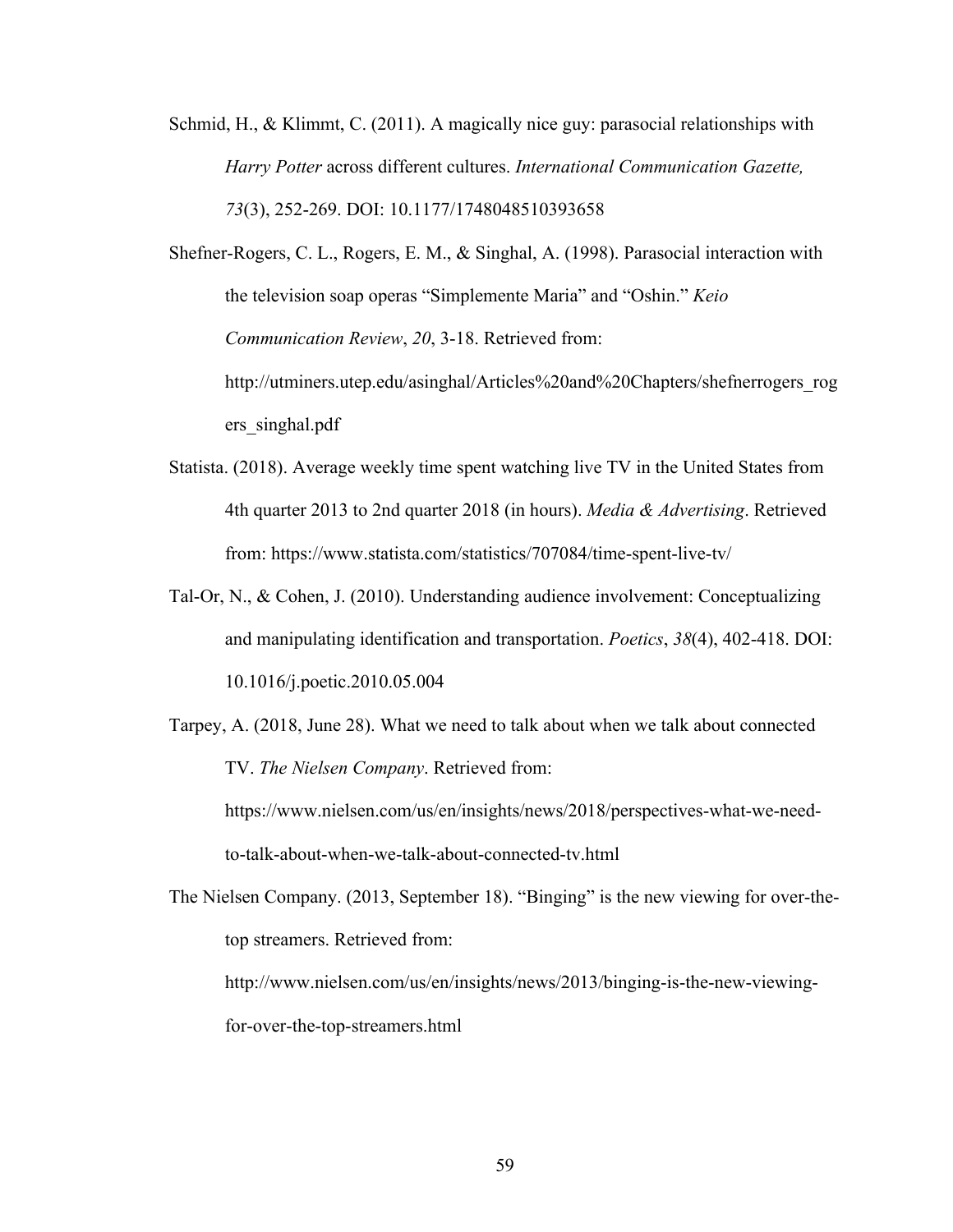- The Nielsen Company. (2018, June 13). It's a connected world, and that's a boon for TV viewers. Retrieved from: https://www.nielsen.com/us/en/insights/news/2018/it-sa-connected-world-and-that-s-a-boon-for-tv-viewers.html
- The Nielsen Company. (2018, September 7). Nielsen estimates 119.9 million TV homes in the U.S. for the 2018-2019 TV season. Retrieved from: https://www.nielsen.com/us/en/insights/news/2018/nielsen-estimates-119-9 million-tv-homes-in-the-us-for-the-2018-19-season.html
- The Nielsen Company. (2018, May 7). Streamers show strong ties with traditional TV. Retrieved from: https://www.nielsen.com/us/en/insights/news/2018/streamersshow-strong-ties-with-traditional-tv.html
- The Nielsen Company. (2018, July 31). The Nielsen total audience report: Q1 2018. Retrieved from: https://www.nielsen.com/us/en/insights/reports/2018/q1-2018 total-audience-report.html
- The Nielsen Company. (2018). Top Ten. Retrieved from: http://www.nielsen.com/us/en/top10s.html
- The Nielsen Company. (2018). TV Ratings. Retrieved from:

http://www.nielsen.com/us/en/solutions/measurement/television.html

The Nielsen Company. (2018, August 29). Unscripted and variety programs deliver prime viewers away from the couch. Retrieved: https://www.nielsen.com/us/en/insights/news/2018/unscripted-and-varietyprograms-deliver-prime-viewers-away-from-the-couch.html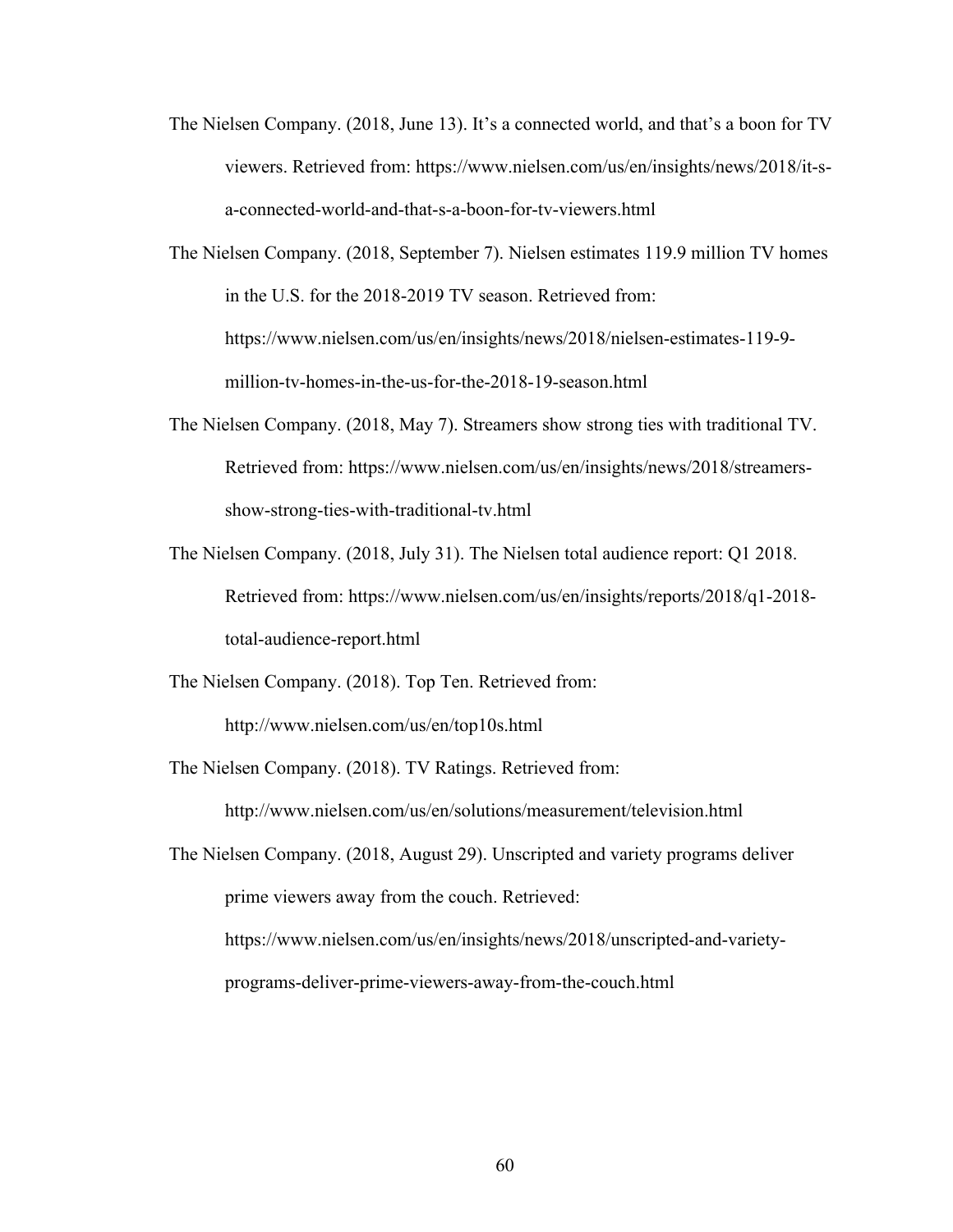- Tukachinsky, R. H. (2010). Para-romantic love and para-friendships: Development and assessment of a multiple-parasocial relationships scale. *American Journal of Media Psychology, 3*(1/2), 73-94. Retrieved from: https://digitalcommons.chapman.edu/comm\_articles/19/
- Turner, J. R. (1993). Interpersonal and psychological predictors of parasocial interaction with different television performers. *Communication Quarterly*, *41*(4), 443-453. DOI: 10.1080/01463379309369904

Vorderer, P. (1996). Picard, Brinkmann, Derrick & Co. als Freunde der Zuschauer [Picard Brinkmann, Derrick & Co. as friends of television viewers]. In P. Vorderer (Eds.), *Fernsehen al; "Beziehungskiste": Parasoziale Beziehungen und Interaktionen mit TV-Personen* [TV as relationship machine: Parasocial relationships and interactions with TV personae] (pp. 153-171). Opladen: Westdeutscher Verlag.

- Young, L. (2016, September 23). How our make-believe relationships with celebrities shape our social lives. *Atlas Obscura.* Retrieved from: https://www.atlasobscura.com/articles/how-our-make-believe-relationships-withcelebrities-shape-our-social-lives
- Wang, Q., Fink, E. L., & Cai, D. A. (2008). Loneliness, gender, and parasocial interaction: A uses and gratifications approach. *Communication Quarterly*, *56*(1), 87-109. DOI: 10.1080/01463370701839057